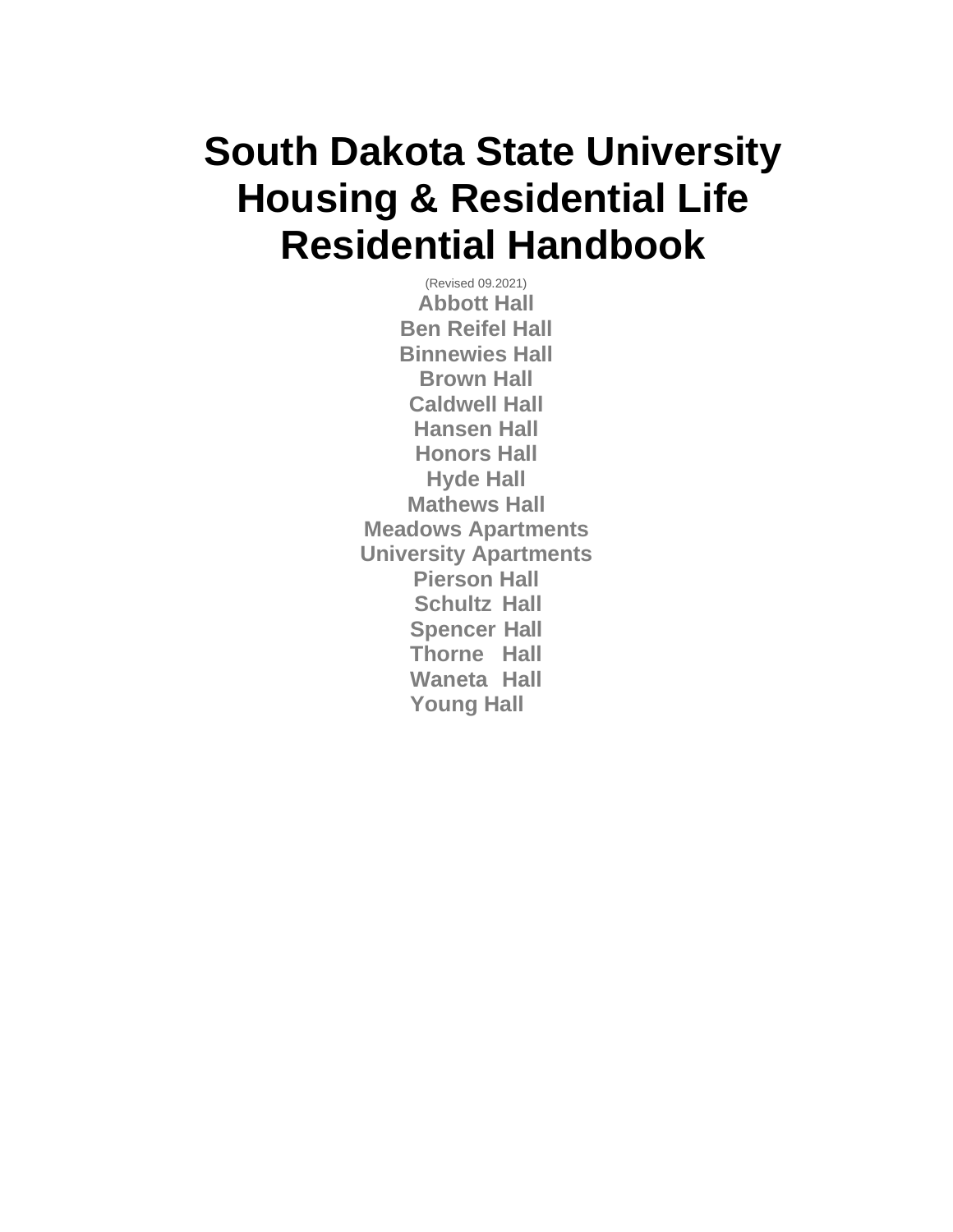## **Welcome**

<span id="page-1-0"></span>Living on campus at South Dakota State University offers you the opportunity to learn more about friendship, hone important life skills, compare and contrast personal perspectives with other students, and work with other students to build a positive community. Living on campus is about learning and applying what you learn. The individual decisions you make will mostly determine whether your residential experience is successful, memorable, and enjoyable. For the most part, policies and procedures found within this handbook are simply adding a structure for how 4,000 students can share space effectively. Those who are mindful of how their decisions have impact on their neighbors generally have great and memorable experiences.

Also included is information that you might need as routine situations come up. For example, requesting a work order when something is broken in your room, getting help when you are under the weather, and finding student jobs that are available are just a few of the informational items you will find in this document.

Regardless of whether you are brand new to SDSU or have lived on campus for several years, Housing and Residential Life is here for you. We hope your time as a resident is enjoyable and some of the best years of your life. We are very serious about our role in your success and providing a great student experience. If we can do anything to help, please do not hesitate to let us know.

Welcome and Go Jacks!

Rebecca Peterson

Director, Housing & Residential Life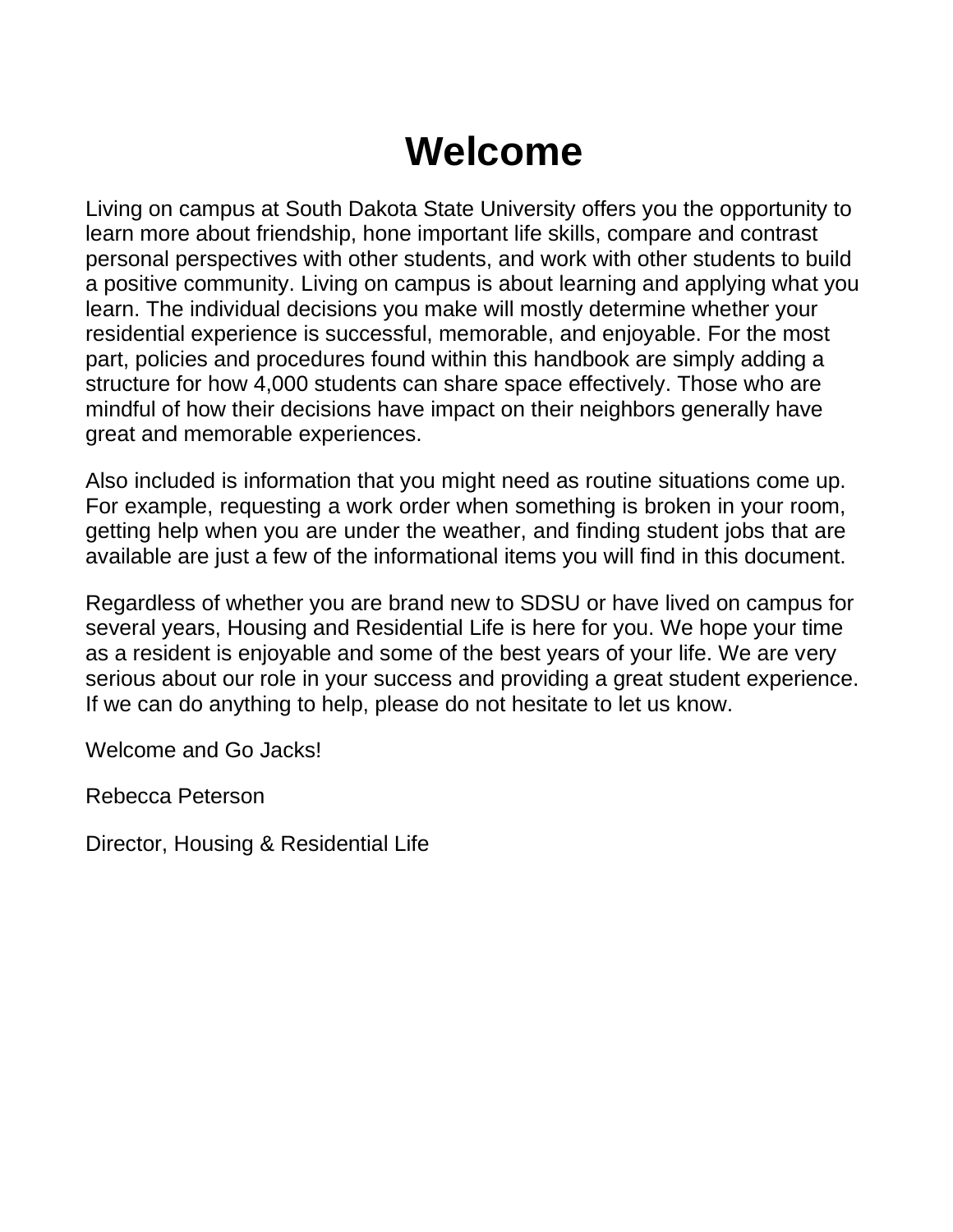## **Table of Contents**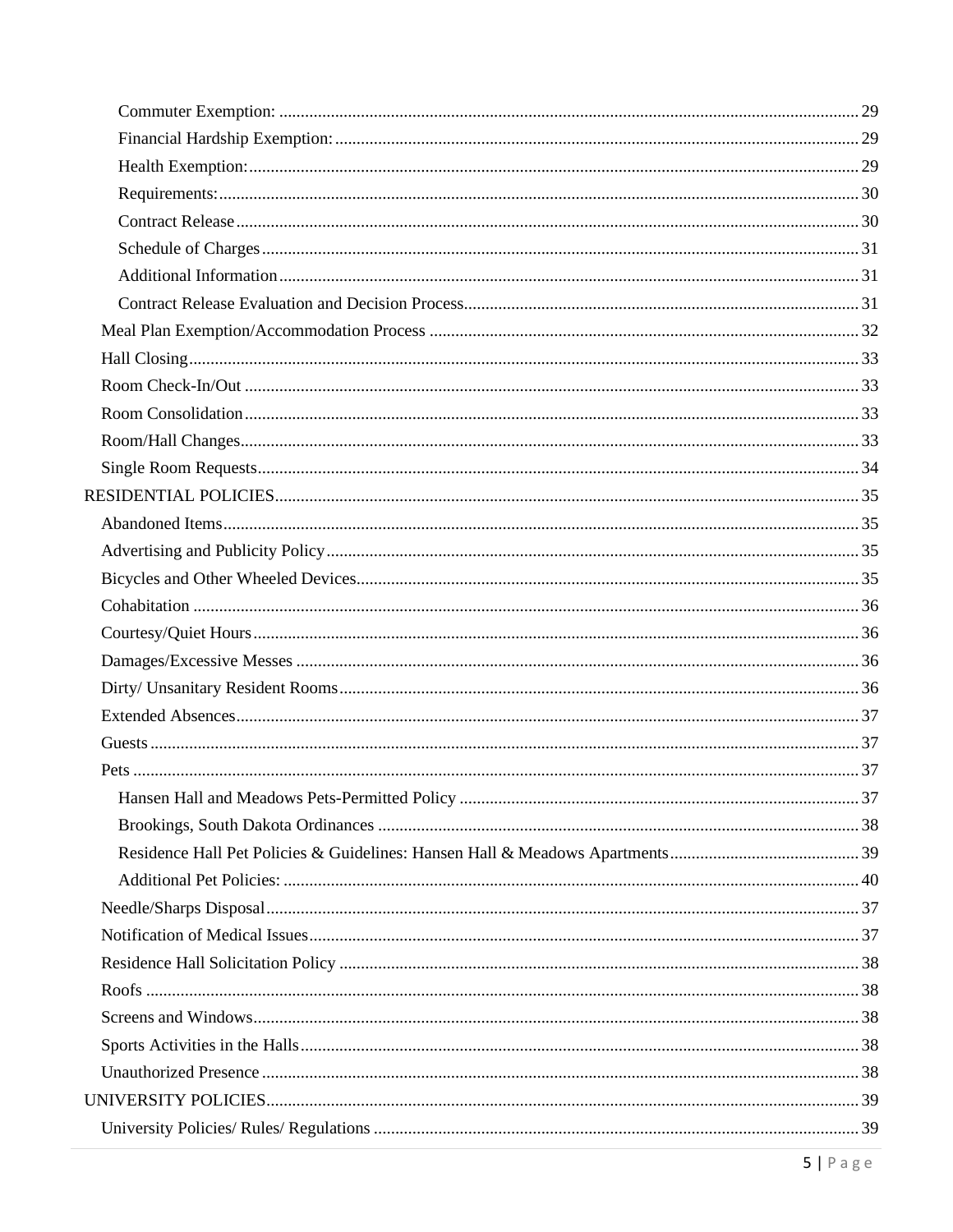| Hansen Hall, University Apartments and Meadows Apartments Alcohol-Permitted Policy and Guidelines  41 |  |
|-------------------------------------------------------------------------------------------------------|--|
|                                                                                                       |  |
|                                                                                                       |  |
|                                                                                                       |  |
|                                                                                                       |  |
|                                                                                                       |  |
|                                                                                                       |  |
|                                                                                                       |  |
|                                                                                                       |  |
|                                                                                                       |  |
|                                                                                                       |  |
|                                                                                                       |  |
|                                                                                                       |  |
|                                                                                                       |  |
|                                                                                                       |  |
|                                                                                                       |  |
|                                                                                                       |  |
|                                                                                                       |  |
|                                                                                                       |  |
|                                                                                                       |  |
|                                                                                                       |  |
|                                                                                                       |  |
|                                                                                                       |  |
|                                                                                                       |  |
|                                                                                                       |  |
|                                                                                                       |  |
|                                                                                                       |  |
|                                                                                                       |  |
|                                                                                                       |  |
|                                                                                                       |  |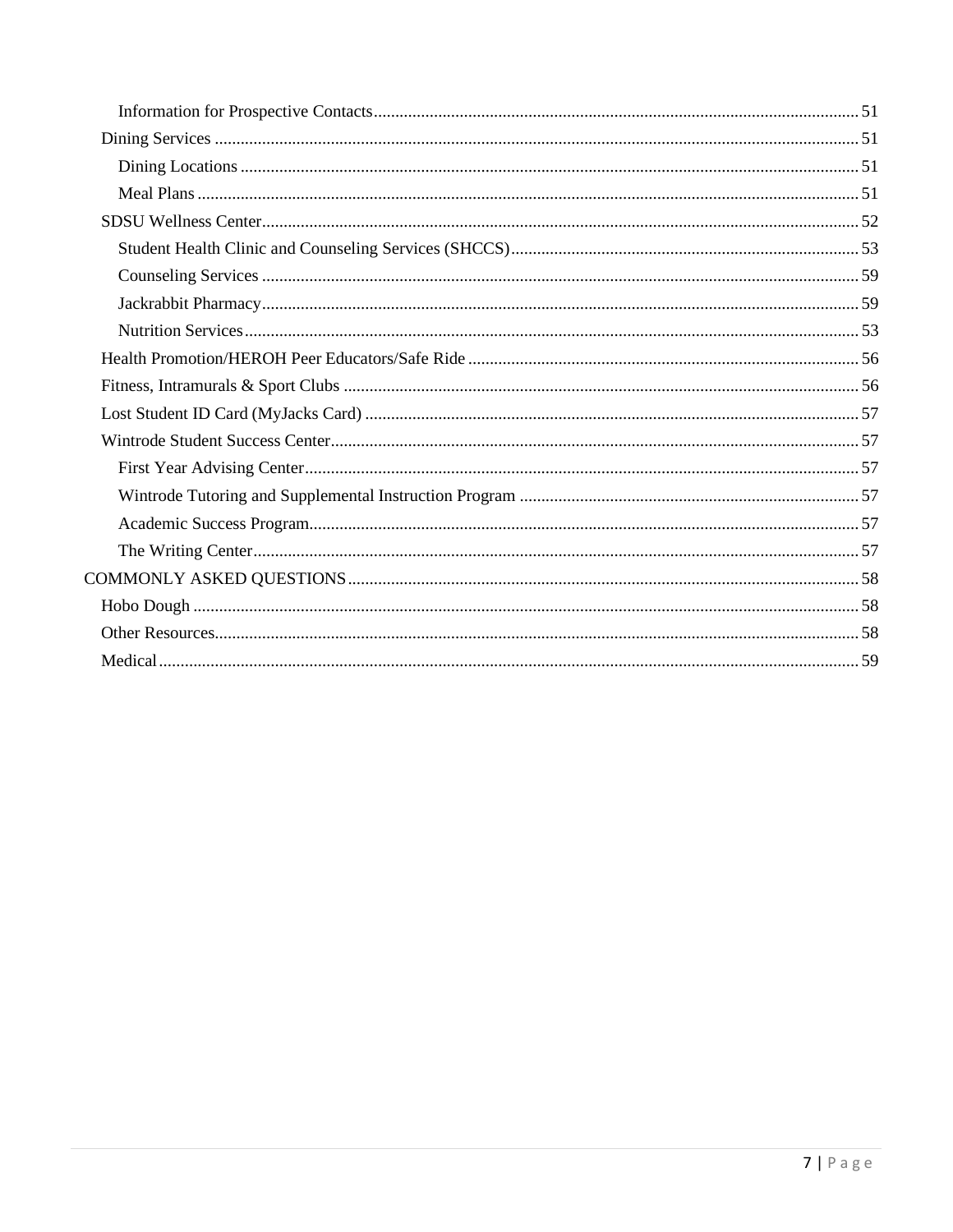## <span id="page-7-0"></span>**HOUSING & RESIDENTIAL LIFE STAFF**

The Housing and Residential Life (HRL) staff at SDSU assists you in a variety of ways, including helping with your transition to campus, directing you to campus resources, and providing programs that are meaningful, interactive, and fun! We encourage you to get to know the members of the Housing and Residential Life Staff and become involved in the many opportunities offered by living on campus.

## <span id="page-7-1"></span>**Area Coordinators (AC)**

Area Coordinators are full-time, professional members in Housing and Residential Life staff. They are responsible for supervising the professional residence hall director staff. The two areas are "Blue" (Abbott, Brown, Honors, Mathews, Pierson, Schultz, Spencer, and Thorne Halls) and "Yellow" (Ben Reifel, Binnewies, Caldwell, Hansen, Hyde, Meadows, and Young Halls).

## <span id="page-7-2"></span>**Central Office Staff**

The Housing and Residential Life Office is located in Suite 167 Caldwell Hall and houses offices for departmental leadership and other support staff; staff include the Director, Associate Director of Housing & Residential Life, Associate Director for Living-Learning & Outreach, Area Coordinators, Assistant Director of Occupancy Management, Analytics and Assessment, and Finance Coordinator. The central staff provides management and administrative support necessary to assist residents, parents, guests, and department/campus staff. The central office phone number is (605) 688-5148 and the business hours are Monday through Friday 8 a.m. to 5 p.m.

### <span id="page-7-3"></span>**Facility and Operations Staff**

The Department of Housing and Residential Life employs its own facilities staff. The Facility staff in each hall maintains a neat and clean atmosphere and makes necessary repairs. The area maintenance staff receives work orders daily and either completes the work or forwards the work order to the appropriate Facilities and Services department.

## <span id="page-7-4"></span>**Residence Hall Directors (RHD)**

Residence Hall Directors are full-time professional, live-in staff members. RHDs have previous residence hall/student life experience and work to help students benefit from their college experience. The RHDs are primarily responsible for supervising the student staff (SCAs and CAs), communicating with the Central Office and Facilities Staff, advising hall government, and the overall management of their respective residence halls.

### <span id="page-7-5"></span>**Student Staff**

**Senior Community Assistants** are experienced CAs with extra responsibilities assisting the RHDs with programming, hall government, and staff supervision.

**Community Assistants** are full-time students who live with residents to promote student success and help in their overall development. As members of the residence hall community, CAs assist residents in developing and maintaining an active, cooperative atmosphere conducive to sleep and study in the house and throughout the hall. CAs are trained to help students be academically and personally successful. They also help connect students to important campus resources. Most importantly, CAs are willing and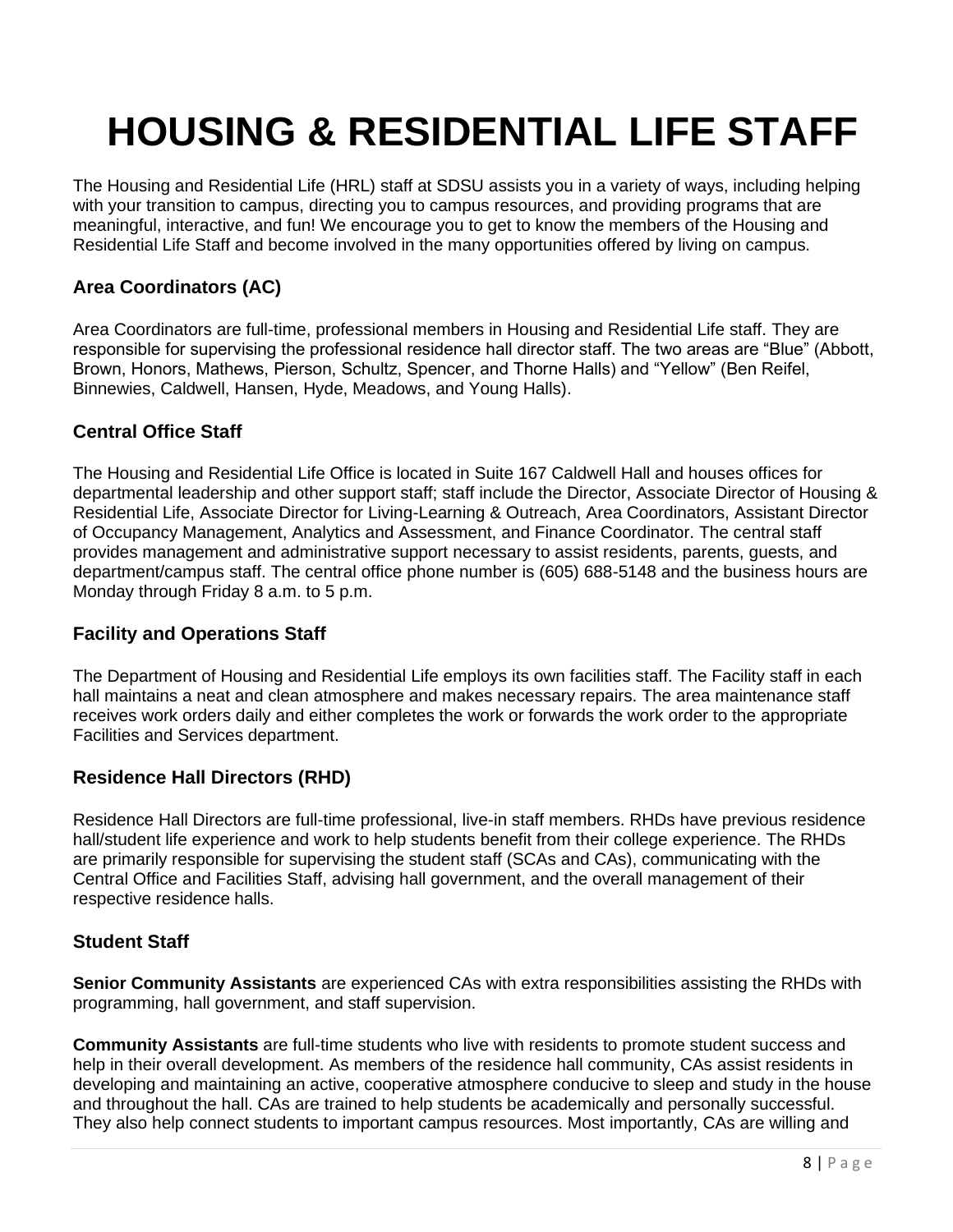<span id="page-8-1"></span>available to help and assist students whenever the need arises.

## <span id="page-8-0"></span>**Office Assistant (OA)**

OAs staff the front desk and are responsible for checking out equipment, answering questions, assisting with work orders, sorting/distributing campus and U.S. mail, and greeting residents and guests.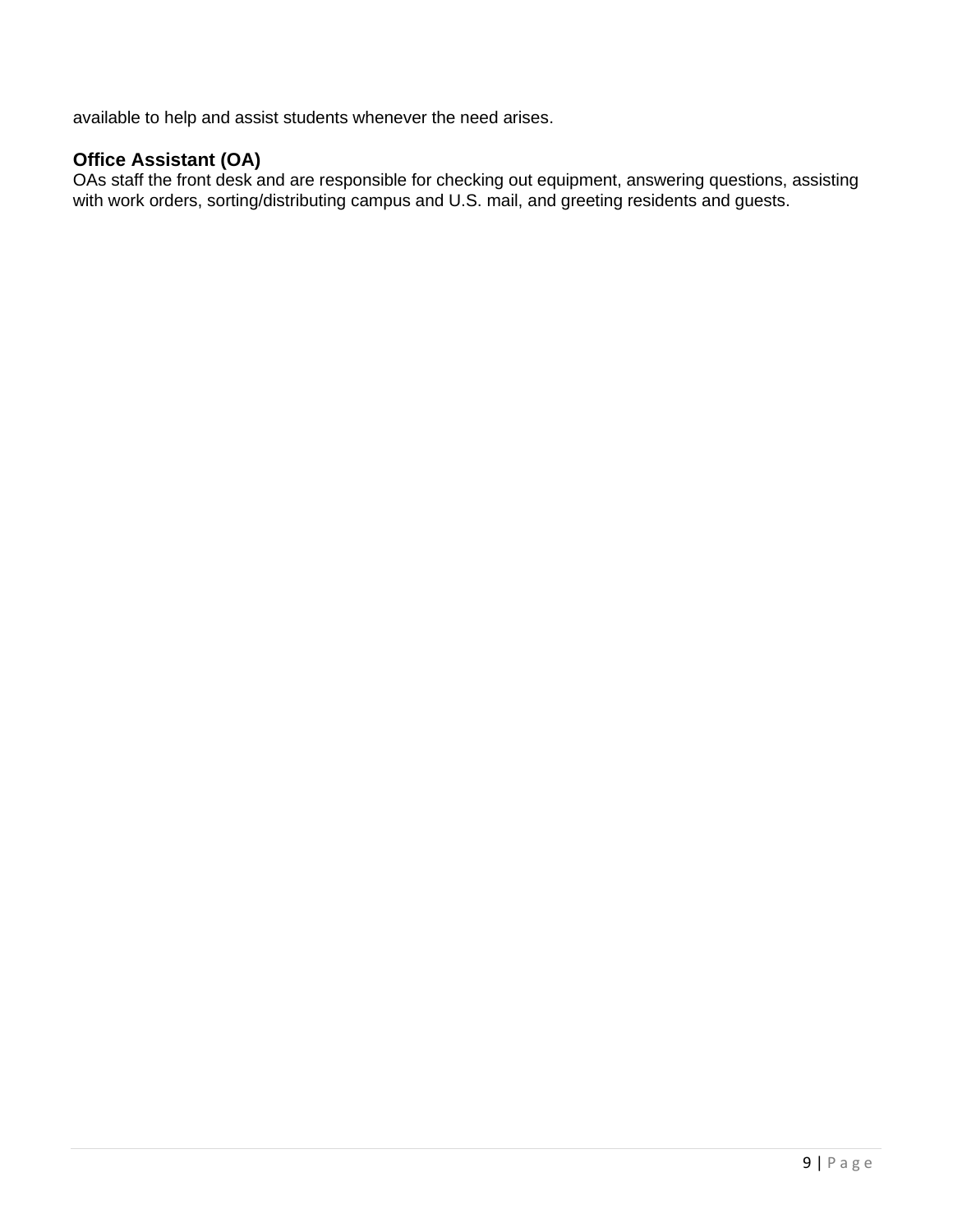## **COMMUNITY & HALL LIVING**

Residence halls at SDSU provide environments that complement the teaching and learning mission of the University. Living in a community setting promotes the development of young adults and offers growth opportunities not offered in a single-family unit or apartment.

To accomplish an atmosphere of cooperation, respect, and open communication, residents are encouraged to:

- Show respect and appreciation for others;
- Be an active member of their community;
- Know, understand, and observe SDSU and HRL policies;
- Maintain and respect the physical environments of the campus.

### <span id="page-9-0"></span>**Residence Hall Life**

The University may be a big place, but each floor is small and bonds form quickly in close communities, emphasizing friendship and community with floor neighbors. Floor communities grow by sharing common spaces, attending floor meetings, engaging with hall government, and participating in other programs such as intramural athletics. There will be opportunities to express and share individual ideas, opinions, concerns, and differences.

Roommates and floor mates are not always alike, do not always share the same outlooks on life, and have differing interests. Given the chance, however, roommates and floor mates can become life-long friends. One of the most rewarding experiences of college life is getting to know many different kinds of people. Learning to accept the differences of those on your floor is a vital part of your overall education.

First, remember that every person is a unique individual with likes and dislikes that should be respected, the same as your own. Second, talk about your concerns. Conversations may be awkward, but conversation now can save a lot of time and avoid hurt feelings later. Third, approach disagreements with the goal to resolve differences. Finally, discuss impasses with your CA. Sometimes a neutral third party can help arrive at a reasonable solution.

### <span id="page-9-1"></span>**Roommate(s) "Bill of Rights"**

This agreement is a reminder to you of your responsibility to your roommate(s) and others living in your floor, hall, and campus as a whole. Your happiness while living in a residence hall community will depend, largely, on consideration that you demonstrate to each other. The following list is a reminder of what your rights and responsibilities are as a roommate. These basic rights are:

- 1. The right to read and study free from undue interference in one's room. Unreasonable noise and other distractions inhibit the exercise of this right.
- 2. The right to sleep without undue disturbances from your roommate, guests of roommate, and others.
- 3. The right to expect that roommate(s) and their guests will respect personal belongings.
- 4. The right to a clean-living environment.
- 5. The right to free access to one's room and facilities without pressure from roommate(s) and floor mates.
- 6. The right to personal privacy.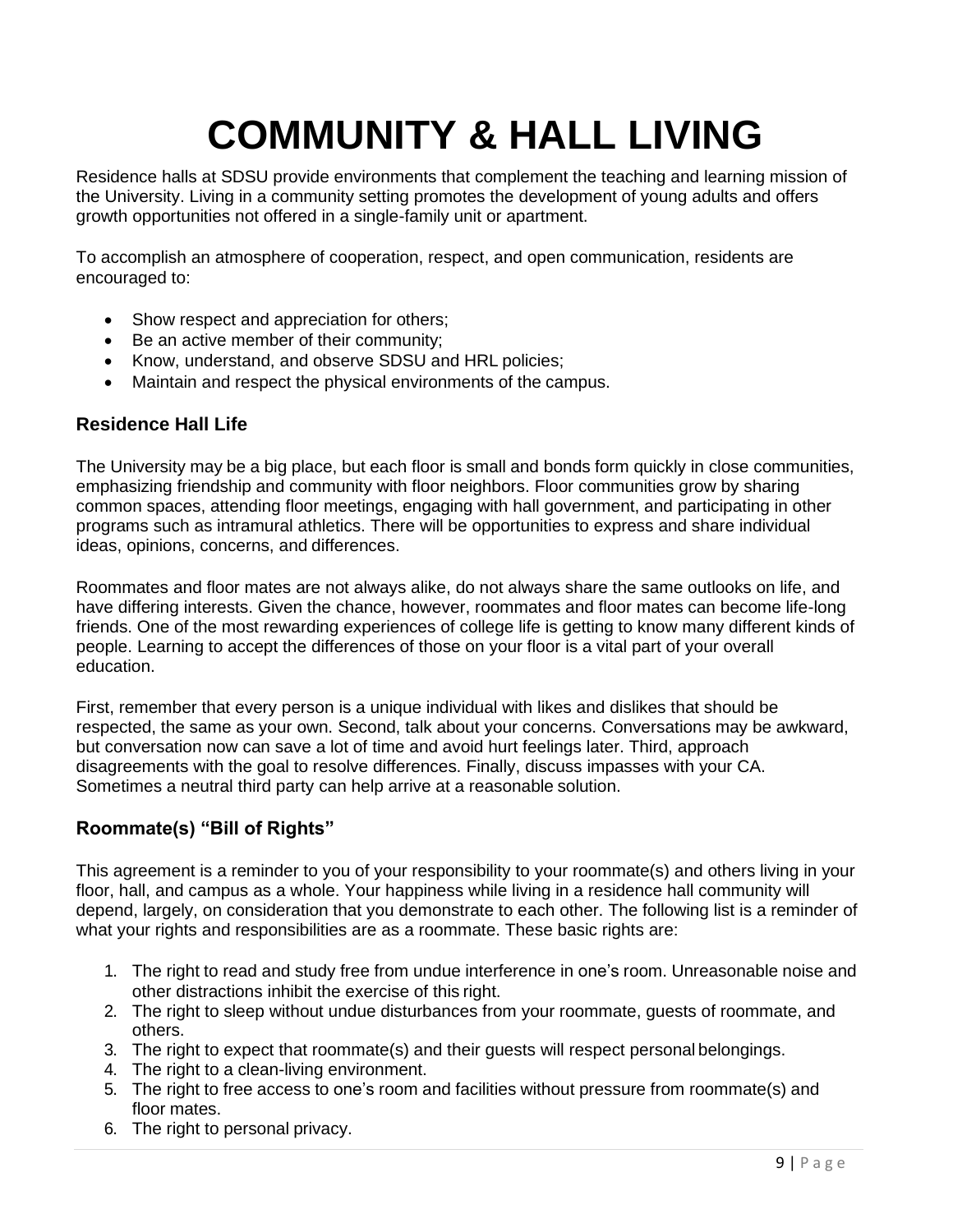- 7. The right to host guests with the expectation that guests will respect the rights of other hall residents.
- 8. The right to voice concerns and to have residence hall staff assist in mediation.
- 9. The right to be free from physical harm, threats of physical harm, stalking, hazing and harassment.
- 10. The right to expect reasonable cooperation in the use of shared items.

Sharing a room can be a new experience full of opportunities and challenges. Getting to know your roommate and understanding their preferences early is crucial. SDSU Housing & Residential Life is committed to assisting in this process to help roommates develop strong relationships to lead to a positive experience living on campus. Recognizing that conflict or misunderstandings are typically inevitable can help; going into the relationship willing to communicate with honesty and respect is important. As a result, all residents are required to complete a Roommate Agreement during the first few weeks of classes. Community Assistants in the residence halls will assist with facilitating this process through programs, guided discussions, and more. The agreement itself is made available via online link sent by the Residence Hall Director. Through this process, roommates are encouraged to communicate openly regarding factors that impact sharing space (e.g., safety concerns, sharing of personal belongings, cleanliness, guests, sleep habits, etc.). Completing this process will allow roommates to start with a strong foundation and have a plan for what to do when conflict arises.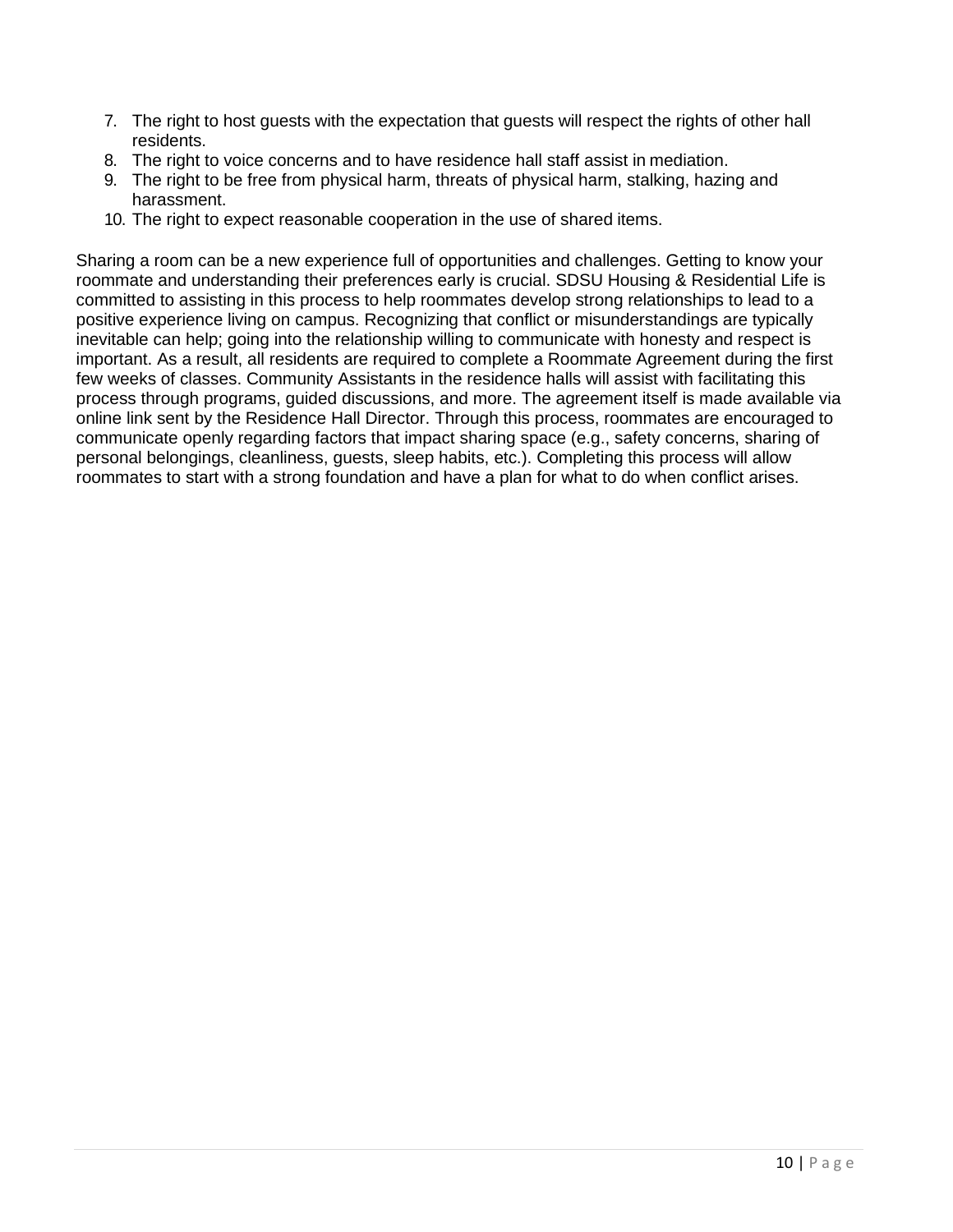## **GETTING INVOLVED**

## <span id="page-11-1"></span><span id="page-11-0"></span>**Hall Government**

In addition to the Residence Hall Association (RHA), students are also a member of their respective residence hall government organization. Each community elects representatives and officers to serve the hall government. Hall governments plan activities and its members focus on recommending facility improvements and representing residents at the hall level. Hall governments are also available to bring students' concerns to the professional residential staff in the building. Serving on hall government will give students an opportunity to build individual skills in program development, peer-to-peer advocacy, holistic management and leadership. While students can become involved in hall government at any time, the individual hall governments are created early in the school year. To become involved in hall government, contact the Residence Hall Director (RHD) in the building.

## <span id="page-11-2"></span>**Residence Hall Association (RHA)**

Every student who lives on campus is a member of RHA. As such, students are encouraged to become actively involved in RHA by attending meetings, expressing your opinions, and taking the opportunity to participate in this national student leadership movement on the local, regional, and/or national level. RHA sponsors annual events, helps develop residential initiatives, and advises departmental leadership on what is on the minds of residential students.

RHA is the voice for all residents. As a member of the National Association of College and University Residence Halls (NACURH), your RHA joins schools from across the country in developing leadership skills, advocating for residents' issues and needs, and serving residents through sponsorship and presentation of educational and social programs on their respective campuses. Each year SDSU's RHA sends residents to various leadership conferences and workshops to develop and hone their leadership skills.

RHA works directly with the building Hall Governments. The Leadership Conference hosted by RHA will help hall government leaders learn more about their positions while at the same time showing them what they can do in their buildings to get students more involved. One of RHA's primary goals is to build strong and lasting relationships with the hall governments. RHA wants to co-sponsor programs that will benefit our students with organizations across campus.

RHA's office is located in the Spencer Hall main corridor. Residents are welcome to attend the weekly general assembly meetings, run for the RHA Representative position on your hall government, and get involved.

## <span id="page-11-3"></span>**Residence Hall Programming Council (RHPC)**

The Residence Hall Programming Committee (RHPC) develops and facilitates educational and social programs to support the mission of the Department of Housing and Residential Life. Whereas Community Assistants plan programs for their floors or buildings, RHPC executes large-scale events to benefit the residential students at large. Events have included comedians, stress breaks, educational bulleting boards, karaoke contests, winter carnivals and other fun contests. For the past seven years, RHPC has facilitated Hobo Night Live, an alternative-alcohol event which includes a hypnotist, comedian, virtual-reality game room, followed by a dance on the evening of Hobo Day. If interested in becoming a part of RHPC or have a program idea, please contact the Housing & Residential Life Office.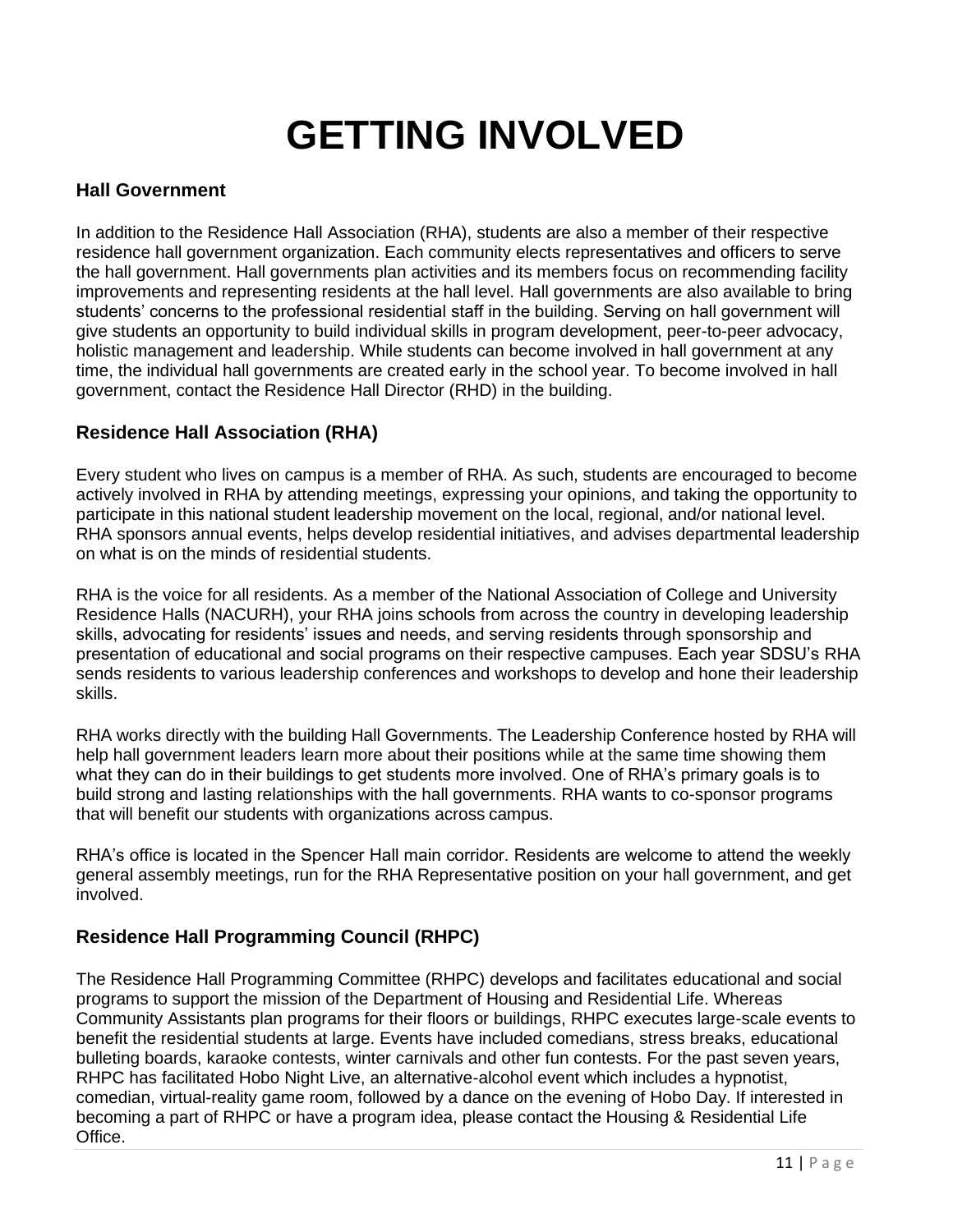## <span id="page-12-0"></span>**Living-Learning Communities (LLC)**

LLCs are communities where students with similar academic or personal interests can reside together.

The LLCs include: Agriculture & Biological Sciences, Allied for Acceptance, Engineering, Explore State, Health Professionals, Healthy Lifestyles, Honors College, Oyate Yuwitaya Tipi ("The Tribes/Peoples Live Together"), Natural Resource Management, Returning Rabbits, 2nd Year Leadership Community, and Veterans/Military-Affiliated. Along with LLCs SDSU offers themed houses, such as a Quiet Lifestyle and Transfer Student housing.

**Agriculture & Biological Sciences:** The focus of the Agriculture & Biological Sciences LLC is to connect students' academic and residential experiences, through a focus on agriculture and biological sciences.

**Allied for Acceptance:** A community for students who place a high value on inclusiveness for people of all identities, including gender identity and sexual orientation. Students in this LLC live in Caldwell Hall.

**Engineering:** The Engineering Living-Learning Community (ELLC) is a place for students majoring in Agriculture & Biosystems, Mechanical, Civil, or Electrical Engineering, Computer Science, Electronics Technology, Construction Management, Operations Management, or Math to thrive at SDSU.

**Explore State:** Housed in Binnewies Hall, a partnership with University College and the Wintrode Student Success Center. It is designed for first-year students still deciding on an academic path.

**Healthy Lifestyles:** This is a fun living community for students that are interested in health, wellness, fitness, and sport opportunities on campus, as well as exploring ways to adopt lifelong healthy behaviors.

**Health Professionals:** The HPLLC is open to any full-time, first or second-year student who is pursuing a health-related major (Pre-Nursing, Pre-Pharmacy, pre-health professional [PA, PT/OT, Medicine, Dental, Optometry, Chiropractic, Veterinary Medicine, etc.], Exercise Science, Health Education, Athletic Training, Medical Lab Science, Nutrition, or Dietetics).

**Honors College**: The Honors College LLC is open to any full-time student who intends to pursue graduation with Honors College distinction.

**Military Affiliated Community:** The Military Affiliated Living Learning Community is a partnership among the SDSU Veterans Affairs Office, as well as Army and Air Force ROTC, committed to creating a community that promotes success and growth among military affiliated students. Within the LLC, Veterans, service members, cadets, and dependents can participate in programs and events that allow for peer learning and connection with other military affiliated students within the residence hall. The LLC is dedicated to helping military students navigate the complexities of the college experience. With the newly remodeled Veterans Affairs Resource Center housed right next door, students will get specific assistance with military education benefits, advisement and financial aid, and be provided with other academic supports that help facilitate a smooth college transition.

**Natural Resource Management:** Designed to strengthen the community and collaboration among students and faculty within the Department of Natural Resource Management (NRM), this LLC connects academic and residential experiences around the topics of managing, conserving, and/or preserving natural resources.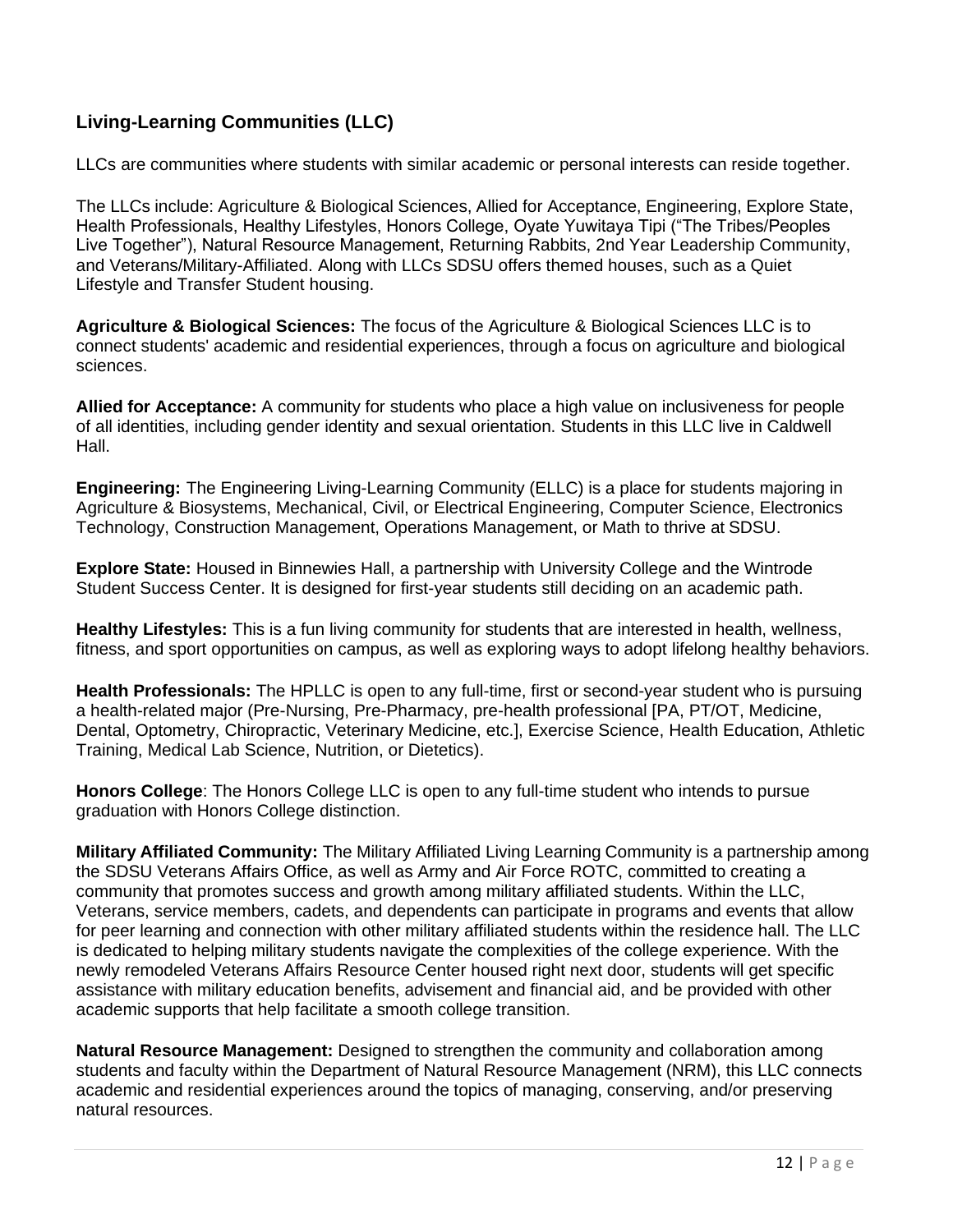**Oyate Yuwitaya Tipi ("The Tribes/Peoples Live Together"):** A community in Mathews Hall designed as a purposefully inclusive space for American Indian and other students with an interest in or connection to Indigenous cultures.

**Performing Arts:** A community in Schultz Hall focused on like-minded individuals who all love the performing arts, whether that is music, theatre and/or dance. The focus of the community will be living among others who also love the performing arts, learning more about the performing arts with various planned activities and having a community of peers to get engaged in campus living. This LLC is open to everyone who is interested, and not limited to performing arts majors.

**Quiet Lifestyle Themed Community:** This themed community provides a quiet environment for students wanting an atmosphere that is conducive to studying and sleep. Quiet hours begin at 9:00pm Sunday through Thursday and at 10:00pm Friday and Saturday nights. There is also a heightened awareness of courtesy hours regarding "loud" activities that can interrupt your neighbors' right to sleep, study, and not be disturbed.

**Returning Rabbits:** Caldwell Hall community for sophomores interested in community engagement and making plans for their upper division years at SDSU.

**Sophomore Leadership Community:** Located in Caldwell, is open exclusively to sophomores and will connect them to various campus resources for self-awareness and leadership development.

**Transfer Student Communities:** This is an excellent opportunity for students who transfer to SDSU to connect with other transfer students, ease their transition to SDSU, and learn about resources, traditions, and other opportunities for transfer students.

### <span id="page-13-0"></span>**Programming**

Residential communities offer a wide variety of activities; programs are planned and implemented by HRL staff, RHA, and hall governments. Students are urged to become actively involved in planning and participating in events. The leadership skills students will gain can help them develop abilities and insights that may contribute significantly to the quality of the SDSU experience. Participation in these events is also a way to make new friends. Sponsored social activities include picnics, movies, ski trips, ice cream socials, and other opportunities to interact with students.

### <span id="page-13-1"></span>**Student Employment**

Another excellent opportunity to become involved in the residence halls is to become a student employee. HRL employs over 200 students who work at residence hall desks, distribute mail, perform maintenance and facility services, and even shovel snow! Housing and Residential Life has summer employment opportunities in the areas of summer camps and conferences, maintenance, and facility services. For information about employment with HRL, [click here.](https://www.sdstate.edu/residential-life/employment-opportunities)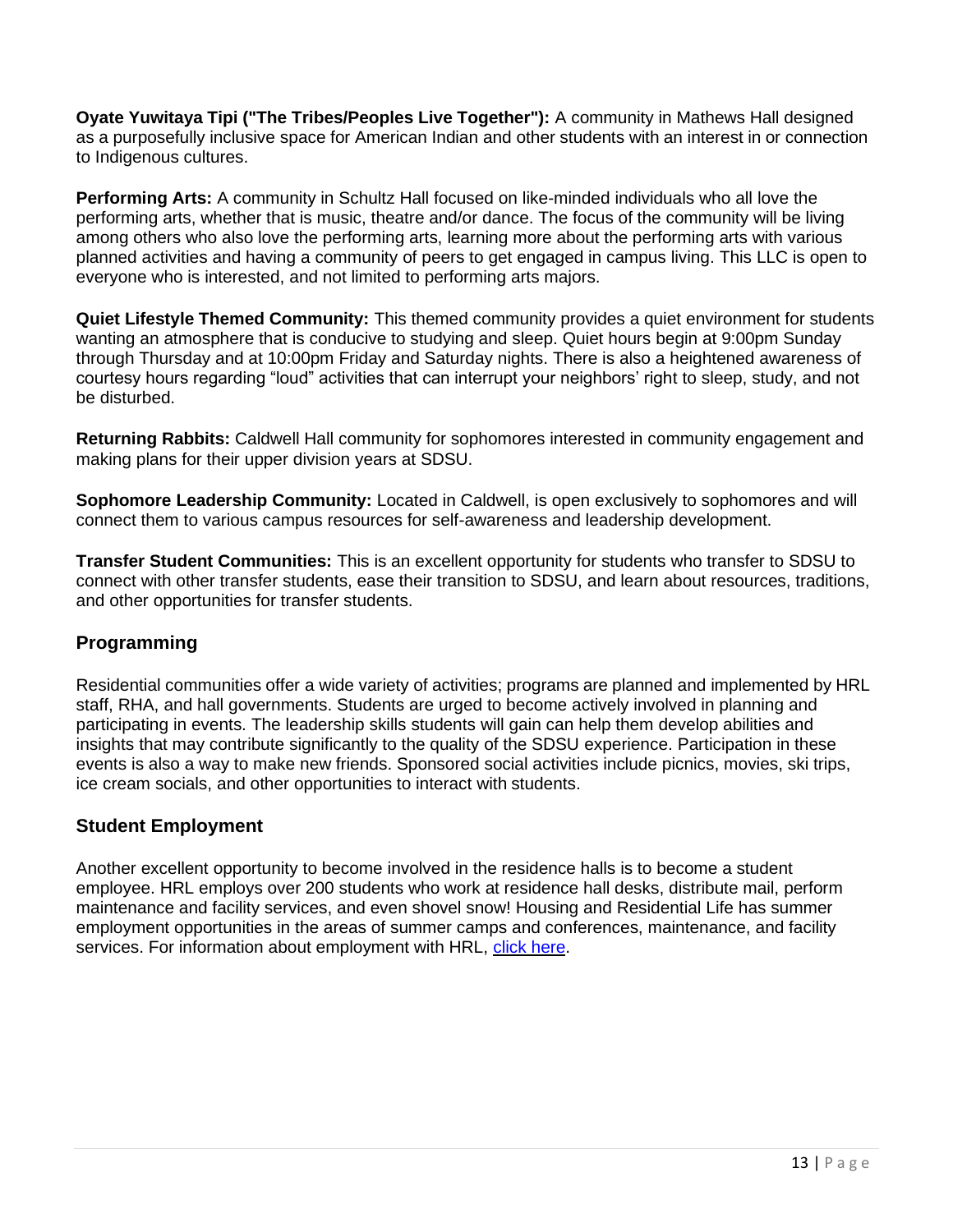## **PERSONALIZING YOUR SPACE**

### <span id="page-14-1"></span><span id="page-14-0"></span>**General information on Your Room**

Rooms come furnished with extra-long, loftable twin beds, mattresses, desks, chairs, dressers, and a wastebasket. Rented or homemade lofts are not permitted. All University property must remain in the room and features of the room may not be altered (including making changes to light fixtures or bulbs, illegally obtaining cable TV, removing ceiling tiles, or removing light shields).

Residents may bring extra furnishings from home with the exception of hide-a-bed sofas or waterbeds. Residents may arrange their room as they wish, provided they have nothing within 24 inches of the smoke/heat detector(s), or block access needed by maintenance staff.

The University may routinely inspect rooms to ensure that the preceding safety standards are being followed. Generally, 24-hour notice is given prior to inspection. Note: Only University provided air conditioners are permitted in residential rooms.

#### <span id="page-14-2"></span>**Appliances**

The capacity of the electrical systems in the residence halls is limited. Overloading these systems can present fire and safety hazards. Use of extension cords to obtain a greater number of outlets is prohibited. If students want to increase the number of outlets in their room, they are required to use only UL-approved power strips, which contain an independent circuit breaker or fuse. Power strips and any other electrical cords may not run under carpets, between bedsprings and frames, hang from ceilings or run above ceilings, and cords must be designed for use with the type of appliance being used. Damage caused by running electrical cords or cables where they should not be run will be assessed to the residents.

Radios, stereos, desk lamps, small televisions, and other small appliances are permitted, provided the equipment is kept in safe operating condition. The only cooking equipment permitted in student rooms are appliances made of solid-state construction with thermostats, no open coils, and automatic shutoffs (i.e., crock pots, coffee pots, toasters, and popcorn poppers).

Two refrigerators per room are permitted. However, each refrigerator must not exceed 5.0 cubic feet. Stand- alone freezers are not allowed (i.e., chest freezers, etc.).

One microwave oven per room is permitted but must not exceed 700 watts. Microwaves and refrigerators must be plugged directly into either the wall outlet or into a 3-prong grounded power strip containing its own fuse.

#### **The following items are not permitted in University residence halls and apartments:**

- Open element appliances, such as space heaters, immersion or kerosene heaters, hot plates, broilers, ovens, or electric skillet/fry pans, Pizzazz pizza ovens, etc.
- Sun lamps, halogen lamps, lava lamps, and neon signs
- In room air-conditioning units\*
- Outside antennae/satellite dishes or any item that would modify the exterior of the building.
- Potpourri pots (candles and electric), candle warmers, and fragrance pots
- Wickless candles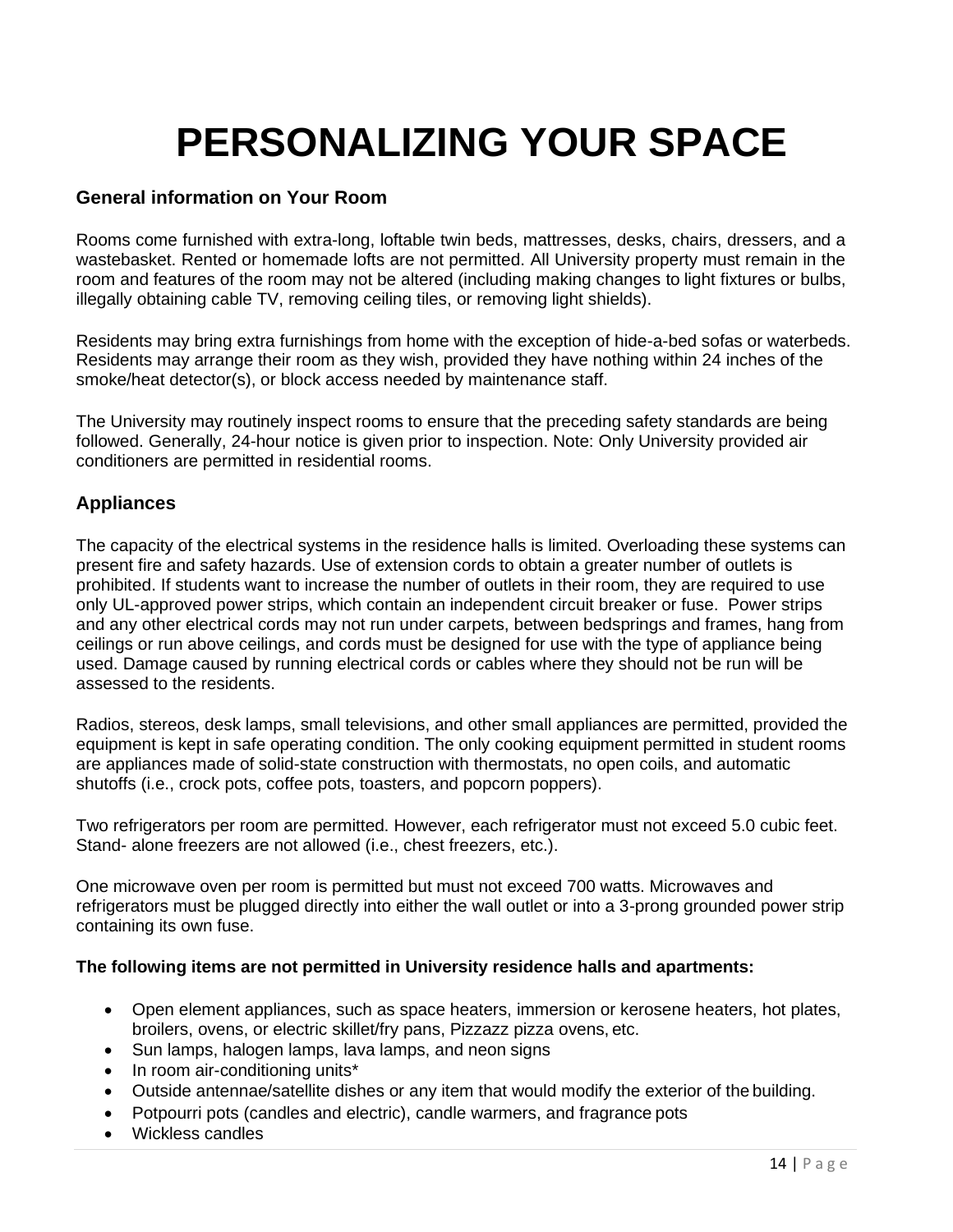• Incense

#### <span id="page-15-0"></span>**Microwave/Fridge Rental Program**

Students wishing to rent a combination microwave and refrigerator/freezer can do so through our partnership with MyCollegeFridge.com. The units comply with all parameters listed above. MicroFridges are delivered to student rooms in advance of Hall Opening and are picked up after Hall Closing. Additional information and MicroFridge sign up is available by visiting [www.mycollegefridge.com.](http://www.mycollegefridge.com/)

## <span id="page-15-1"></span>**Beds and Lofting**

Residents each have a loftable bed. Residents who wish to adjust their lofted beds should check out a rubber mallet from their hall desk. The top of the mattress must be at least 20 inches from the ceiling, and beds cannot be placed in front of the window or door.

### <span id="page-15-2"></span>**Cable Television**

Cable TV service is available in individual resident rooms through Mediacom, an independent company. All residence hall rooms are pre-connected to receive basic cable. Students who would like to have cable TV service in their rooms must set up service through Mediacom. Mediacom provides each residence hall room with information on how to keep pre-connected service, disconnect service, or add premium services.

All agreements, contracts, and payment for cable services are made between Mediacom and the individual resident(s). Residents may pay by the month or semester, with charges based on the same monthly price paid by off-campus residents. The resident(s) are responsible to notify Mediacom of any room/hall changes or disconnections of cable service. No antennas, aerials, or other items may extend from inside the room to outside the room screen or door or pass through electrical or telephone outlets.

Theft of cable service is a violation of local, state, and federal law. Any cabling between residence hall rooms will be subject to charges through the student conduct process and/or criminal proceedings. Penalties range from fines to imprisonment and include payment of back charges for services received.

To report any service problems, theft of service, or questions regarding your account, visit Mediacom at 948 22nd Avenue S. (Brookings Mall).

### <span id="page-15-3"></span>**Decorating**

Decorating is encouraged, as long as it does not create health or fire hazards or cause damage to the room, building, or University furnishings. No permanent alterations to student rooms are permitted; this includes, but is not limited to, painting or construction.

Nothing may be permanently affixed to any surface and residents are not permitted to use nails, screws, or duct tape to attach or hang items. Residents should use tacky poster hanging material to hang pictures and posters. Damage or marks on any surface could be cause for damage charges. Questions regarding decorating should be directed to residence hall staff.

Residents are encouraged to decorate their rooms to celebrate holidays. Artificial materials are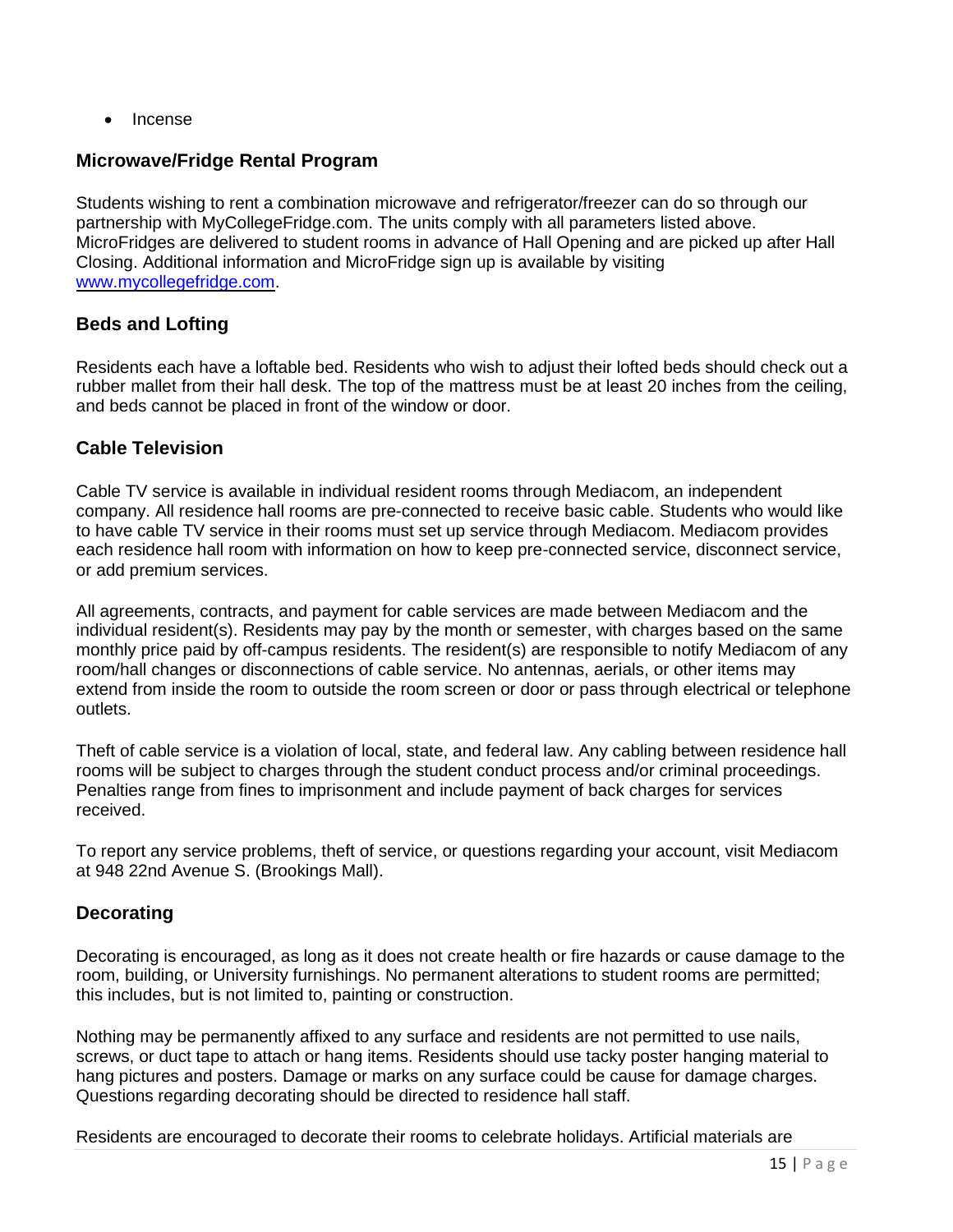acceptable, but living or formerly living trees, garland, etc., are not allowed. Residents must use Underwriter Laboratory (UL) approved lights, but devices should be turned off whenever the area is unoccupied. No more than 20% of a room door can be covered by decorations and no cords may extend through or under door openings.

\*Students are strongly encouraged to use discretion in the posting of displays that may be offensive to their roommates, visitors, and, if visible outside the dorm room, to the general public. Obscene decorations or decorations used to harass or haze a member of the university community shall be prohibited.

## <span id="page-16-0"></span>**Floor Coverings**

Residence hall rooms in Ben Reifel, Brown, Honors, Hyde, Mathews and Schultz halls have carpet. In rooms not carpeted, students are welcome to provide their own floor coverings using area rugs rather than wall-to-wall carpet. Floor coverings cannot be affixed to the floor or affect the operation of the room door opening and closing properly. Foam backing, kanga backing, or other soft materials may not be placed under carpets or area rugs.

Many students find that carpets make their rooms warmer and more comfortable. We often see students lugging carpets up flights of stairs only to find they don't fit their room.

The Collegiate Carpets Program, provided by Oncampus Marketing, has solved this problem and is the only school-endorsed carpet and rug program. You are guaranteed a quality carpet that will fit your room, your style and best of all- your budget! All carpets and rugs are high quality, plush, residential, and brand new. Students can check out the following website for additional information: [www.school.com.com/carpets.](http://www.school.com.com/carpets)

## <span id="page-16-1"></span>**Jack's Cupboard**

Jack's Cupboard combats food insecurity by ensuring those students who struggle financially to purchase food are provided this free resource supported by students, faculty and staff. It is available to all students with a student ID. Jack's Cupboard is located in the southeast corner of Ben Reifel Hall. The Cupboard is staffed by volunteers and the hours may vary, but during the school year the hours run from 3:00 p.m. to 6:00 p.m. Wednesday and Thursday of each week.

This program is also paired with a second food insecurity program where students can donate block meals for use in Larson Commons. Students can donate by visiting Card Services in the University Student Union. Leftover flex dollars can be donated, and any monetary donation can be made by faculty, staff, students and public. Donations of nonperishable food items are accepted at Jack's Cupboard during hours of operation or can be dropped off 24/7 at the University Police Department or at the Housing & Residential Life Office in Caldwell hall Monday through Friday from 8:00 a.m. to 5:00 p.m.

Students who are in need of a hot meal at Larson Commons can stop at Jack's Cupboard and request meals. Meals will be placed onto the student's ID card for easy access to this service within 24 hours.

Jack's Cupboard is a partnership of faculty, students and staff from the Office of Diversity, Inclusion, Equity and Access, Facilities and Services, Housing and Residential Life, Student Affairs, SDSU Extension Food and Families, Health and Nutritional Sciences, Jacks' Dining and Interdisciplinary Studies and Experiential Learning.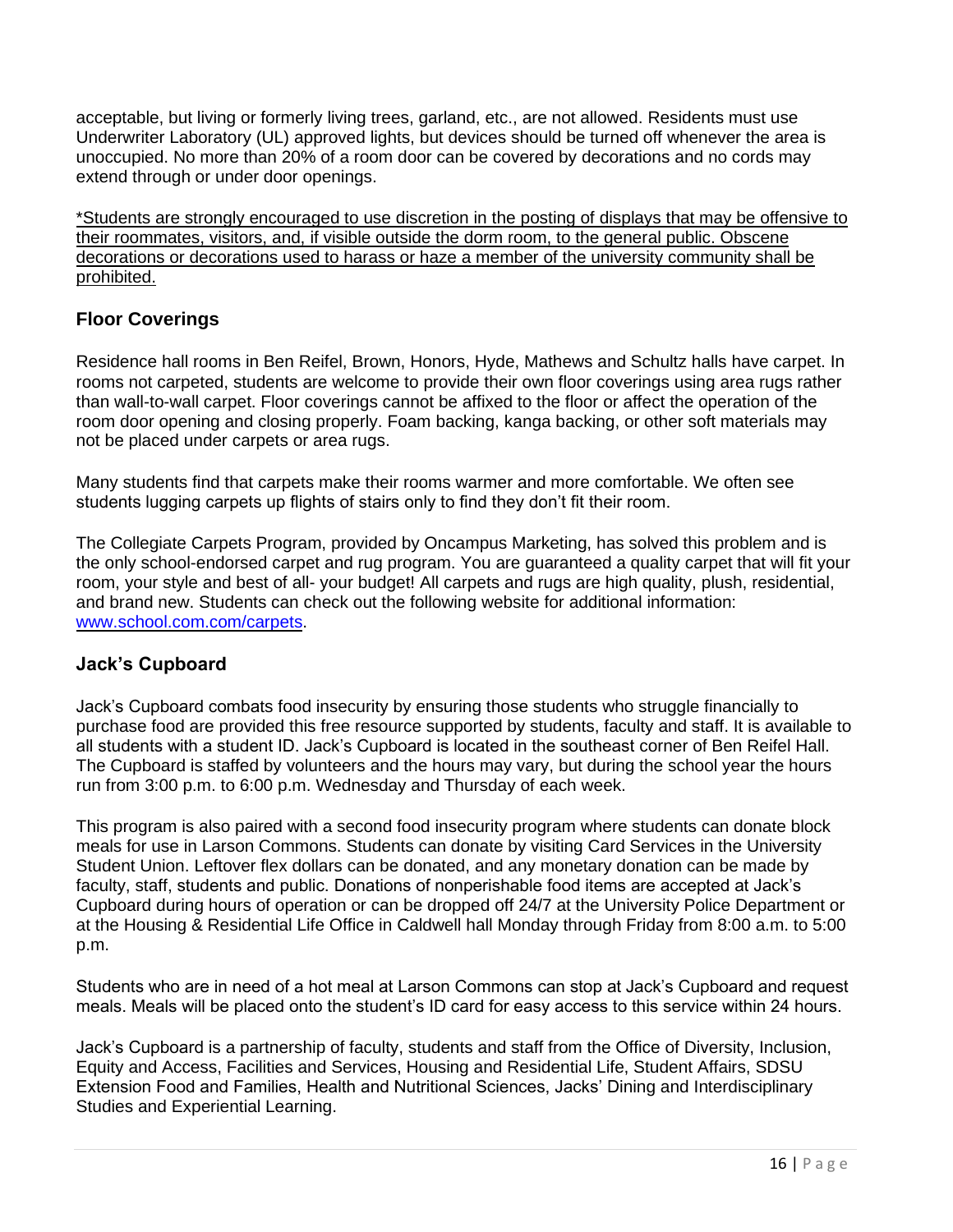Jack's Cupboard opened in November 2018, just days before Thanksgiving. In their first two days of being open, they served 90 students.

## <span id="page-17-0"></span>**Food Storage**

Residents are welcome to store food in their rooms and are encouraged to keep items in sealable containers to ensure freshness and to prevent pest concerns

### <span id="page-17-1"></span>**Heating System**

The residence halls are heated by several different systems, but all systems need to remain on in the room at all times during the heating season. Windows need to be closed and secured when the residents are away from the room for an extended period. Heaters are required to be left on to avoid cold air freezing pipes and causing extensive and expensive water damage. Repair and damage costs are the responsibility of the resident(s) who was negligent in keeping their windows closed and heaters on. Space heaters are not permitted in residence halls.

#### <span id="page-17-2"></span>**Internet Access and Use**

Residence hall rooms feature data ports for direct, hard-wired access to the University's network and internet. There is one data port per bed. All residence hall rooms have wireless Internet access. There is no additional charge for internet access for residence hall students.

Network links are PC or Apple compatible. For more information or help, contact your hall ResNet Technician through your hall desk. If they are not available, feel free to contact the support desk at (605) 688-6776 or visit the website by [clicking here.](http://www.sdstate.edu/technology/student/wireless-and-internet.cfm)

Federal Law prohibits the duplication or distribution of copyrighted material. Students should not distribute unauthorized copyrighted material through the SDSU network. Furthermore, illegal reproduction of multimedia protected by U.S. Copyright Law is subject to civil damages and criminal penalties including fines and imprisonment.

The Chief Information Technology Officer and Housing and Residential Life encourage students to use computer resources responsibly to avoid possible disciplinary actions from SDSU, civil, and criminal judicial systems. The computer resources are provided to students for the primary purpose of education, thus, at high usage times the amount of bandwidth available for online gaming may be reduced.

### <span id="page-17-3"></span>**Linens**

Students are expected to provide their own towels and bed linens. Mattresses are 36 inches  $\times$  80 inches (extra- long twin) in all halls.

### <span id="page-17-4"></span>**Room Outlets — General Information**

The number of electrical outlets per room varies. All residents are expected to use power strips with at least a 15-amp breaker for all electrical items.

Internet access is provided in every residence hall room via data ports or wireless connection. See "Internet Access and Use" below for more details. Rooms are wired for landline telephone and cable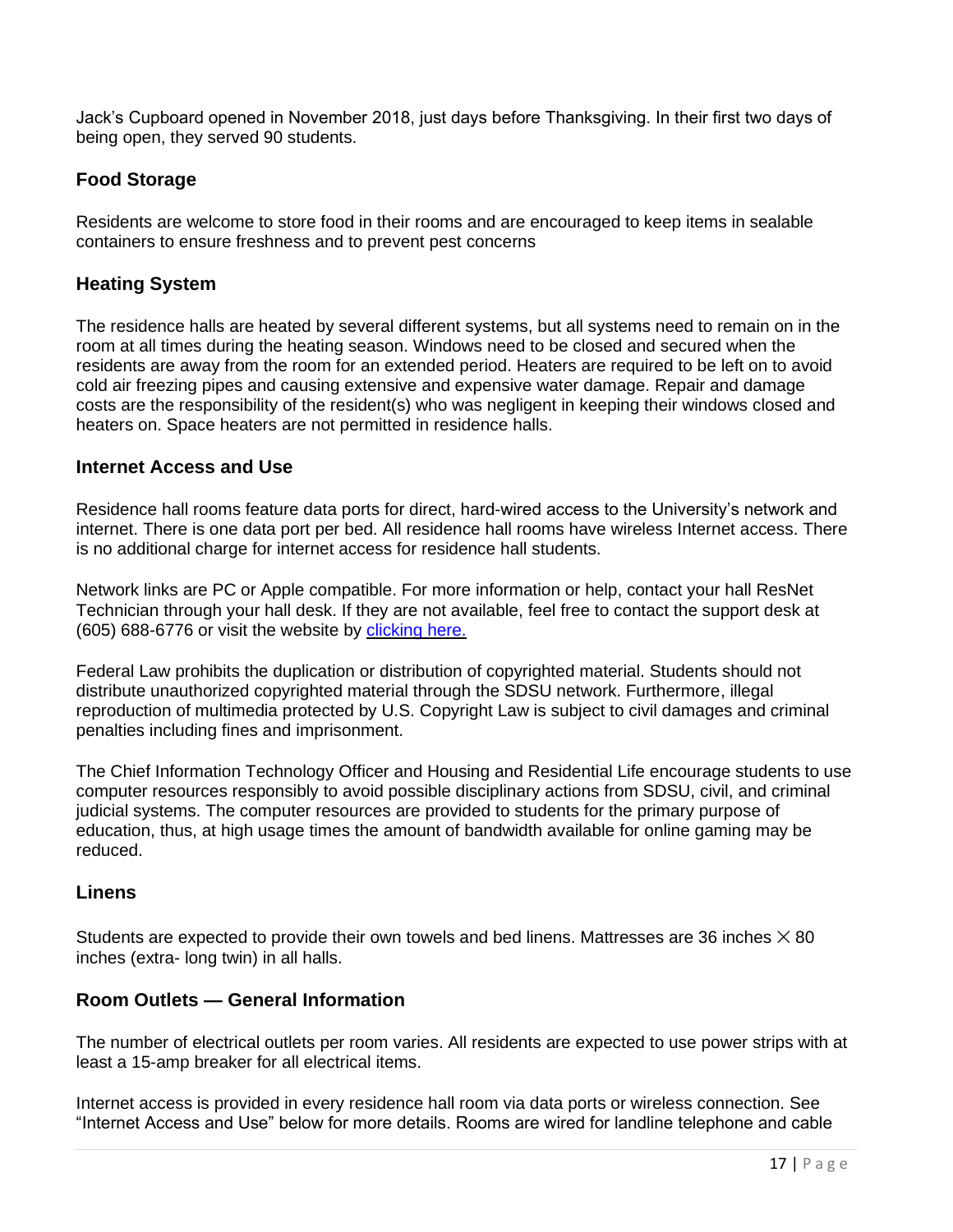#### TV service.

Residents interested in these services must contract with the local providers at their own expense.

#### <span id="page-18-0"></span>**Telephone Services**

Swiftel Communications provides landline telephone service to the residence halls except Spencer, Thorne, Abbott, Honors, Ben Reifel, Hyde, and Schultz Halls.

Application for telephone service must be made with Swiftel before service will be provided. Once the application has been signed and accepted by Swiftel, it becomes a legal and binding contract. Students contracting with Swiftel are responsible for payment of all charges for services rendered, including service orders, local service and long distance (toll) charges. Students are responsible to notify Swiftel to transfer or disconnect service. Telephones may be disconnected if students do not properly inform Swiftel.

To report trouble with telephone service, call Swiftel Repair Service directly at (605) 692-6211 or visit their office at 415 4th Street.

### <span id="page-18-1"></span>**Window Coverings**

Student rooms in all halls have window blinds provided. Residents who wish to bring their own drapes or curtains can use a spring tension rod, but nothing can be screwed, nailed, or attached to the walls or windows.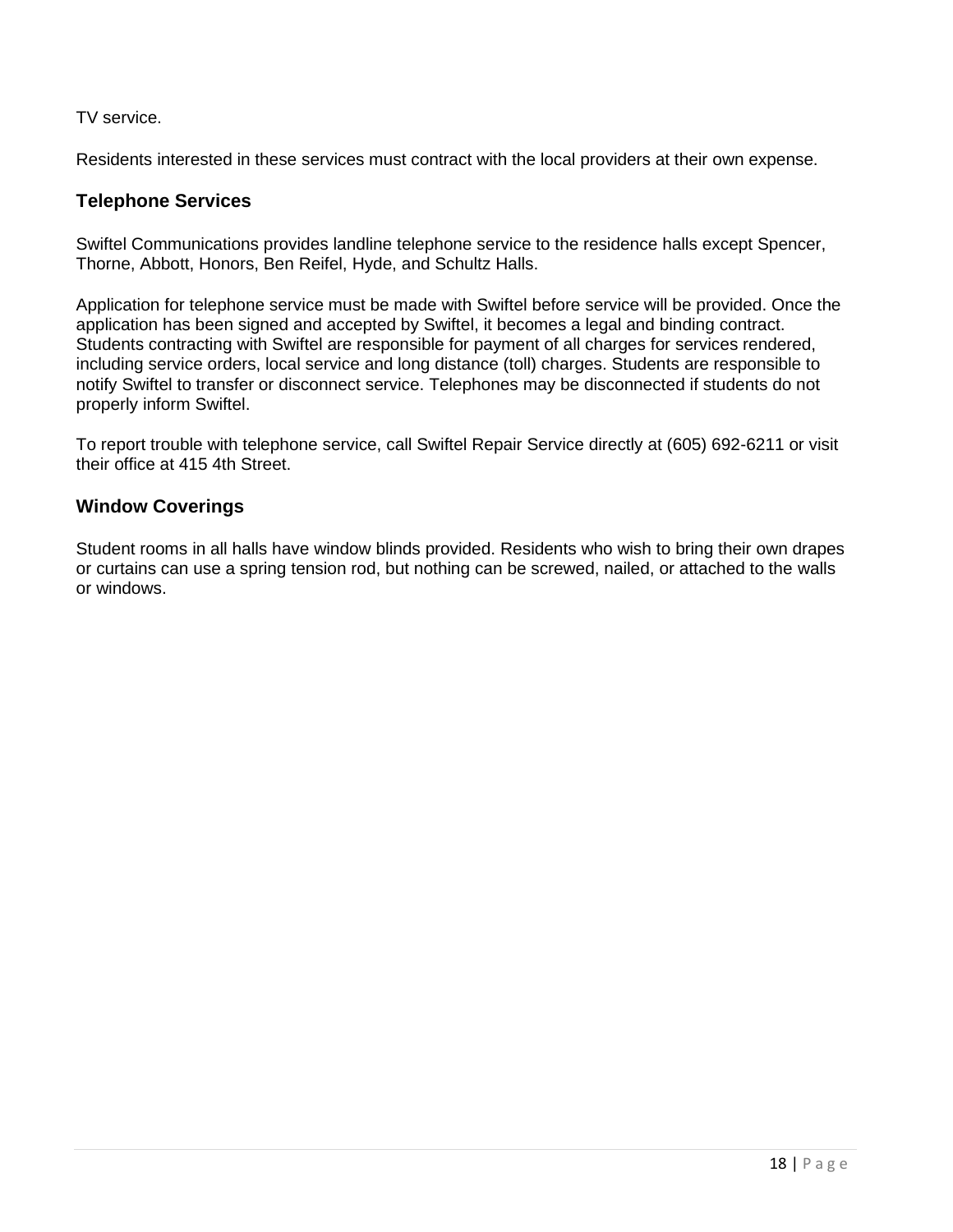## **HALL SERVICES**

### <span id="page-19-1"></span><span id="page-19-0"></span>**Community Areas**

No one may remove furniture, equipment, or any other items from community areas without permission of HRL.

### <span id="page-19-2"></span>**Deliveries**

Packages are delivered to two (2) locations on campus; for students on the east side of campus, packages and deliveries arrive to the Larson Mailroom, while deliveries to the west side of campus are received at Hansen Hall. All packages will generate a package notice to your Jacks email address. You must produce your ID when claiming a package at the front desk. For perishable items, desk staff will attempt to call the phone number on file in addition to sending a package notice. Residents are responsible for the perishable items they receive. Students are encouraged to check their campus email account often.

## <span id="page-19-3"></span>**Designated Cooking Areas**

Designated cooking facilities are available in most halls for residents use to prepare meals and snacks. Residents who use these areas share the responsibility of keeping it clean. Some cooking utensils are available to be checked out at the hall desk.

### <span id="page-19-4"></span>**Desk Services**

As a resource, each residence hall has a hall desk where residents can check out equipment and get assistance. Items vary between halls, so it is best to stop by the desk to determine what is available. This is also where students can make appointments with the residence hall staff, obtain directory information, and sign for a spare room key. Some desks have elected to expand services and offer athletic equipment and other select services supported by the hall governments and the OA staff.

### <span id="page-19-5"></span>**E-mail**

Each student has a "Jacks" e-mail account. HRL uses this account to communicate with students. Students should check their "Jacks" account frequently.

### <span id="page-19-6"></span>**Keys**

Each resident is given room and mailbox keys at check-in. All keys remain the property of South Dakota State University and may not be duplicated.

A lost key can result in a serious security problem for residents. When a resident reports they have lost a room key, a work order is generated to change the locks and replace keys for all residents of the room. The responsible resident is charged a fee for the replacement. The fee assessed covers the replacement cost of the lock for the room door, mailbox, labor, and new keys. Charges range from \$65-\$135.

If residents find a key or key ring, they should turn it in at their hall desk or the HRL office in Caldwell Hall as quickly as possible. This simple act could save a fellow resident unneeded expense. Unauthorized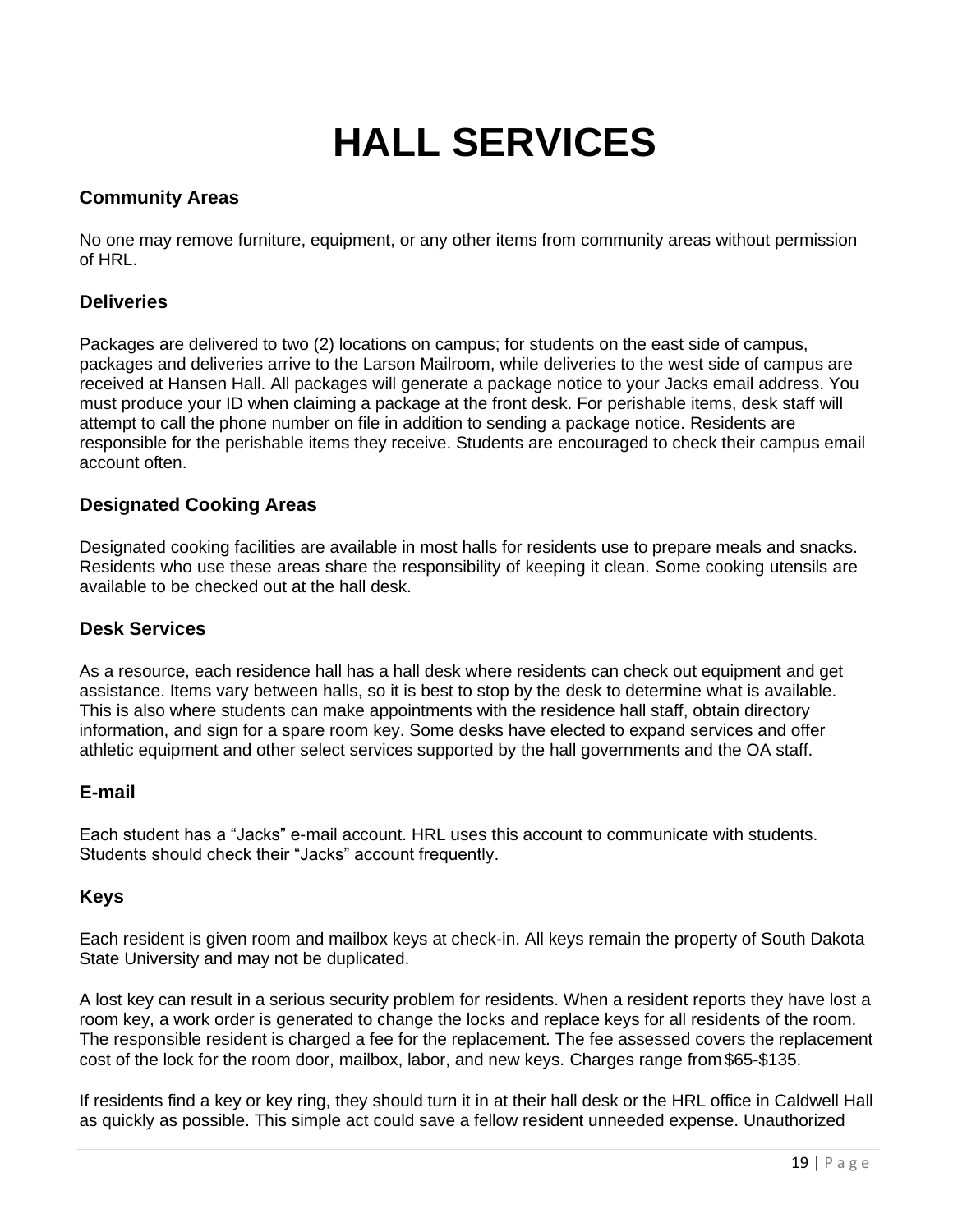possession or use of a University key is a serious offense and could lead to suspension or expulsion. It is not permitted to loan your room key out to another individual. Lending keys is a serious policy violation, which could result in a student conduct sanction.

Residents locked out of their room may contact hall staff to open their door. Residents are provided three (3) complimentary spare key checkouts. Additional spare key checkouts will result in a \$10.00 charge added to your University account per check out.

### <span id="page-20-0"></span>**Laundry Facilities**

All residence halls have washers and dryers, which can be operated with Hobo Dough. Residents need to supply their own detergent, bleach, fabric softener, etc. Residents are encouraged to monitor their laundry in the laundry room. This avoids having belongings in a machine after it has completed its cycle and prevents laundry room theft.

### <span id="page-20-1"></span>**Mail**

Each residence hall or complex has post office boxes provided for residents' use. Residents' room keys will open designated mailboxes. U.S. mail is delivered to the residence halls once daily by University personnel Monday-Saturday. Mail is not delivered during breaks, three-day weekends, or on national holidays.

To facilitate quick mail service, please have your mail addressed completely. The standard zip code for the entire SDSU campus is 57007. Mail should be addressed:

(Your Name) (Your Room Number and Hall) (Your Hall Box Number) SDSU Brookings, SD 57007-(Your Hall box number)

The box numbers for each hall is below:

| <b>Abbott Hall</b> | 2702 |
|--------------------|------|
|                    |      |

- Ben Reifel Hall 2703
- Binnewies Hall 2805
- Brown Hall 2801
- Caldwell Hall 2810
- Hansen Hall 670
- Honors Hall 2705
- Hyde Hall 2704
- Mathews Hall 2801
- Pierson Hall 2804
- Schultz Hall 2706
- Spencer Hall 2700
- Thorne Hall 2701

<span id="page-20-2"></span>Residents should fill out a mail-forwarding card at the hall desk when they make a room change or move out of the residence halls.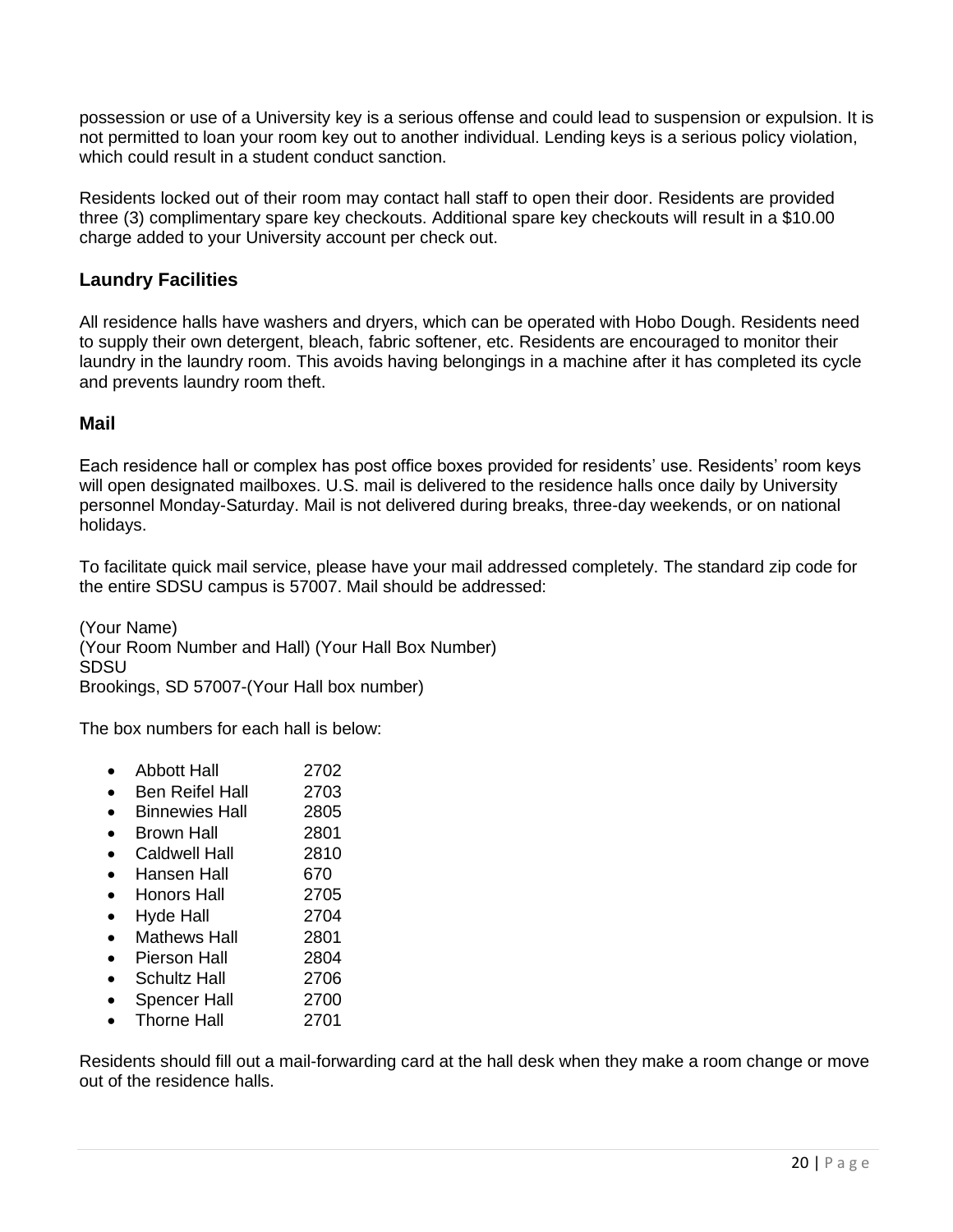### **Meadows Apartment Mail**

For Meadows Apartments, mail is delivered by the U.S. Postal Service. Mail is not delivered during breaks, three-day weekends, or on national holidays. Packages delivered by the USPS are also brought to your apartment mail room. Packages delivered by UPS, FedEx, or another delivery service are brought to the Hansen mailroom. **Meadows residents should be sure to use the zip code 57006, as opposed to 57007, or your mail may be returned to sender.**

Residence hall post offices are intended for distribution of information as follows:

#### <span id="page-21-0"></span>**Postal Service Mail:**

Mass mailings from off-campus organizations, vendors, and/or businesses must be sent through the U.S. Postal Service.

#### <span id="page-21-1"></span>**Campus Mail:**

Campus mail is a service provided for University offices and approved student organizations. Students can also contact or use this service for class related communications, such as, sending letters and information to instructors/professors.

- **Hall Information:** Notes may be put into the residence hall mailboxes by Hall Mail staff that are authorized by HRL staff or are an emergency message left at the hall desk.
- **University information** may be put into the hall mailboxes.

### <span id="page-21-2"></span>**Repairs/Work Orders**

Students are expected to submit a work order for needed repairs using the SDSU web site if they have access to the internet. However, if it is an emergency, you should call HRL personnel at (605) 688-5148 during normal business hours or contact the CA on call after hours.

#### **To submit a work order follow these directions:**

- Log into MyState online by [clicking](http://mystateonline.sdstate.edu/) here.
- Once logged on, you will see a breakout box labeled "Customize My Portal." In this breakout box, click "Add Content."
- A search box will open.
- Type "residential life work order request form" in the search box.
- Click "search."
- The work order request form will then appear for you to complete.

Students may also report maintenance problems and/or needed repairs to HRL personnel at (605) 688- 5148 when the student cannot access the work order website. Routine maintenance and repairs will be completed during normal working hours (Monday-Friday, 8:00 a.m.-5:00 p.m.). In some cases, parts need to be ordered or a higher priority task may delay the staff's response, but most repairs are completed within five (5) working days of receipt of work order. If you have an emergency after hours and no staff can be located, you may call SDSU PD at (605) 688-5117.

When students make a request for repair work, they automatically give authorization for University personnel to enter their room and complete the repairs. When University personnel need to enter a room other than to make repairs initiated by a student, an attempt will be made to give the student notice prior to entry. In emergency situations, University personnel may enter without notice.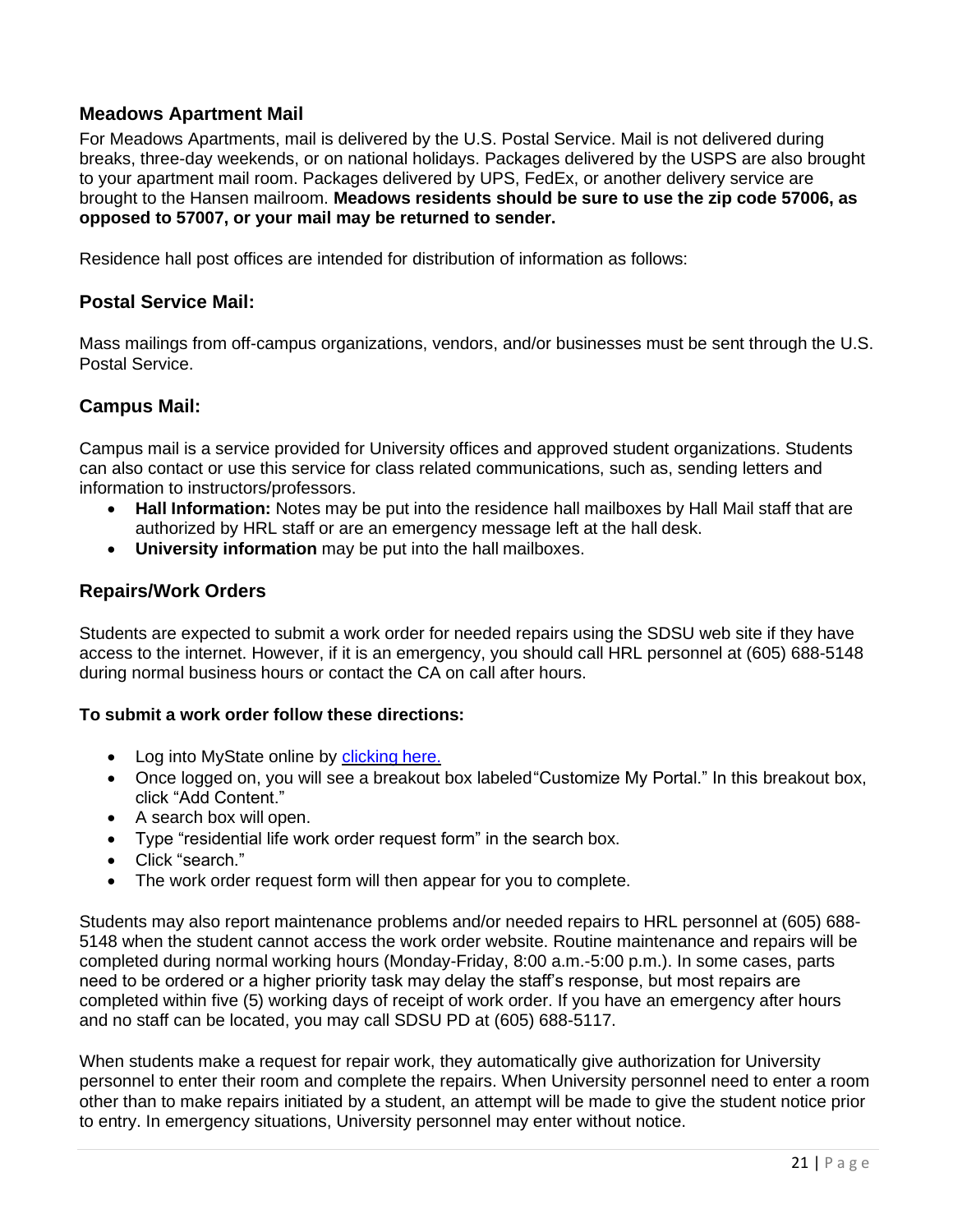## <span id="page-22-0"></span>**Recycling**

Recycling is available in all residence halls. Look for receptacles placed in every room. Dumpsters designated for recycling near each hall can take large quantities of recyclables. We ask that residents learn about the specific details through their CA, Professional Staff, or hall desk.

## <span id="page-22-1"></span>**Trash Removal**

Residents are responsible for removing their own trash from the building. Dumpsters are available outside each building for trash. Common area trash cans such as those located in bathrooms and in lobbies are not to be used for trash from residents' rooms, including pizza or other food boxes. Trash not properly disposed of may be treated as "excessive messes" and a removal charge may be assessed to the individual(s) deemed responsible.

#### <span id="page-22-2"></span>**Vending Machines**

Items such as snacks and soft drinks are available through vending machines in all of the residence halls. Most machines are designed to take coins, single dollars, or Hobo Dough. Problems with the machines should be reported by calling the campus Card Office at (605) 688-6943.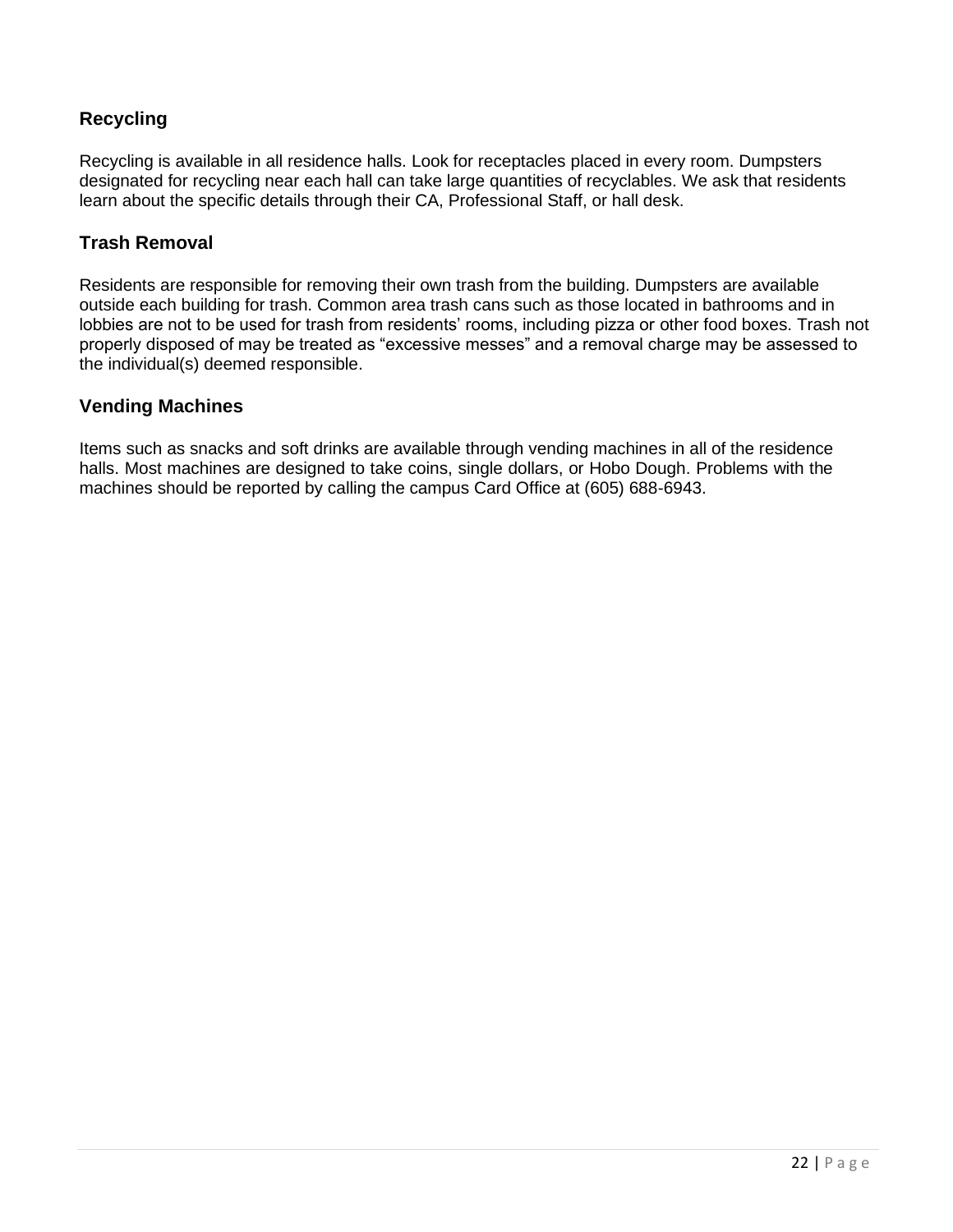## **SAFETY AND SECURITY**

<span id="page-23-0"></span>Student's personal safety and the security of their belongings are of the utmost importance to us. Housing and Residential Life facilities, staff, and policies are all designed to protect and promote each individual's well- being. Residents are also responsible for their security and that of their fellow oncampus residents. Students are encouraged to practice safety procedures in their daily habits, including locking room doors, not propping security doors open, and reporting suspicious behavior. The positive actions of residents can make a difference in the safety of their living environment.

Residence hall staff is on duty from 8:00 p.m. – 8:00 a.m. when the halls are open. The name and contact information for the individual on duty in each hall should be posted in a central location near the hall desk.

## <span id="page-23-1"></span>**Blue Light Emergency Phones**

Blue Light emergency telephones are in various places throughout the campus. Residents are encouraged to note where they are and use them if they feel threatened or see suspicious activity. These phones will connect students to the SDSU Police Department and let the dispatcher know the location from which they are calling.

## <span id="page-23-2"></span>**Fire/ Health/ Safety Inspection**

Room inspections are intended to ensure the health and safety of not only the room's residents, but other individuals who live in the community. Authorized Housing and Residential Life staff may inspect a resident's room to ensure the room is free of fire, health, and safety threats. HRL will give at least 48 hours' notice to residents except in cases authorized by the Director of Housing and Residential Life to check on an imminent danger or need. Inspections are completed during winter and spring breaks.

### <span id="page-23-3"></span>**Fire Hazards**

To guard against fire danger, the following regulations apply. Also, please note that for the safety and protection of life and property, violation of these regulations will be grounds for immediate confiscation and possible disposal of the prohibited item(s):

- Smoking is not only bad for your health. It is also a fire hazard. Fires started by cigarettes cause one out of every five fire fatalities, and careless smoking remains a leading cause of home fire deaths. One of the many reasons that South Dakota State University has moved to a Smoking and Tobacco-Free Campus Policy.
- Use of candles with a wick, candle warming plates, or use of any other item that has an open flame or burning embers is prohibited. Decorative candles with the wick(s) removed or cut off are not allowed.
- The use of incense that must be ignited is prohibited. Spray scents are allowed.
- Only Underwriter Laboratory (UL) approved multiple outlet power strips can be used and must be plugged directly into wall outlets. All power strips and UL cords must be in good condition. (See Personalizing Your Space section for more detail on the appliance policy.)
- Heat sensors and/or smoke detectors shall not have anything attached to or within two feet (24 inches) of them. It is a violation of fire code to cover, tamper with, or tape over a smoke or heat sensor.
- No items may be hung from light fixtures, fire detectors/sprinklers, or ceilings.
- Fire towers and enclosed stairways are regulated by state and local fire codes.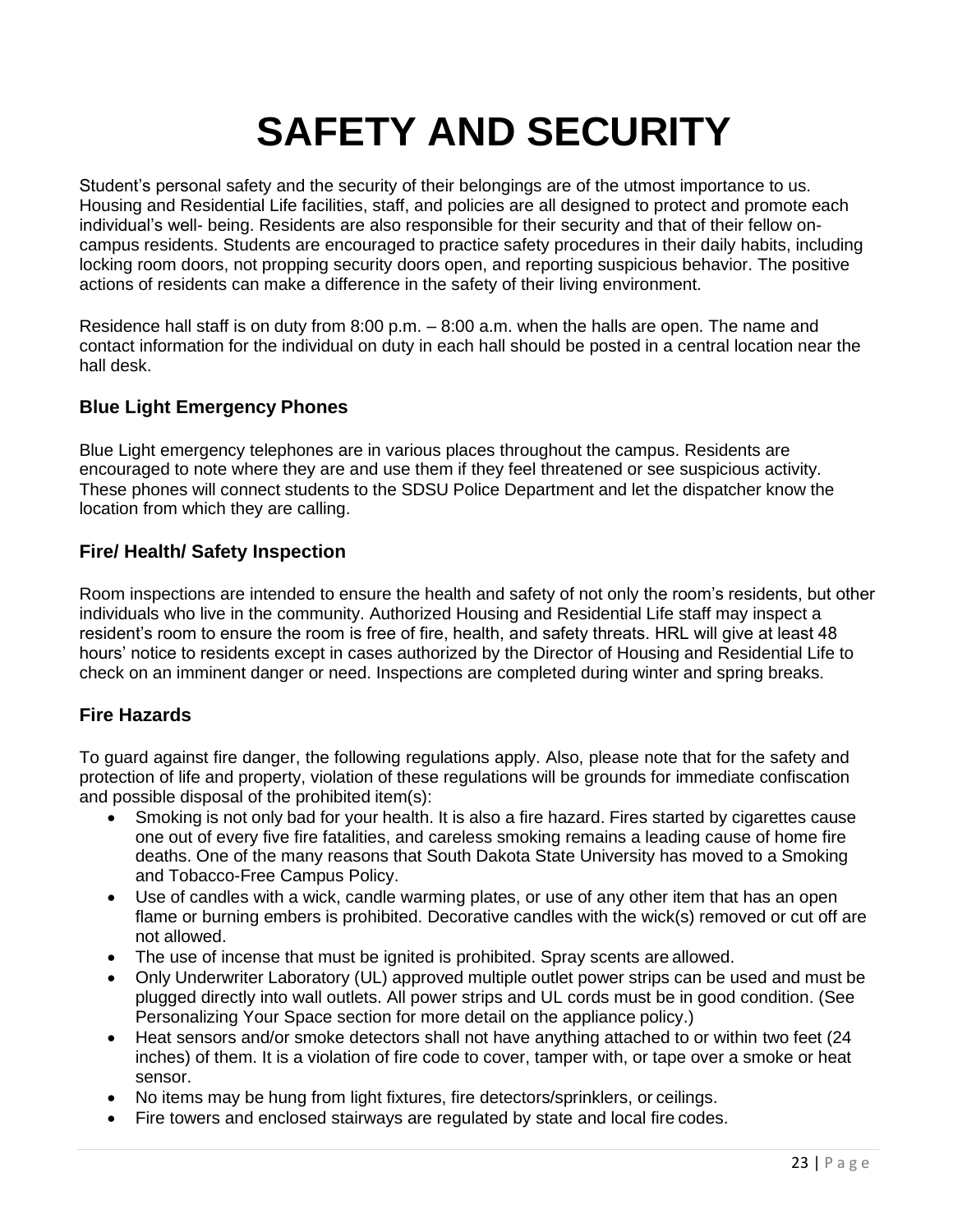- No flammable items may be stored, hung, or placed in these spaces. In addition, these spaces must be kept free of any item that may obstruct clear and safe passage.
- Flammable liquids, propane tanks, and explosives are not allowed in the residence halls.
- No internal combustion engines will be allowed in the residence halls. This includes, but is not limited to: motorized scooters/skateboards, lawn tools, remote controlled toys, etc.

### <span id="page-24-0"></span>**Fire Safety Equipment**

Fire alarms, firefighting and detection equipment installed in the halls are for the safety of the residents. Every residence hall room contains a smoke alarm and heat sensor. Residents are expected to become familiar with their location and operation. In case of a fire, residents should activate the nearest alarm station.

If a room alarm is accidentally activated, students should open the window, in order to dissipate the smoke or fumes. Eventually, the alarm should automatically silence itself. If the alarm fails to shut down after a few minutes, students should contact the Community Assistant (CA), residence hall front desk, or their Residence Hall Director.

## <span id="page-24-1"></span>**Fire Safety Equipment Misuse**

Removing, altering, or covering firefighting or detection equipment endangers the life of all residents. Smoke detectors should never be removed from the walls/ceilings. All room detectors are connected to the building wide system and such actions will either activate the building wide fire alarm system or set off the system's trouble light. Cases of tampering are investigated, and responsible individuals face serious campus and legal action including costs associated with servicing tampered or damaged fire detection and suppression equipment.

#### **Campus sanctions and conditions for fire equipment tampering are as follows:**

- **Covering/Disabling smoke detector (1st offense**): educational sanction, \$100 fine plus replacement/repair charges and behavioral probation.
- **Removing/tampering with fire extinguisher (1st offense):** educational sanction, \$100 fine plus replacement/repair charges and behavioral probation.
- **Pulling fire alarm when no emergency exists (1st offense):** educational sanction, \$200 fine plus replacement/repair charges and behavioral probation
- **Covering/Disabling smoke detector (2nd offense):** \$250 fine plus replacement/repair charges, behavioral probation, and warning of residence hall expulsion.
- **Removing/Tampering with fire extinguisher (2nd offense):** \$250 fine plus replacement/repair charges, behavioral probation, and warning of residence hall expulsion.
- **Pulling fire alarm when no emergency exists (2nd offense):** \$500 fine, residence hall expulsion
- **Covering/Disabling smoke detector (3rd offense):** \$500 fine, residence hall expulsion
- **Removing/Tampering with fire extinguisher (3rd offense):** \$500 fine, residence hallexpulsion

### <span id="page-24-2"></span>**Fire Alarm Evacuation**

Everyone is required to leave the building immediately when the fire alarm sounds and to remain outside until authorized to reenter by the residence hall staff or SDSU PD. The primary intention of an alarm is to clear the building and save lives. For more information, please consult [University Policy](https://www.sdstate.edu/sites/default/files/2017-10/fire_alarm_policy.pdf) 10:9.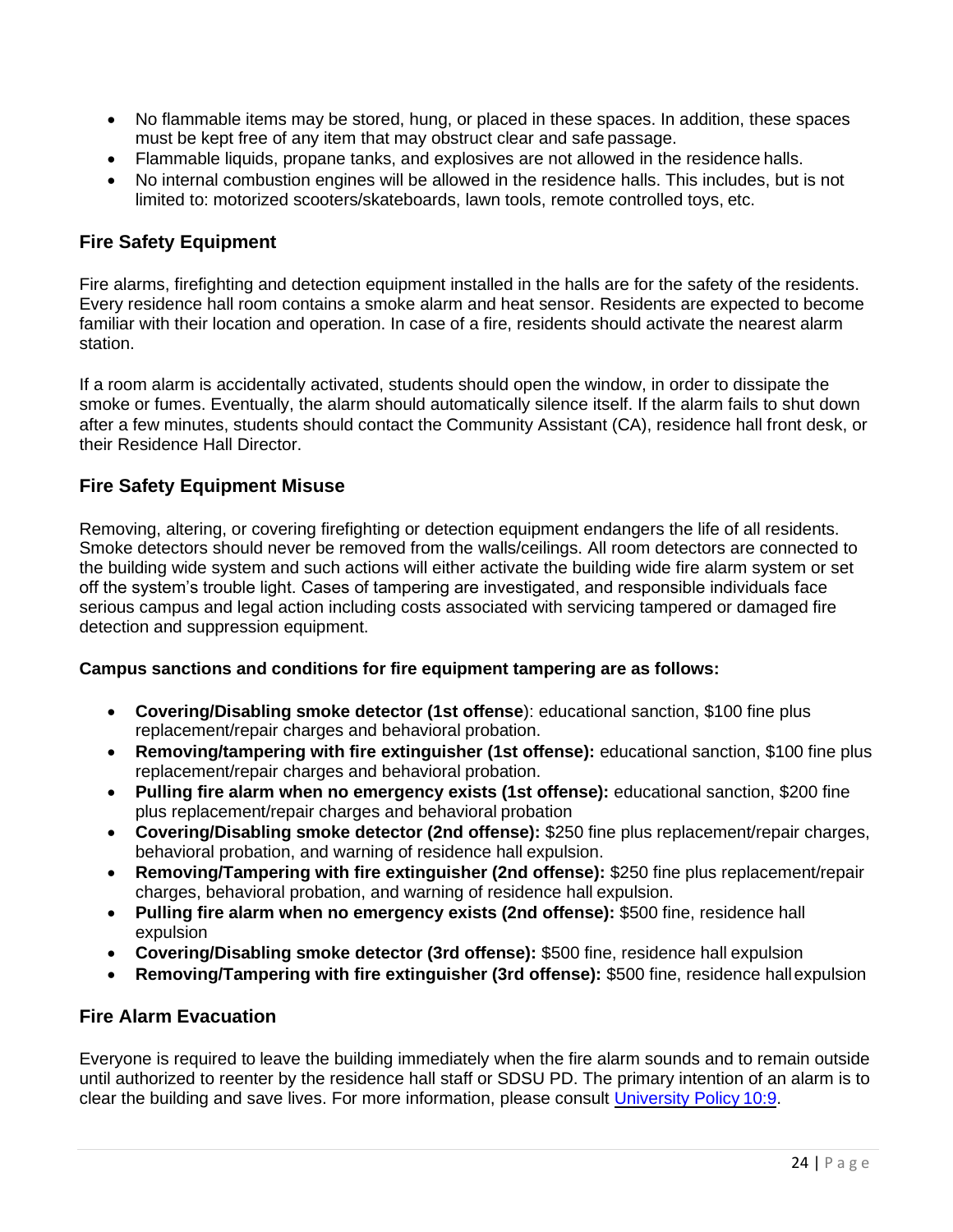Hall staff will conduct general safety meetings at the beginning of each semester on all emergencies. As a general rule, in the event of an actual fire:

- 1. Move as close to the floor as possible when there is smoke.
- 2. Check doors to see if they are hot before proceeding.
- 3. Residents who are unable to evacuate their rooms should:
- 4. Stuff towels under the door.
- 5. Hang a sheet from their window as this indicates to fire fighters someone is trapped in the room.
- 6. DO NOT JUMP.

### <span id="page-25-0"></span>**False Alarms**

False fire alarms are not only illegal but are also dangerous. Every time a building is evacuated there is the possibility of injury. Frequent false alarms tend to create a feeling of false security and lead to difficulty with evacuating the building. In the event of an actual fire, this could lead to serious consequences.

For these reasons, all residents are required to evacuate immediately every time the alarm rings. Students who do not evacuate the hall during a fire alarm may face student conduct action. Any student found responsible for causing a false fire alarm or fire will be subject to suspension or expulsion, arrest, and fines.

## <span id="page-25-1"></span>**Personal Property Loss or Damage**

The University is not liable for property belonging to residents. Residents should check with their parents and insurance agent regarding insurance coverage while living in a residence hall. Residents are encouraged to record serial numbers and other pertinent information about their property and keep a copy on campus and at a permanent address. If personal property is missing or suspected as being stolen, students should immediately report it to SDSU PD and hall staff. Items found should be taken to the nearest hall office. Residents that have lost an item(s) can check at the front desks in all of the halls in the area. In some cases, a person may take an item(s) they found to their hall desk.

## <span id="page-25-2"></span>**Room Entry**

The right to privacy is of paramount importance and should not be violated. However, the entry into and/or search of residents' rooms may be conducted by the following people for the purposes and under the procedures detailed below:

- 1. By civil law enforcement officers in the performance of statutory duties and in accordance with legally defined procedures governing search and seizure.
- 2. By authorized University officials
- 3. In the performance of student conduct duties. This includes instances when staff members believe that residents are in the room but are unable to answer or come to the door.
- 4. During breaks to ensure the security of the facilities.
- 5. When work orders request improvements, repairs, and/or to provide routine maintenance services, the University will attempt to give at least 24 hours' notice of such entry. When a student completes a work order, no notice is necessary.
- 6. In emergency situations to protect the health and welfare of residents and to make repairsto prevent damages to property of residents or the University.
- 7. When an unattended alarm clock or TV/stereo is loud enough to be heard in the hall or other rooms.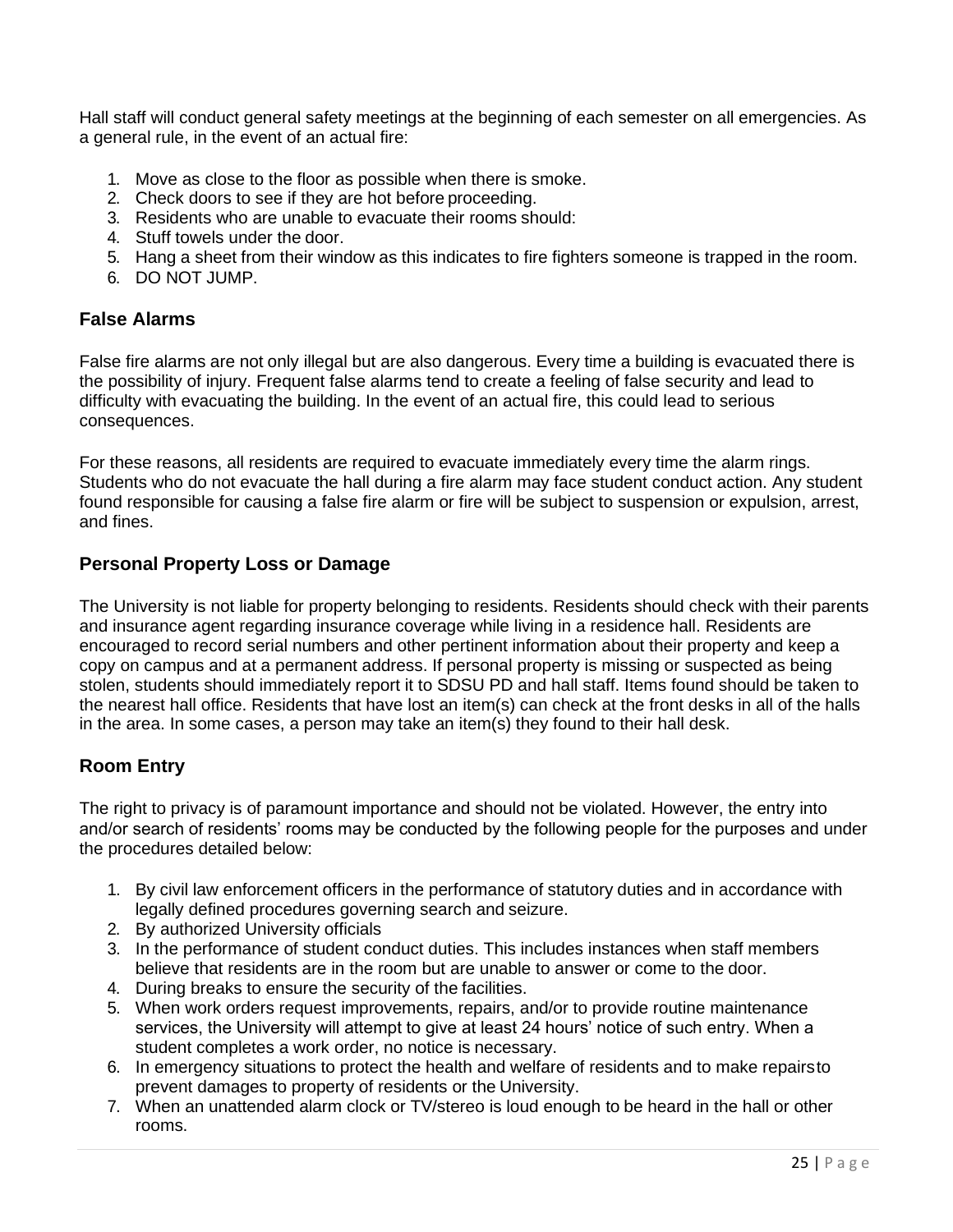- 8. When a staff member knocks, identifies themselves as staff and is invited in.
- 9. When the door is open, and a violation of University policy is in plain view.
- 10. With permission from the resident in order to allow entry by another person to retrieve item(s) left behind in the room.
	- a. If a guest of a resident asks to be let into a resident's room to retrieve an item(s) leftin the room, staff must first talk to the resident on the phone. Staff will verify the identity of the resident, then obtain verbal permission for the guest to enter the room and have the resident explain exactly what the guest is allowed to take from the room. If such permission is given, staff must then accompany the guest to the room and ensure that they only take the item which they were given permission to retrieve.

In all instances, such entry shall be made only for the purposes set forth above. Observed alleged contraband will be confiscated and/or alleged violations of University policies, rules or regulations will be referred to the residence hall staff for follow-up. For more information, please see [University Policy 3:9.](https://www.sdstate.edu/sites/default/files/2017-12/entry_search_and_seizure.pdf)

## <span id="page-26-0"></span>**SDSU Police Department (SDSU PD)**

The SDSU Police Department is charged with the responsibility of maintaining the safety and security of our campus. Officers are on duty 24 hours a day, 365 days a year. Please contact SDSU PD at (605) 688-5117 (5117 on a campus phone) for assistance. SDSU police officers are trained and licensed individuals who work closely with on-campus residents, offering services such as self-defense programs, escorts after dark, and the support one would expect from any law enforcement department.

The on-campus emergency telephone number is 111 from a campus phone, similar to 911 in most communities.

### <span id="page-26-1"></span>**Security Doors**

Doors are locked for the personal safety and the security of all residents and their property. Residents should carry their keys and identification with them every time they leave their room. Tampering with and/or propping locked doors endangers residents and property of the entire residence hall community.

### <span id="page-26-2"></span>**External Doors**

All external doors (lobby, fire tower, etc.) are locked 24 hours a day, 7 days a week.

### <span id="page-26-3"></span>**Other Office Doors**

The lobby doors in Caldwell Hall are unlocked from 8:00 am – 5:00 pm on regular business days for access to HRL offices.

The lobby doors in Hansen Hall are unlocked from 8:00 am – 5:00 pm on regular class days for access to the classrooms located in the lower level.

The lobby doors in Honors Hall are unlocked from 8:00 am - 5:00 pm on regular class days for access to the Honors College offices and the classroom located on the first floor.

### <span id="page-26-4"></span>**Tornado Warnings / Severe Weather**

When a tornado is sighted or indicated by weather radar, local sirens will sound a continuous blast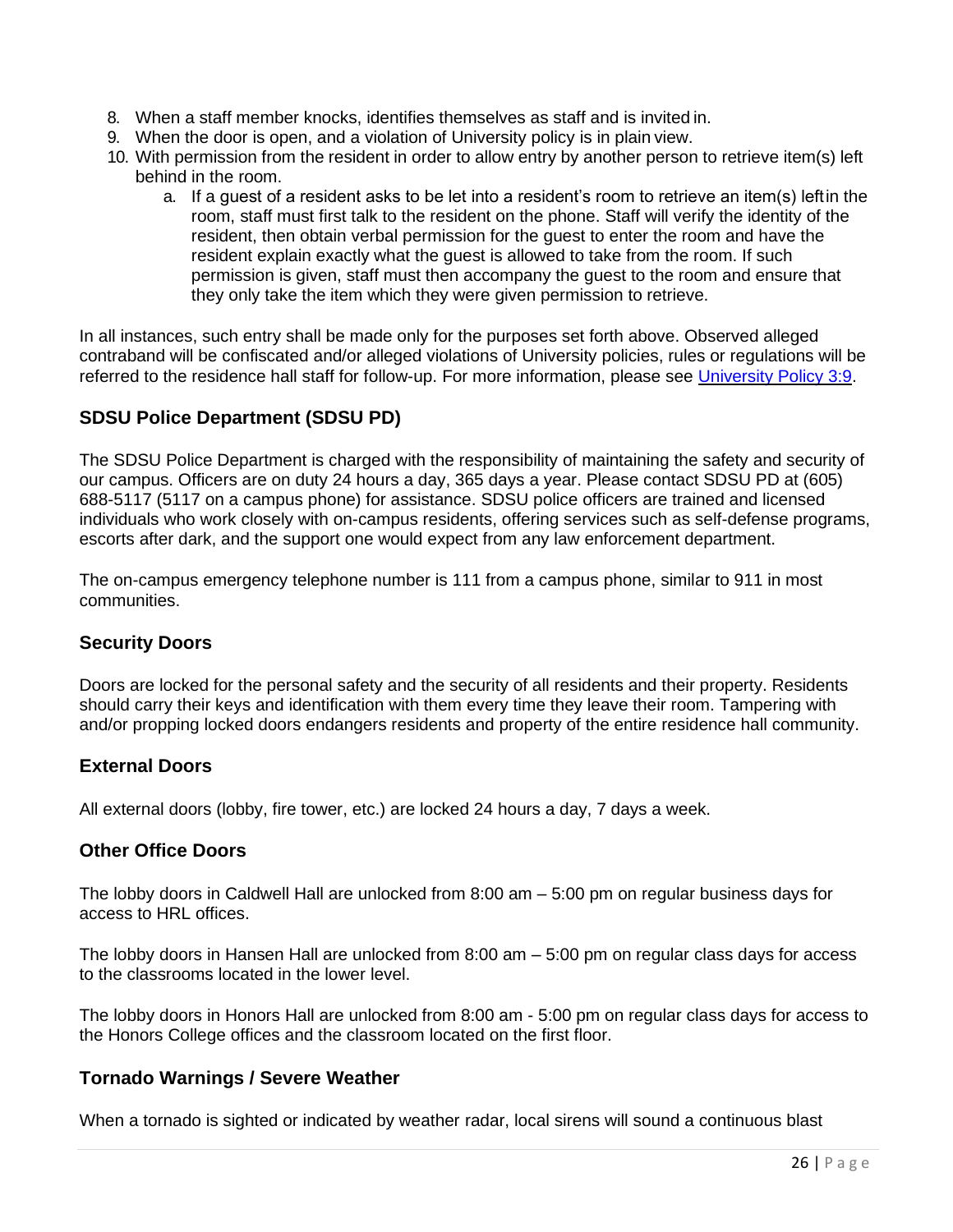lasting about three minutes. Residents should immediately vacate their rooms and open areas and move to central corridors, bathrooms, or the basement of the building.

#### <span id="page-27-0"></span>**Winter Storm Information**

When winter storms occur, it is the normal practice of the University to remain open and to offer classes as scheduled. However, if SDSU's President (or designee) makes any storm related decisions, information is located on the home page of SDSU's website and MyState online.

Finally, regardless of what decisions are made concerning class schedules during or prior to winter storms, there needs to be a very clear understanding that each individual is best able to judge her or his circumstances and make appropriate choices.

Storm related decisions will be immediately transmitted to the following news outlets:

**Television: Radio:**

KELO Channel 11 B93.7 FM KSFY Channel 13 102.3 FM

KDLT Channel 5 SDPB 88.3 FM KCSD Channel 23 107.1FM, The Hawk 1430 AM KBRK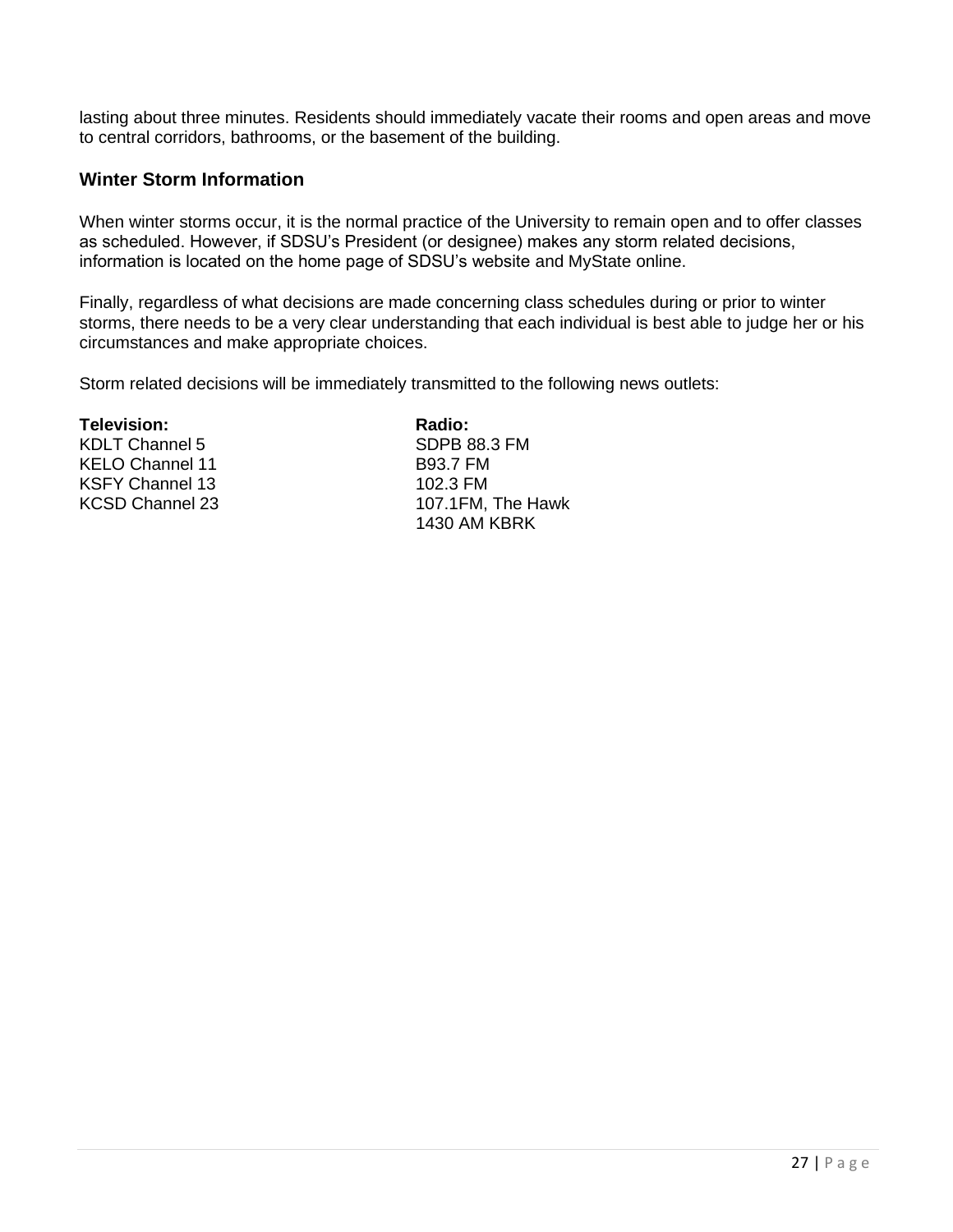## **RESIDENTIAL PROCEDURES**

### <span id="page-28-1"></span><span id="page-28-0"></span>**Break Housing**

Limited break housing is available during semester and spring breaks on a case-by-case basis only. Typically, residents that have a University related reason (e.g., internship, athletics, campus job, etc.) appreciate having break housing available as do residents whose home is a great distance from Brookings. Break housing is not included in the semester room rate so there is an additional per day charge. Students who wish to stay during semester and spring break will be required to register with HRL.

The halls do remain open during all other holidays with limited desk and food services. Students who do wish to stay over a holiday break will be required to register with their RHD for safety and security purposes.

### <span id="page-28-2"></span>**Eligibility for Residence in Campus Housing**

All students who are within two years of high school graduation are required by the Board of Regents (BOR) to enter into residence and food service contracts with the University. Students may apply to be released from the BOR residency requirement by completing and submitting a Petition for Exemption to HRL. Guidelines and forms are available at the Housing and Residential Life Central Office and on the Department's web page.

Requests will be reviewed, and a decision will be made and provided to the student in writing.

Students must be registered to be eligible to reside in residence halls or other campus housing. When Housing and Residential Life becomes aware that a resident is no longer a registered student, the resident will be given notice to move out of the hall within 24 hours.

### <span id="page-28-3"></span>**Housing Live-On Requirement**

The South Dakota Board of Regents policy requires that "Students who are enrolled at a university for a minimum of six (6) on-campus credits are required to live in on-campus housing during the first two (2) years following their high school graduation. Institutions may grant waiver exceptions to the housing requirement based on the waiver exceptions." The exceptions are listed below.

### <span id="page-28-4"></span>**Petition for Exemption**

#### <span id="page-28-5"></span>**Married Exemption:**

Students requesting an exemption because they are married must meet the following criteria:

- 1. A copy of a valid marriage certificate must be submitted to Housing and Residential Life before an exemption can be approved or rent charges cancelled.
- 2. The exemption will not be granted prior to the date of marriage.
- 3. Exemptions may not be granted if there are vacancies in Family Student Housing.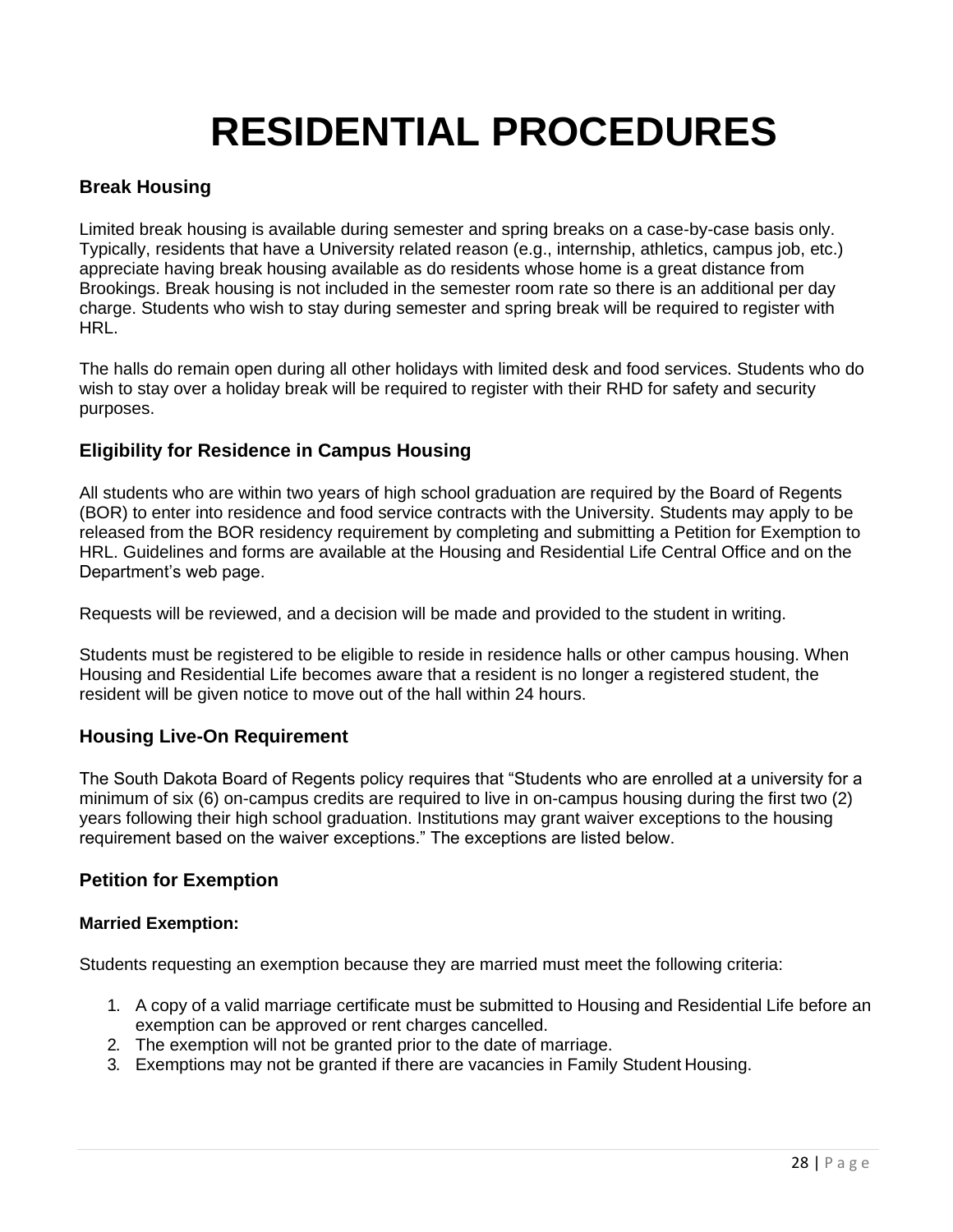#### **Legal Dependent Exemption:**

- 1. A copy of a dependent child's birth certificate must be provided to Housing and Residential Life before a release can be granted.
- 2. Exemptions are only granted if no vacancies exist in Family Student Housing. Students who are legally responsible for a dependent adult should provide supporting documentation such as tax documents.

#### <span id="page-29-0"></span>**Commuter Exemption:**

A commuter exemption may be granted to students living at the legal permanent residence of a mother, father or legal guardian who established legal guardianship prior to the student turning 18. This family member must live within 30 miles of campus.

#### <span id="page-29-1"></span>**Financial Hardship Exemption:**

Applicants requesting a release based on verifiable extenuating circumstances must complete a Supplemental Financial Need Verification Form, which can be obtained from Housing and Residential Life.

Exemptions are not based upon the assertion that living off campus may be less expensive. A release will be considered ONLY:

- 1. When the applicant has a significant verified need for financial assistance as indicated by the SDSU Financial Aid Office and that need is not fully funded by grants, scholarships, loans or other available funding identifiable by the University; AND
- 2. After a Residence Hall Contract is signed, "extenuating financial circumstances" are definedas situations over which the applicant has had no control (such as loss of parental support due to death, divorce, loss of employment, catastrophic health issues, bankruptcy) which create a financial hardship and which have occurred after the contract was signed.
- 3. If the first test is not present before a student signs a Residence Hall Contract or if both tests are not present after having signed a Residence Hall Contract, the student will not receive an exemption.

#### <span id="page-29-2"></span>**Health Exemption:**

- Allergies and Asthma are considered common medical issues, which in most cases Housingcan provide the same accommodations as an off-campus apartment. Requests will be considered only in rare or extreme cases.
- ADHD/ADD: students must provide documentation of a disability from a qualified medical or mental health provider to the coordinator of Disability Services who will evaluate the circumstances to determine what accommodations are necessary. If a determination is made that living on campus is not congruent with the student's success, a petition for an exemption may be submitted.
- Applicants requesting an exemption based on this criterion must provide information from the attending physician or certified mental health care provider stating the specific verifiable condition for which it is medically necessary for the student to be released and why specifically, off-campus housing would provide better living conditions in regard to this medical condition.
- Applicants requesting a release based on mental health or emotional needs must provide a specific recommendation from a licensed mental health provider. Applicants not seeing University Counseling Center personnel must provide Disability Services a written statement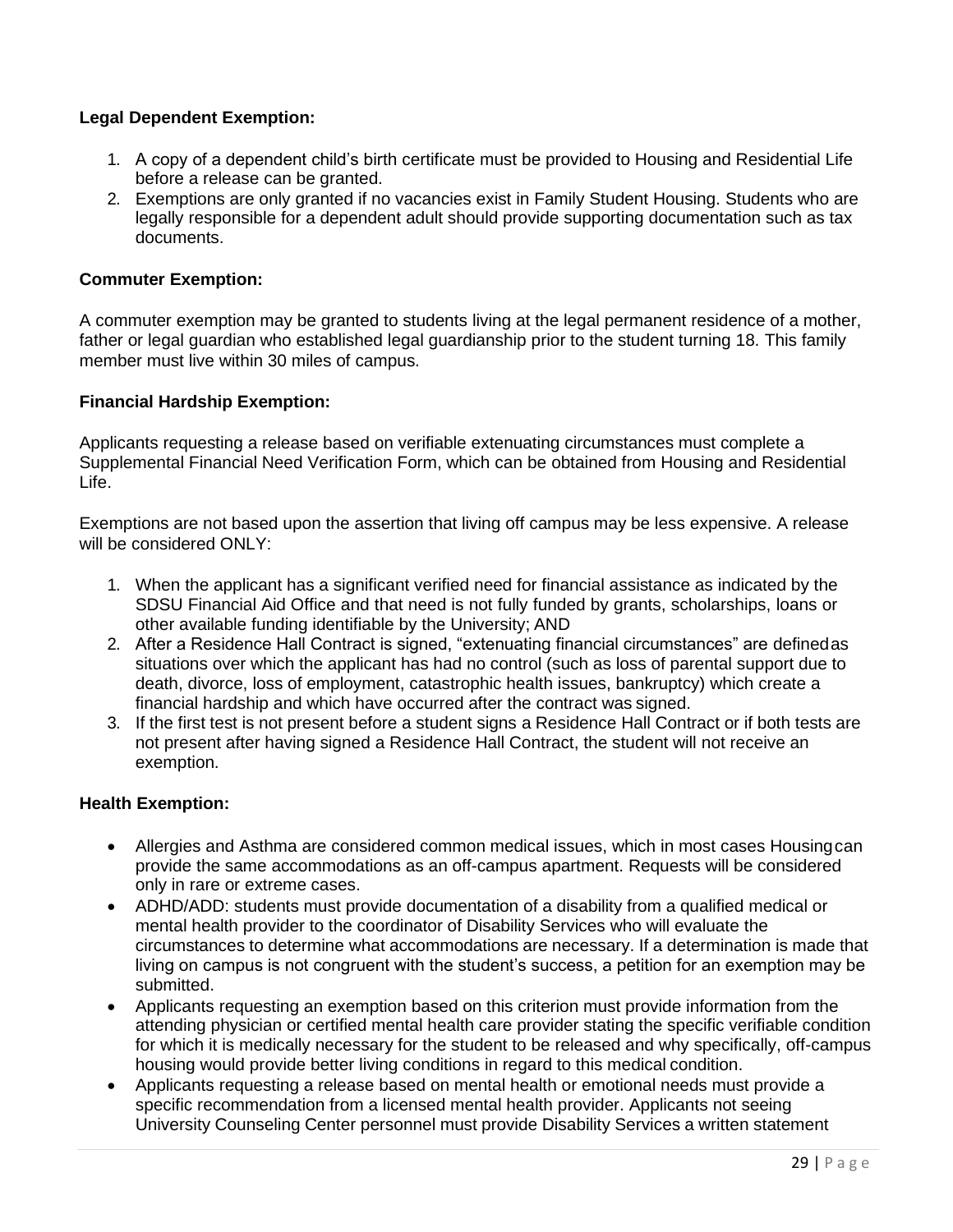evaluating the student's specific needs or problems written by a certified mental health care giver who is not a family member.

#### <span id="page-30-0"></span>**Requirements:**

Students in their first full-time semester who are less than two years removed from high school graduation are required to live on campus, regardless of distance from their permanent address.

Students who have a minimum GPA of 2.25 during their fall semester will be eligible to request a contract release.

Students who do not achieve a minimum GPA of 2.25 during their fall semester will be ineligible for an exemption or contract release barring special circumstances (e.g., needs specific medical treatment near their home).

Students granted a contract release/policy exemption following based on minimum GPA will be required to maintain the minimum in subsequent semesters.

Cum GPA must be ≥2.25

<span id="page-30-1"></span>Semester GPA must be ≥2.25

#### **Contract Release:**

**Academic Requirements Release:** Students requesting a contract release because of academic requirements such as student teaching, nursing, pharmacy, etc. must have their academic department provide verification of this academic requirement to the Assignment Coordinator. Students who leave the residence hall for academic requirements will be released and reimbursed only for the number of days needed to complete their academic requirements.

**Health Release:** Students requesting a contract release because of health concerns other than common medical issues, that cannot be accommodated by Housing and Residential Life, may request a contract release. Verification of the medical condition by a qualified medical professional must be included with the request.

**Greek Organization Member Exemption:** The Greek Council grants Greek releases each year for members of Greek chapters, who at least have sophomore status, to live in approved chapter housing. Students applying for a Greek exemption must be approved by the President of the Greek Council and the program Advisor for Greek Affairs and must submit a completed Greek Life Housing Exemption form on Jacks Club Hub.

**Below Six Credits Exemption:** Applicants requesting an exemption based on carrying less than six credits for the semester must already be registered for five or less credit hours in order to cite this reason. By citing this item, the student agrees to stay below six credits for the duration of the exemption period. Housing and Residential Life personnel will periodically verify the credit level of students approved for this reason.

Students registered for internet courses only or a combination of internet and less than six credits on campus may be released from the residency requirement.

**Attending University Center in Sioux Falls/Rapid City:** Students must already be enrolled in classes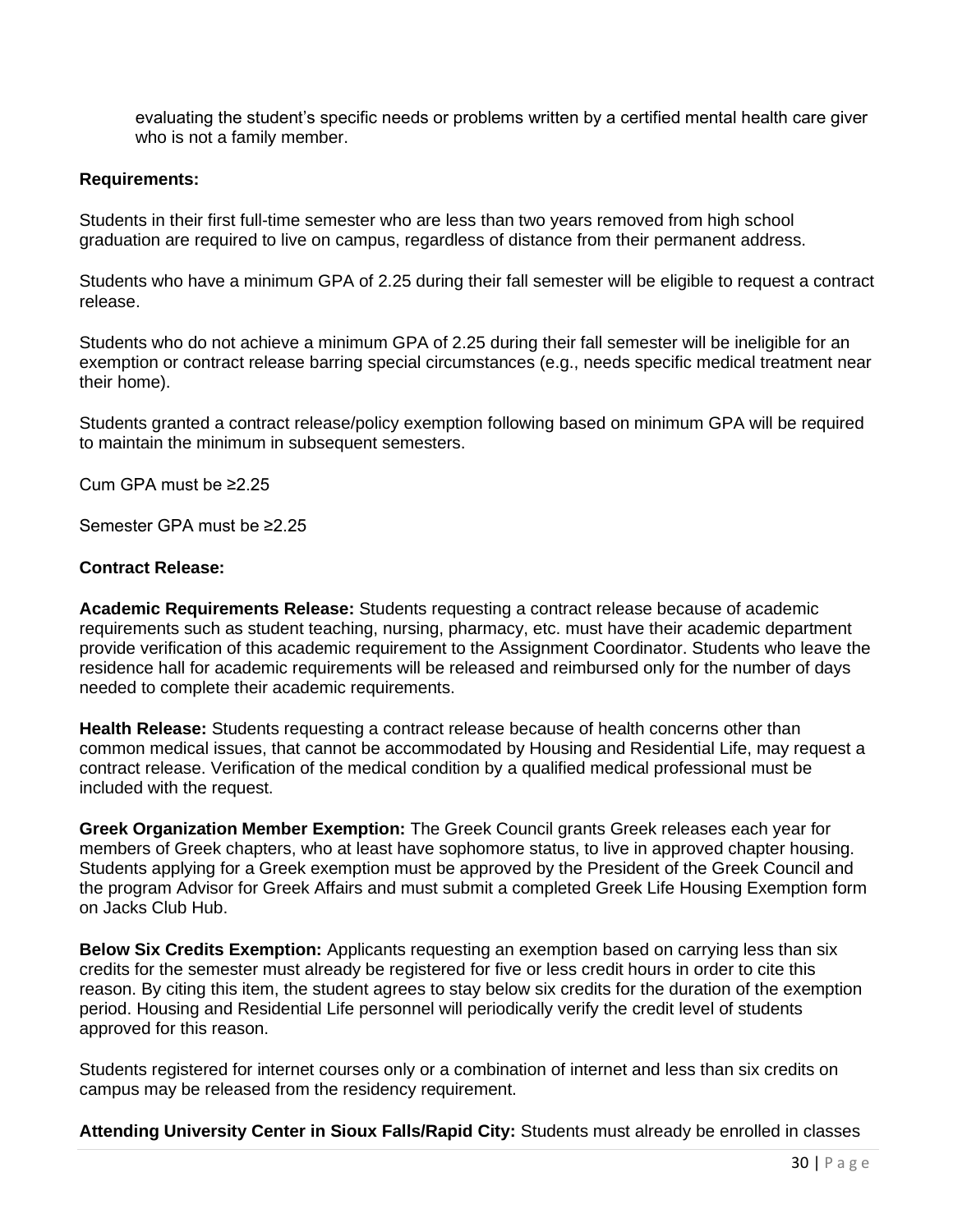only at University Center for the coming semester before this exemption will be considered.

#### <span id="page-31-0"></span>**Schedule of Charges**

#### **FALL SEMESTER (applies to students who are both new to SDSU and current enrolled for the fall semester)**

- Exemption/Contract Release if granted on or before May 31: Refund of entire \$75 confirmation fee.
- Exemption/Contract Release if granted June 1 July 31: forfeiture of \$75 confirmation fee.
- Exemption/Contract Release if granted August 1 Opening: \$200 late cancellation charge and forfeiture of the \$75 confirmation fee.
- Exemption/Contract Release if granted post-Opening through 60% of the current semester: forfeiture of \$75 confirmation fee, \$200 early termination charge, and prorated refund of unused charges.
- Current residents who receive an exemption any time after the fall move-in date will be assessed a \$200 charge for early termination of the Residential and Dining contract.
- NOTE: Students who are required to live on campus must maintain a 2.25 minimum grade point average (GPA) before an exemption to the residency requirement will be considered, except for those students who are enrolling in their first semester as a full-time student.

#### **SPRING SEMESTER (applies to students new to SDSU in the spring semester):**

- Exemption/Contract Release if granted on or before November 30: Refund of entire \$75 confirmation fee.
- Exemption/Contract Release if granted December 1 December 31: forfeiture of \$75 confirmation fee.
- Exemption/Contract Release if granted January 1 Opening: \$200 late cancellation charge and forfeiture of the \$75 confirmation fee.
- Exemption/Contract Release if granted post-Opening through 60% of the current semester: forfeiture of \$75 confirmation fee, \$200 early termination charge and prorated refund of unused charges.
- NOTE: Students who are required to live on campus must maintain a 2.25 minimum grade point average (GPA) before an exemption to the residency requirement will be considered, except for those students who are enrolling in their first semester as a full-time student.

### <span id="page-31-1"></span>**Additional Information**

Unless a written notice or contract release is issued from Housing and Residential Life from the Residence Hall and Food Service Contract, a student is expected to occupy the assigned room. A student is not considered exempt from the residency requirement or released from his/her housing contract until Housing and Residential Life approves a request in writing. Failure to take possession of the assigned space is not grounds for an exemption to the residency requirement and/or to have associated charges reversed.

#### <span id="page-31-2"></span>**Contract Release Evaluation and Decision Process:**

- **All requests not completed within thirty (30) days of application will be discarded.** All release requests will be reviewed on the basis of current policies.
- Applicants will be notified of the decision in writing.
- Failure to appeal any written decision within seven (7) calendar days of the date of the written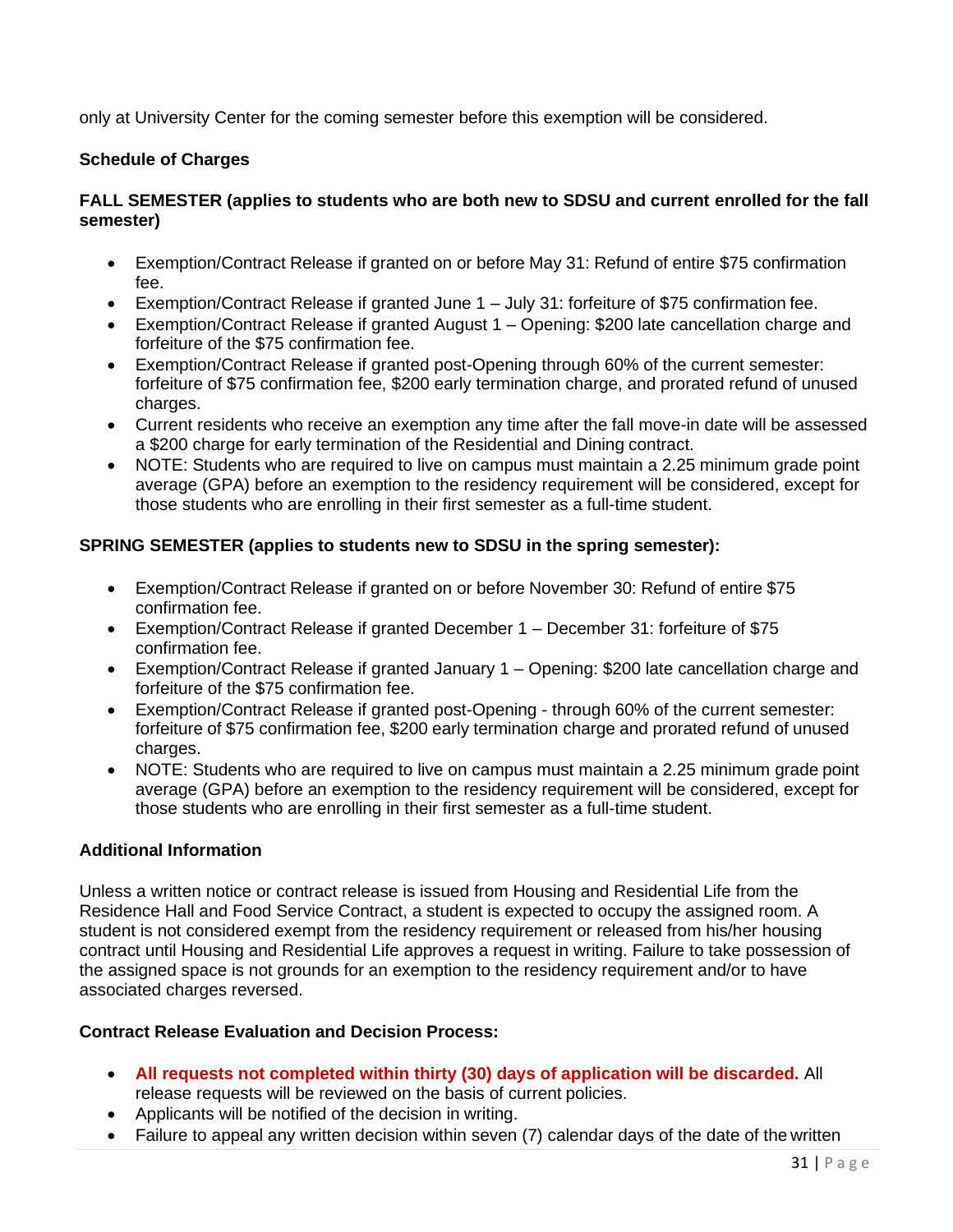decision constitutes acceptance of the decision. No appeals shall be accepted after this time.

<span id="page-32-1"></span>• Housing and Residential Life will typically process initial requests within ten (10) businessdays.

Releases are granted for one semester, unless otherwise noted in writing. Students must re-submit a request for release for subsequent semesters based on meeting all exemption stipulations.

#### <span id="page-32-0"></span>**Meal Plan Exemption/Accommodation Process**

The Meal Plan Exemption Policy covers meal plans for all students required to purchase a meal plan, typically students of freshman and sophomore standing.

Students living in the residence halls at South Dakota State University are required to participate in a University-sponsored meal plans, (see South Dakota Board of Regents policy 3:6.1a). A meal plan is not required for Meadows apartment residents who have junior standing or above.

SDSU Dining Services features a variety of choices intended to meet the dietary needs of the University's diverse student body. In certain situations, a student may need to request a special meal plan accommodation or in the event SDSU Dining Services cannot meet the student's documented dietary or religious dietary observance, an exemption from the meal plan participation may be requested.

Please note that a meal plan exemption will only be granted when the Dining Services program cannot meet the nutritional needs of a student.

Students requesting a meal plan exemption must provide supporting documentation as set forth below. It is the responsibility of the student to obtain and all required approvals or necessary documentation. In order for the request to be considered all required documentation must be submitted by the deadline. Incomplete requests will NOT be considered.

#### **Meal Plan Exemption/Accommodation Process:**

- 1. To initiate the Meal Plan Exemption/Accommodation process, a student should submit a completed Meal Plan Exemption/Accommodation Request form to the Department of Housing & Residential Life by the deadline along with the appropriate accompanying materials for requested category (finance, medical or religious) along with the necessary documentation to support the request.
- 2. Once the Meal Plan Exemption/Accommodation Request form is received, the Department of Housing & Residential Life will review this request in conjunction with Dining Services and Health Services and approve or deny the request. The student will receive communication regarding their exemption request status via their Jacks e-mail account within 15 business days.

*Fall: The final deadline for fall semester exemption requests is the Friday following the first day of classes.*

**Spring:** The final deadline for spring semester exemption requests is the Friday following the first day of *classes.*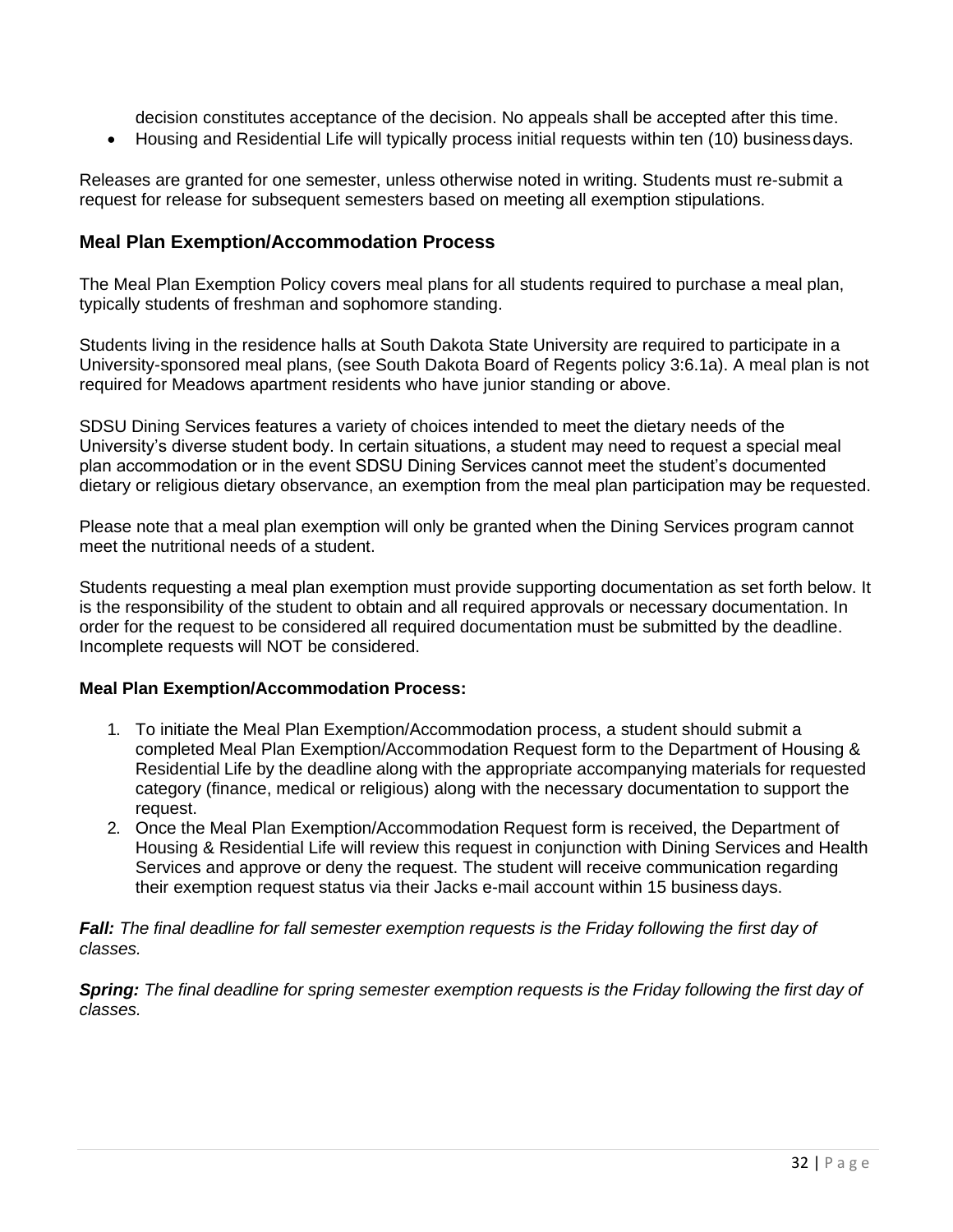## **Hall Closing**

Prior to closing, residents will be given detailed instructions to follow. If any questions arise, they should see their residence hall staff. Residence halls close during the semester break and spring break vacations.

Residents are to check out and vacate campus housing within 24 hours of their last final exam even if the halls are open. The end of the contract period is based on the final exam schedule rather than a date. To be allowed to stay longer, residents need to request permission from Housing and Residential Life by filling out a late stay application. Any residents determined to be disruptive during finals week will be asked to vacate and be put through the conduct process.

### <span id="page-33-0"></span>**Room Check-In/Out**

It is critical for Housing and Residential Life staff to know where all residents are assigned and living. It is important for students to follow check-in and check-out procedures for your safety, should the Department need to account for a resident in an emergency. Should a student not complete a proper check-in or check-out, fines will be assessed.

Residents should report to their assigned residence hall desk for check-in. A staff member will review a Room Condition Inventory (RCI) with the resident, documenting the condition of the room at check-in time, and ask the resident to sign for keys. It is very important that students take time to make sure they verify the information on the RCI concerning the condition of their room at check in.

When moving out of the residence hall or changing rooms, residents are required to complete the checkout process with a staff member, noting any room condition changes on the RCI and turning in the keys. Failure to properly complete the check-in/out process may result in a fine of up to \$100 plus key costs and any additional charges related to the room.

### <span id="page-33-1"></span>**Room Consolidation**

Any resident who does not have a roommate or an approved single room may be reassigned to a different room on campus or have a roommate placed with them in order to consolidate available space. Regarding consolidation, residents have three options. In order, they are:

Choose a new roommate to move into your space.

Sign a single room contract and pay the additional single room fee. Note: This option only applies when space is available.

Have HRL complete the consolidation with another resident, which may mean that a room change will be necessary.

Note: The Department does not consolidate between halls unless the resident requests to be considered for another hall

### <span id="page-33-2"></span>**Room/Hall Changes**

HRL staff authorizes room and hall changes. Residents who wish to make a room change in their assigned hall should make an appointment with the RHD of their current hall to discuss the change. Written authorization must be obtained before a resident makes either a room or hall change. This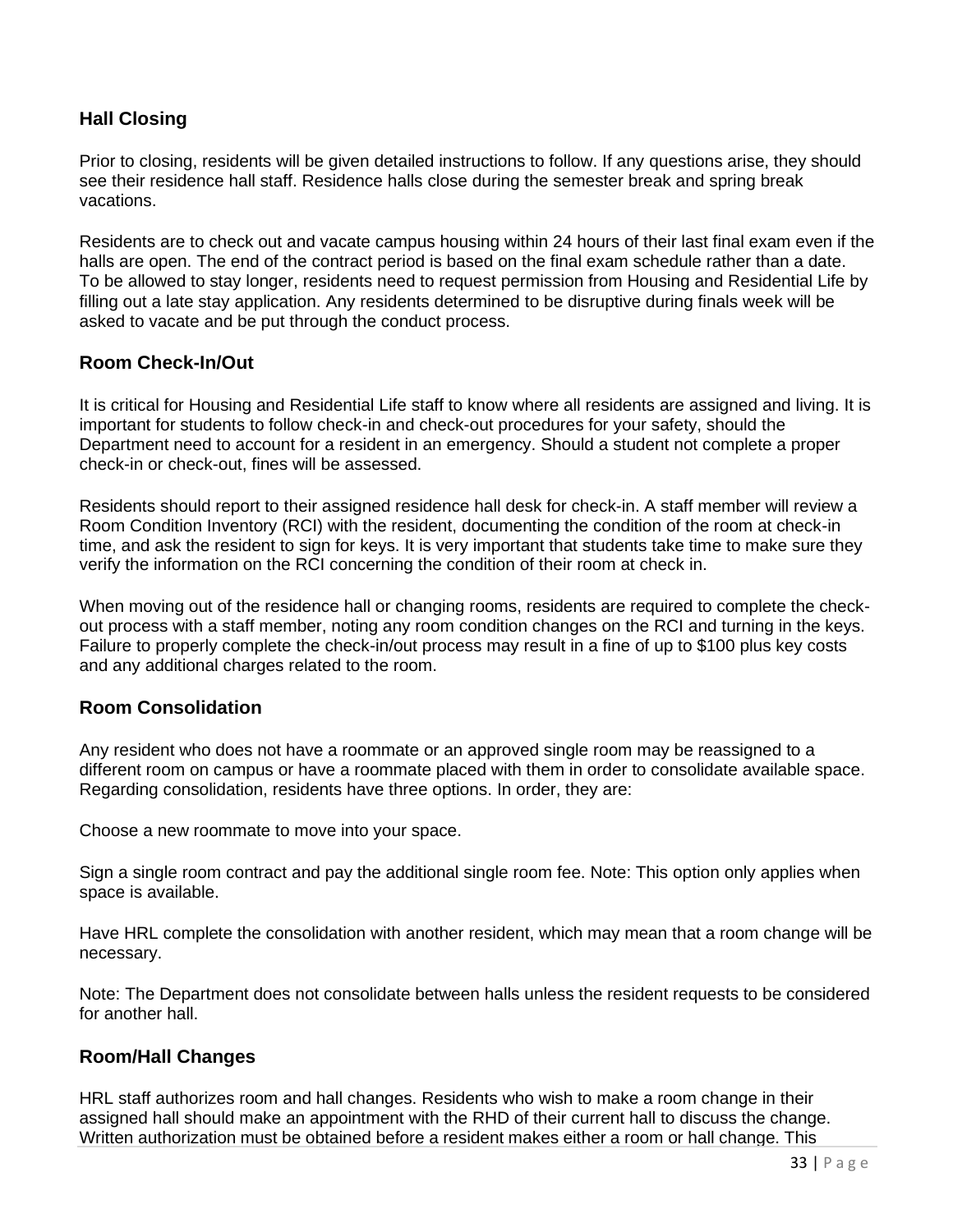authorization can only be given by the appropriate hall staff person or the Assignment Coordinator. Any violation of this regulation may result in a fine of \$100 (\$50 for improper check-out, \$50 for improper check-in) and may cause the resident to be returned to the originally assigned room and the possibility of forfeiting an approved change of assignment in the future.

At semester break, residents who are making a room or hall change must do one of the following:

Take all his/her belongings out of the room and be properly checked out by either moving their belongings home or to the newly assigned room if arrangements can be made with the person vacating that space, or

Move and be properly checked out as instructed by residence hall staff on the first opening day in January.

At semester break, any resident who is not returning to the residence halls for spring semester must vacate and be properly checked out of his/her room before hall closing in December. If Housing and Residential Life becomes aware of a resident who is not returning to the halls that has not vacated his/her room, the HRL staff may pack his/her belongings and clean the room. The resident may be billed for this labor and all other fines and charges, which apply due to failing to meet the check-out deadline.

During semester break, residents who have decided to withdraw for the spring semester should make arrangements to check out of their hall prior to hall opening day in January. If residents fail to check out by noon of opening day, they will be billed a daily rate for their room until they are properly checked out.

At semester break, residents who occupy a double room without a roommate must vacate one-half of the room to accommodate a newly assigned roommate at opening in January. If Housing and Residential Life staff learns that a resident has not vacated half of the room, staff will move the student's belongings and bill for this labor while doing closing room checks in December. Additionally, the resident could be charged a minimum of \$50 for failure to comply with room usage policies and procedures.

HRL retains the right, as specified in the Residence Hall Contract, to reassign individuals when, in the judgment of the Director of Housing and Residential Life, such reassignment is necessary to promote a positive living/ learning environment.

### <span id="page-34-0"></span>**Single Room Requests**

A contracted single room assignment process will occur if occupancy levels permit. Special requests for a single room will not be considered without clear and legitimate documentation (i.e., specific medical diagnosis from a physician). Such requests must be made in writing to the Assignment Coordinator in Caldwell Hall.

All furniture must remain in the room, even if a single room is contracted, and the resident is responsible for all damages in the room. Contracted single room rent is pro-rated based on the date the single room contract is approved.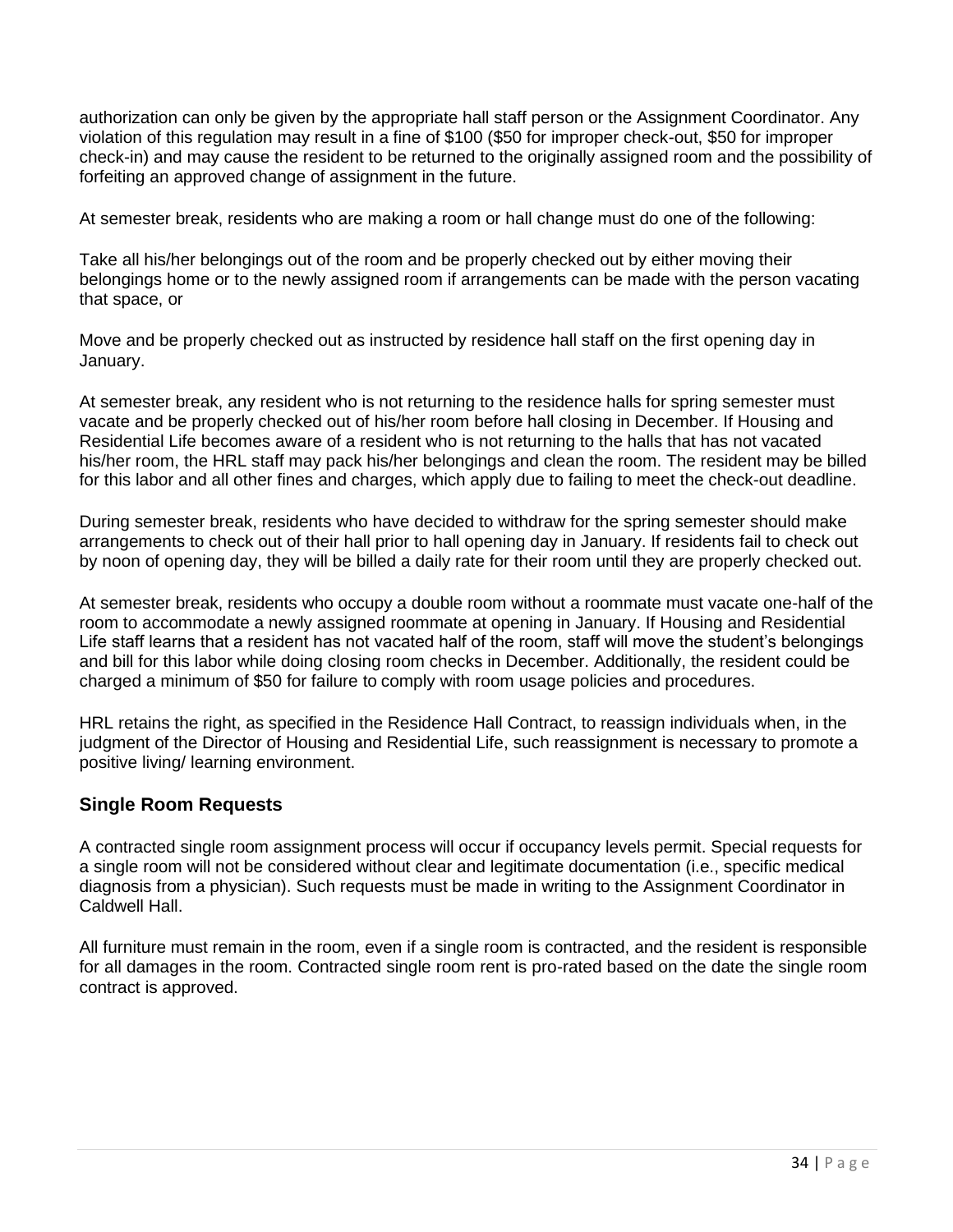## **RESIDENTIAL POLICIES**

### <span id="page-35-1"></span><span id="page-35-0"></span>**Abandoned Items**

HRL does not provide storage for residents' belongings without special arrangements made through the Director of Housing and Residential Life. Residents' property left behind in their room, community areas, or stored without authorization will be disposed of by SDSU personnel after 30 days. Residents may be charged for any associated labor and/or landfill charges. This includes bicycles left outside of halls or in parking lots.

## <span id="page-35-2"></span>**Advertising and Publicity Policy**

The following guidelines will be utilized by all students, recognized organizations, University, and department staff members:

- 1. Receive University stamp at the Information Exchange office.
- 2. All non-HRL flyers/posters/banners must be approved for posting in the residence halls at the HRL.
- 3. The priority order for available posting space in the halls shall be:
- 4. HRL and/or Student Affairs.
- 5. Individual residence hall events/announcements.
- 6. On-campus, University-recognized groups or individuals, including administrative offices.
- 7. No publicity materials will be posted for off-campus businesses or organizations.
- 8. Materials may be left on a table in each main lobby with the residence hall staff permission, which shall be granted if the materials comply with the University's Posting Policy.
- 9. Flyers posted without approval will be removed and discarded.
- 10. Organizations or individuals wishing to advertise or publicize in student mailboxes must obtain permission from the Director of Housing and Residential Life.

### <span id="page-35-3"></span>**Bicycles and Other Wheeled Devices**

Residents are strongly encouraged to register bikes with the SDSU Police Department. Use of bicycles, rollerblades, skateboards, scooters, etc., inside residence halls are prohibited for the safety of residents and property.

Bicycles may only be stored in a student room (and not blocking the window or room door) or outside the building in bicycle racks. Bicycle racks are located near all residence halls. Bicycles secured to trees, posts, or buildings may be removed. In addition, bicycles may not be parked or stored in stairwells, hallways, or other community areas inside residence halls. Residents accept responsibility for lost, stolen, or damaged bicycles.

Bicycles left 30 days beyond the end of spring semester are considered abandoned property and will be collected by SDSU personnel. For information on bicycles that have been removed from bike racks, students should contact the SDSU Police Department. Mopeds of all sizes must be parked in designated motorcycle parking areas within the Residence Hall parking lots. They may not be stored in the residence halls or bicycle racks.

Mopeds that are 50cc or more must be licensed, and a parking permit purchased to park on campus.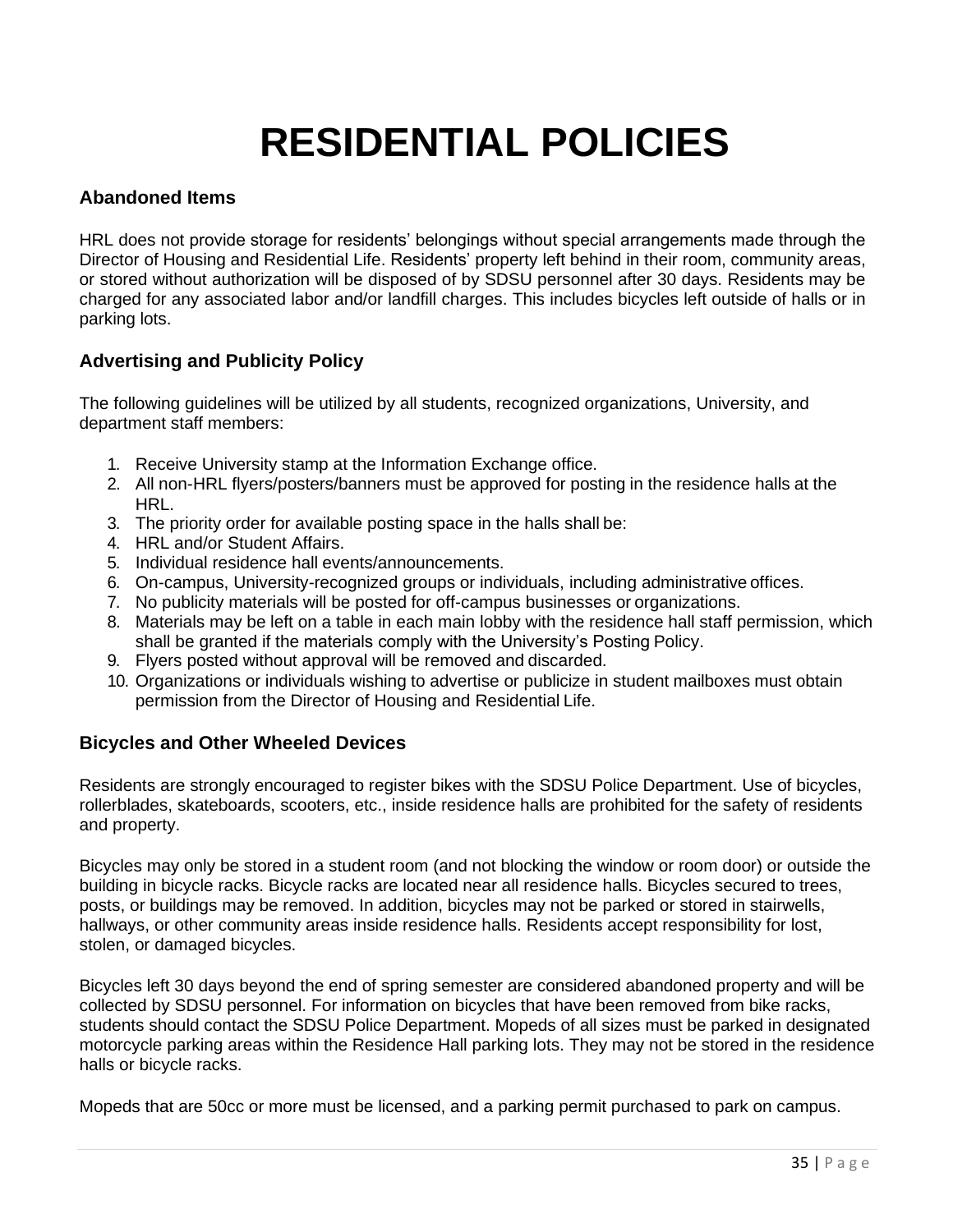## <span id="page-36-0"></span>**Cohabitation**

Cohabitation is not permitted in University-owned or University-controlled facilities, including those facilities which allow 24-hour guest visitation. Cohabitation is defined as any circumstance, which would prompt a reasonable person to believe a guest has a regular and/or steady presence in a room or suite. Anyone receiving mail, regular phone calls, maintaining clothing changes, keeping personal effects, or using the bathroom/ shower facilities in a residence hall for more than two consecutive nights, will have established a regular and/or steady presence for the purposes of enforcement of this regulation. Complaints will prompt an investigation.

## <span id="page-36-1"></span>**Courtesy/Quiet Hours**

Residents are expected to honor established quiet hours (11:00 p.m. – 9:00 a.m.), which are posted in the residence halls. Residents, with the assistance of the CAs, monitor the established quiet hours. If activity/music in your room can be heard next door at this time, it exceeds quiet hours standards. During this time, residents and guests are expected to conduct themselves in a manner that will not disturb others and to support the maintenance of quiet hours. Hall Governments may choose to extend quiet hours in their hall but may not choose to shorten quiet hours.

Courtesy hours are those times outside of the established quiet hours when residents are expected to be considerate of the rights of other students in their house and hall that might be studying or sleeping. In addition, residents who abide by courtesy hours offer their neighbors the same respect that they might ask of them.

During the final exam weeks quiet hours are in effect 24 hours per day. However, periods of time may be scheduled on these days when the noise level can be elevated slightly to vacuum the carpet, socialize, attend programs for study treats, etc.

Residents are responsible for confronting others whose behavior is unreasonable by asking them to cooperate when the noise level becomes a disturbance. When needed, the residence hall staff will assist in reaching solutions to conflicts. Problems with excessive noise will be referred for student conduct action.

### <span id="page-36-2"></span>**Damages/Excessive Messes**

Individual room or community area damages that are the result of normal use are covered by housing charges. However, residents may be charged for damages beyond normal use, such as accidents or vandalism, or those malicious or dangerous in nature (e.g.., body fluid messes or personally directed vandalism). When applicable, these will be addressed through the SDSU Student Conduct system and may include disciplinary sanction(s).

Charges are based on current repair, replacement, and labor costs for the item(s) damaged. Assessments for excessive messes are determined by adding a labor charge plus materials used in the cleaning effort. Entire communities (of a floor or building) may be charged a share for unidentified damages that occur in common areas.

### <span id="page-36-3"></span>**Dirty/ Unsanitary Resident Rooms**

Cleaning and upkeep of residents' rooms is the responsibility of the assigned residents. However, when the condition of a room threatens the health or safety of other residents, staff could instruct the resident(s) to clean the area to acceptable standards. When a space in a double room that could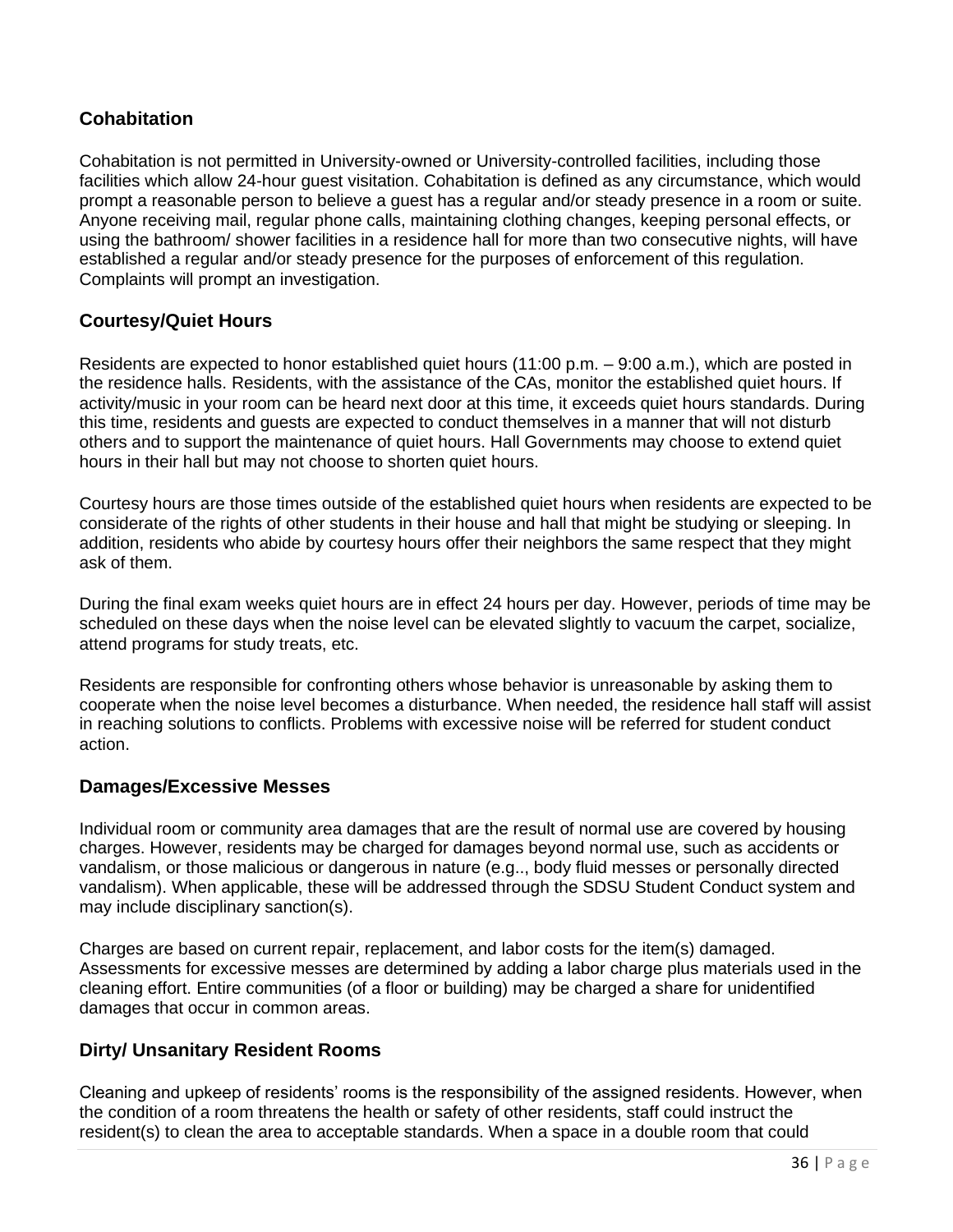potentially be occupied by a new resident is not accessible, clean or welcoming, similar action will be required of the assigned resident(s).

Housing and Residential Life reserves the right for professional staff members to exercise their judgment in determining and enforcing standards that a reasonable person would expect in a living environment. When Housing and Residential Life staff becomes aware of a room that needs cleaning while halls are open, the resident(s) will be given notice to clean the room within a reasonable time period. Staff will inspect the room. If the room has not been cleaned to acceptable standards, Housing and Residential Life facility staff will clean the room and assess the cost of labor and supplies to the resident(s). Any resident who brings in unwanted pests or unauthorized pets will be charged for the cleaning.

Should staff become aware of a room that needs cleaning while halls are closed for semester or spring break, HRL may have the room cleaned by HRL facility staff without prior notice to the resident(s). A bill will be assessed to the resident(s) for labor and supplies.

### <span id="page-37-0"></span>**Extended Absences**

Students should keep the residence hall staff and/or friends advised of extended absences from the hall. Residents leaving the residence hall for an extended absence are urged to leave a telephone number and the address of a contact person with their residence hall staff or roommate in case of an emergency. Should an emergency arise, please contact the Dean of Students' Office to discuss faculty notification.

#### <span id="page-37-1"></span>**Guests**

A guest is defined as an individual person that is NOT an SDSU student present in a particular residence hall with the consent of a hosing resident living in that hall. Commuter guests are considered any person that currently attends SDSU but lives off campus or in a residence hall other than the one in which the host currently resides in. Family members are considered guests. Roommates should discuss expectations regarding guests before problems arise. Residents who entertain guests in their residence hall have full responsibility for themselves and their guests and for any damages and/or violations which may occur. Nonresident guests are welcome in the residence hall provided they register at the front desk upon arrival and adhere to the University policies. While guests are permitted any day of the week, they may not stay in the building for more than two consecutive nights. If guests are disruptive and/or fail to adhere to University policies, they may be asked to leave.

Residents who entertain others in their room, allow others to use their room in their absence or allow others to gain access to their room by leaving their door unlocked while absent, have full responsibility for themselves as well as for the behavior of their guests whether they are fellow residents or outside guests. This means that they assume responsibility for any damages and/or violations which their guests may commit.

### <span id="page-37-2"></span>**Pets**

Fish that live continuously under water are the only pets permitted in residence halls unless otherwise specified (e.g., Hansen Hall & Meadows Apartments). Each room is limited to two (2) 10-gallon aquariums or one (1) 20-gallon aquarium. Sharks and piranhas are not allowed.

### <span id="page-37-3"></span>**Needle/Sharps Disposal**

For the health and safety of all residents and staff, students who use needles, syringes, and/or finger prick devices must use an approved sharps container. HRL provides these containers, which are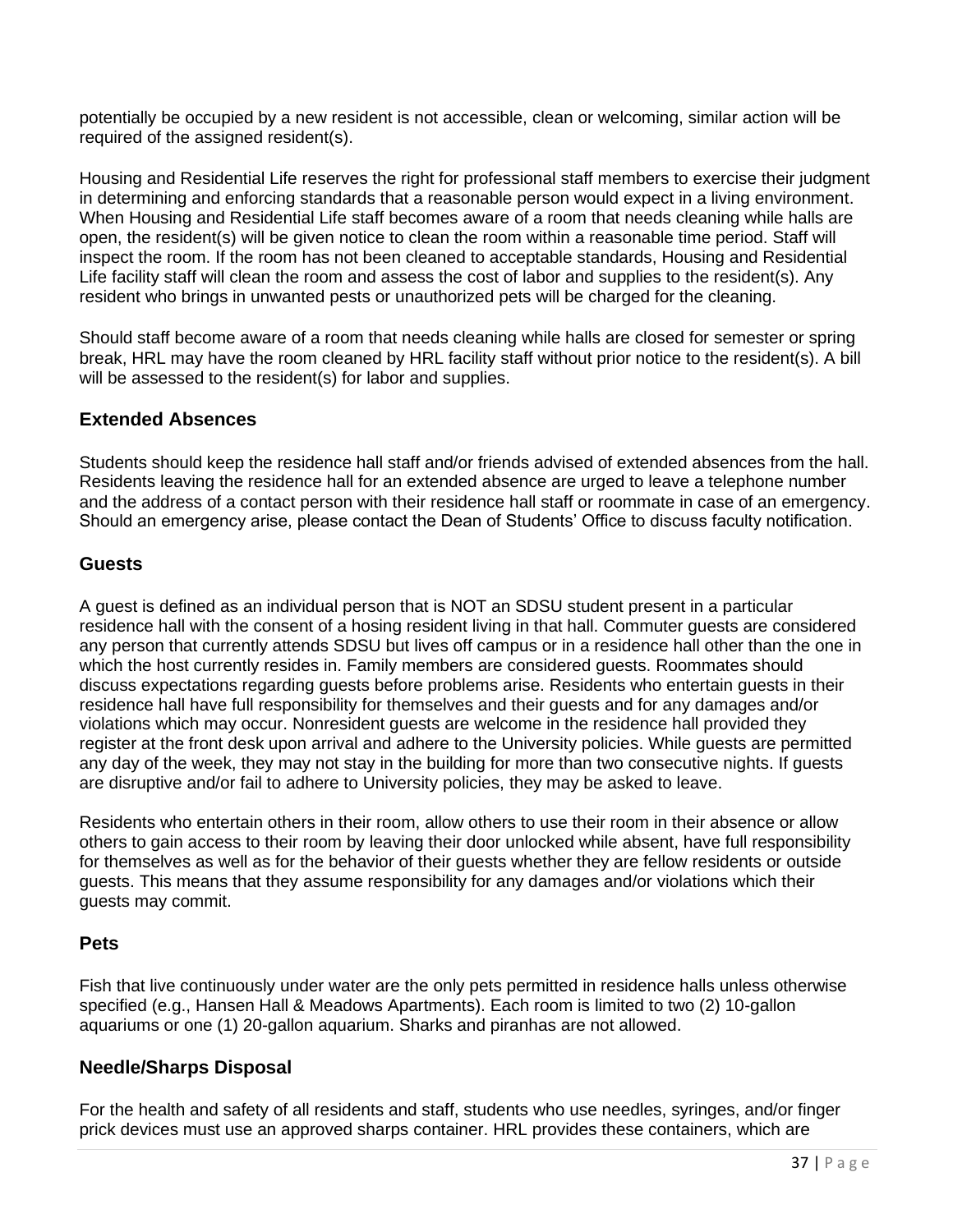available at the front desk of every hall, to residents at no cost. When a sharps container becomes full, it should be taken to SDSU Student Health in the Wellness Center. Questions regarding this policy may be directed to your residence hall staff or SDSU Student Health at (605) 688-4157.

### <span id="page-38-0"></span>**Notification of Medical Issues**

Residents are asked to report health or medical conditions and allergies on their information form at the beginning of the year. This information is kept in the residence hall staff office and Housing and Residential Life Office to use in emergency situations where the listed contact cannot be reached. In addition, residents should inform HRL of all suspected or actual cases of contagious diseases such as mumps, measles, H1N1, hepatitis, meningitis, chicken pox, COVID-19 etc.

## <span id="page-38-1"></span>**Residence Hall Solicitation Policy**

To maintain privacy and security, door-to-door solicitation is not allowed in residence halls. A resident who wishes to act as a representative for a commercial company or conduct business from his/her room must have written permission from either the Area Coordinator or the Residence Hall Director. A copy of this agreement will be kept on file in the hall office. Such residents may only post notices on their room door, and any sales or services must be initiated and requested by the prospective customers.

Off-campus, non-university recognized groups or individuals wishing to sell and/or solicit in residence halls must contact HRL for permission five business days prior to their planned event. Requests are approved at the discretion of the Director. Residents are encouraged to report any solicitors to hall staff immediately.

### <span id="page-38-2"></span>**Roofs**

Students are not permitted on any roof for any reason. When items such as Frisbees or balls land on roofs, students need to notify the hall desk so that HRL personnel can retrieve and return items as work schedules permit.

#### <span id="page-38-3"></span>**Screens and Windows**

Window screens are to remain attached and in place at all times. Residents or guests may not exit or enter through windows and no items may be thrown in or out of windows. Removing or damaging windows or screens may result in charges and/or student conduct action.

### <span id="page-38-4"></span>**Sports Activities in the Halls**

Sports activities (e.g., football, Frisbee, baseball, bowling, golf, hacky sack, etc.) when played in confined spaces often result in injuries and damages to facilities. Therefore, sports activities are not permitted in the residence halls.

### <span id="page-38-5"></span>**Unauthorized Presence**

Students are not permitted in areas and rooms that are locked and for which they have not been assigned a key (e.g., food service areas, mechanical rooms, storage and supply rooms, electrical rooms, tunnels, offices, attics, etc.). Unauthorized presence in or unauthorized possession of keys for such areas is subject to student conduct action.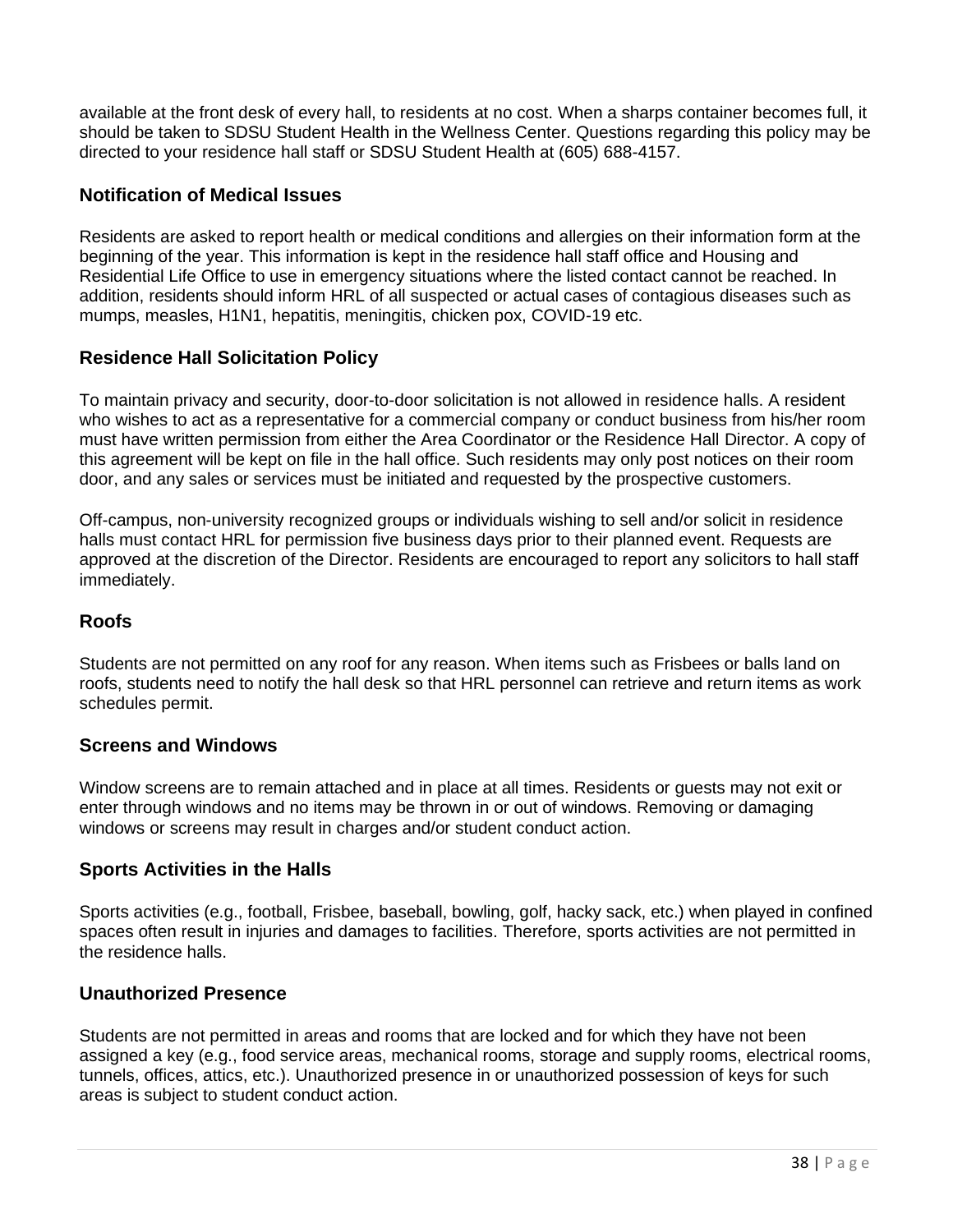## **UNIVERSITY POLICIES**

### <span id="page-39-1"></span><span id="page-39-0"></span>**University Policies/ Rules/ Regulations**

Students and staff in the residence halls have an obligation to act responsibly. The entire Housing and Residential Life Staff is committed to assist in every way possible toward the development of a comfortable and satisfying environment. All residential students are expected to be aware of, and abide by, the policies described in the Student Policies Manual. A complete list of all University and Regents' policies is contained in the Student Code, which can be found [here.](https://www.sdstate.edu/sites/default/files/Student%20Conduct%20Code.pdf)

To report harassing or discriminating behavior, a situation of concern or a possible policy violation, please submit information by [clicking here.](http://www.lighthouse-services.com/sdstate) For emergencies, please contact the University Police Department by calling 111 on an on-campus phone or 605-688-5117 on a mobile or off-campus phone.

## <span id="page-39-2"></span>**Personal Information/Privacy**

It is important for students to know that some of their personal information is considered public information unless they choose otherwise. This includes, but is not limited to, room telephone number, email address, degree information, and graduation date. Students who prefer that the University not share this information with others should go to the Registrar's Office and sign a request to place a Privacy Hold on their records. This information will then be kept confidential.

#### <span id="page-39-3"></span>**Academic Integrity**

Students at SDSU are expected to maintain the highest standards of academic conduct. The full policy and procedure on student Academic Integrity is contained in [University Policy 2:4.](http://www.sdstate.edu/policies/upload/Student-Academic-Integrity-and-Academic-Appeals.pdf)

### <span id="page-39-4"></span>**Alcohol Policy**

The South Dakota Board of Regents and the University have established a policies (SDBOR Policies 3:4, 4:27 & 6:14; University Policies 3:1, 4:7 & 6:4) that prohibit the possession and consumption of any alcoholic beverages on most areas of campus, including residence hall rooms.\* Alcohol that is found in the residence halls in violation of these policies will be disposed. It is also a violation for a student to attend any activity or gathering in a residence hall setting (i.e., a residence hall room) where alcohol is present.\*

*\*Exception: Hansen Hall, University Apartments and Meadows Apartments. See Hansen Hall and Meadows Apartments Alcohol Permitted Policy below.*

Housing and Residential Life staff is required to contact the SDSU Police Department when a minor (an individual less than 18 years of age) is involved in a possible alcohol violation or when they cannot verify the age of a participant.

#### <span id="page-39-5"></span>**Fines**

- 1st alcohol or drug violation A sanction of Warning, an educational condition, and a fine of upto \$50.
- 1st drug violation A sanction of Behavioral Probation, an educational condition, parental notification and a fine of up to \$50.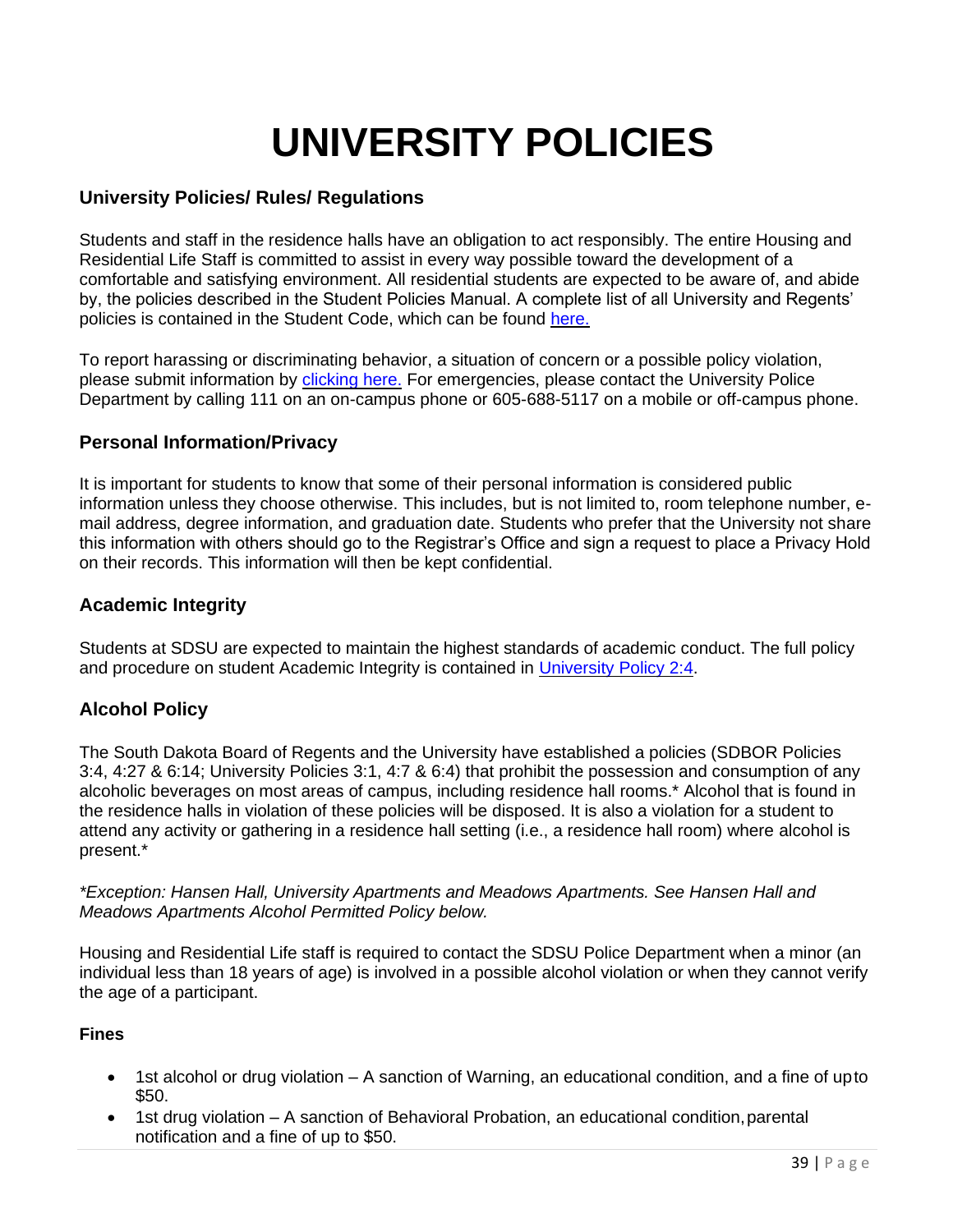- 2nd alcohol violation- A sanction of Behavioral Probation, an educational condition, parental notification, and a fine ranging from \$75 to \$100.
- 2nd drug violation –Possible suspension and a fine ranging from \$75 to \$100.
- 3rd alcohol violation- Possible suspension and a fine ranging from \$150 to \$200.

#### <span id="page-40-0"></span>**Empty Alcohol Containers**

Empty alcoholic beverage containers (e.g., beer cans and bottles, wine bottles, whiskey bottles, and all similar containers) are not permitted in the residence halls. This includes containers that may be considered as decorative. Such containers, if observed by staff, will be confiscated. Students violating this policy will be charged with an infraction of the Empty Alcohol Containers Policy.

#### <span id="page-40-1"></span>**Guidelines for Alcohol on Campus**

South Dakota State University is committed to maintaining an environment conducive to the intellectual and personal development of students and to the safety and welfare of all members of the University community. Students are expected to make responsible decisions regarding the use of alcohol personally and at events off campus. The University cannot support and will not tolerate public intoxication and/or other irresponsible alcohol use. Students who appear intoxicated on campus are subject to campus judicial proceedings. The following University alcohol guidelines reflect this commitment to personal responsibility.

#### <span id="page-40-2"></span>**South Dakota State Law**

Students are expected to abide by SD Codified Laws, including but not limited to:

- South Dakota's minimum age for purchase, possession or consumption of alcohol is 21 yearsof age.
- It is illegal to sell or give alcoholic beverages to persons under the age of 21.
- It is illegal to use fake identification or other means of misrepresenting your age to obtain alcohol. It is also illegal to allow someone to use your identification to obtain alcoholic beverages.

#### <span id="page-40-3"></span>**South Dakota Age Requirements for Consumption of Beverages:**

Access the South Dakota State Statute by [clicking here.](http://legis.state.sd.us/statutes/DisplayStatute.aspx?Type=Statute&%3BStatute=35-9)

Alcoholic beverages must remain covered, unopened, and in an opaque package when being transported to campus. Anyone under the age of 21 found to be transporting alcohol shall be required to dispose of the alcohol immediately. Kegs of beer, including pony kegs, (empty or full) are prohibited in all campus housing facilities. Students must be at least 21 years of age to consume alcohol.

Hazing, drinking games or other potentially dangerous drinking behaviors are prohibited. Hazardous or disruptive conduct related to the use of alcoholic beverages is also prohibited. Devices designed for the rapid consumption of alcohol, including but not limited to, funnels and beer bongs are not allowed.

University staff members have discretion over the number of people who can reasonably be in a residence hall room at any given time to comply with applicable fire safety, general safety concerns, and other affected policies.

Alcohol is not permitted in public areas of the residence halls (game rooms, hallways, study lounges, stairwells, and restrooms are public areas), nor is it permitted outdoors on the SDSU campus (unless at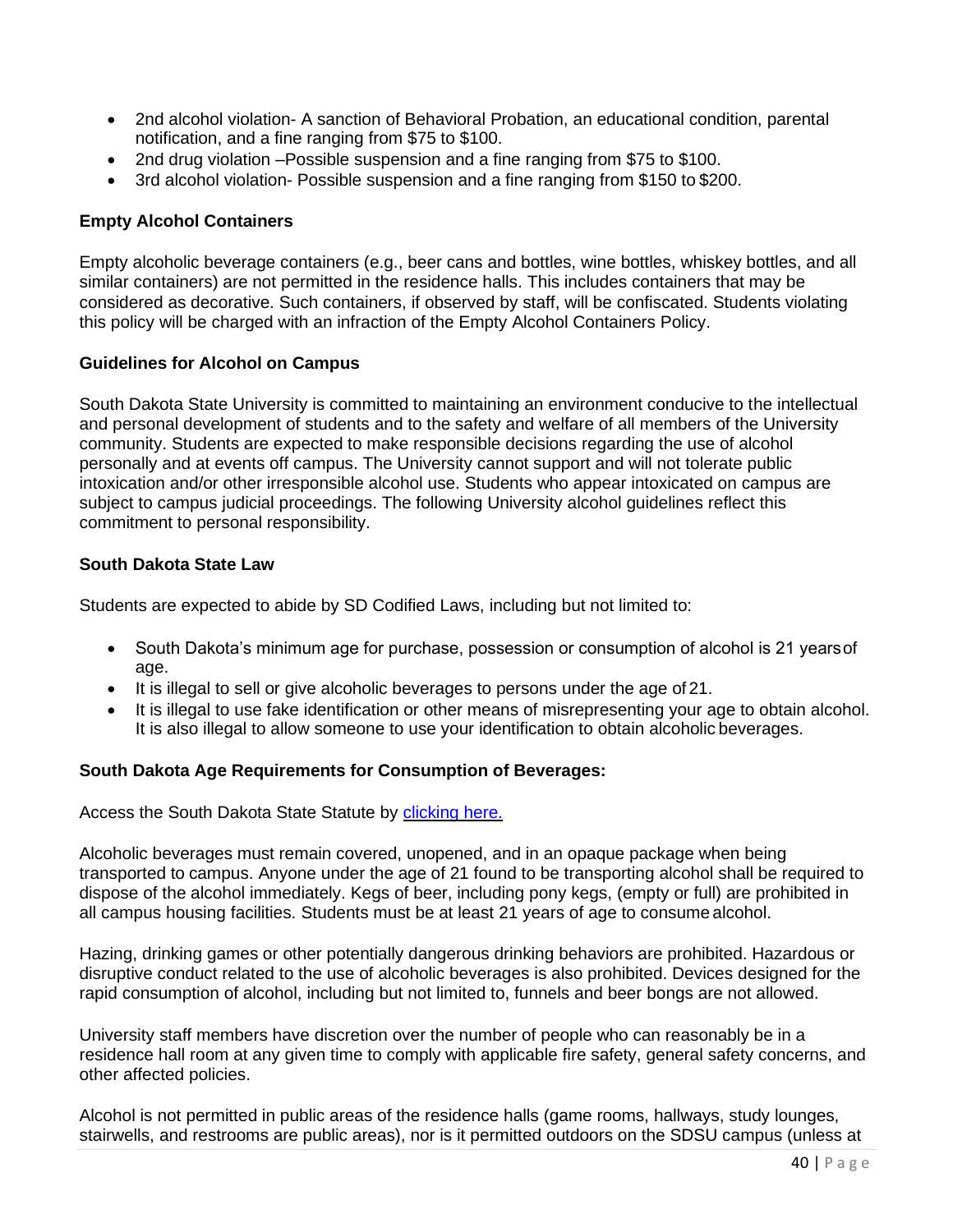registered campus event per University policy and procedure).

#### <span id="page-41-0"></span>**Hansen Hall, University Apartments and Meadows Apartments Alcohol-Permitted Policy and Guidelines**

Students who are of legal drinking age may possess and consume alcohol within the privacy of their own room in Hansen Hall, provided that the door remains closed. Alcohol is also permitted in the private bedrooms of students who are legal drinking age in the Meadows Apartments. If, and only if, ALL residents and the guests of a Meadows Apartment unit are of legal drinking age, alcohol is permitted in the common areas (living room, kitchen, dining area, etc.) of the individual apartment unit.

## <span id="page-41-1"></span>**Drug Policy**

SDSU policies and state laws do not permit individuals to knowingly use, possess, distribute, or possess with intent to distribute any drug or controlled substance as defined by South Dakota law, except when such drugs or controlled substances are allowed by law and/or are obtained directly or pursuant to a valid prescription or order from practitioners acting in the course of their professional practice.

SDSU campus and property owned by the institution are drug free zones. Any use of marijuana, medical or recreational, on property owned or controlled by the University or at events hosted or sponsored by the University is strictly prohibited. For more information on Medical Marijuana, visit the Student Code of Conduct document [here.](https://www.sdstate.edu/sites/default/files/Student%20Conduct%20Code.pdf)

## <span id="page-41-2"></span>**Gambling**

Exchange of items or money on games of chance, betting, and/or card games is prohibited on campus. Residents may play games of chance, as long as there is nothing of value awarded to the winner(s).

### <span id="page-41-3"></span>**Harassment**

Harassment is a particularly harmful and illegal form of discrimination. It is SDSU's policy that no form of harassment on any grounds of employees, students, and others associated with SDSU is permitted. Harassment is defined as:

- 1. Behavior toward another person that has the purpose or the effect of creating an objectively and subjectively intimidating, hostile, or demeaning environment;
- 2. Other conduct that is extreme and outrageous exceeding all bounds usually tolerated bysociety;
- 3. Behavior that substantially interferes with another person's ability to participate in or to realize the intended benefits of a University activity, employment, or resource. In most cases, harassment involves more than casual or isolated incidents, and must be viewed from a reasonable person's perspective.

Sexual harassment is a particularly offensive form of discrimination. Sexual harassment may be established by showing that an individual has been subjected to unwelcome sexual advances, requests for sexual favors, or other verbal or physical conduct of a sexual nature, and that:

- 1. Such conduct substantially interferes with another person's ability to participate in or to realize the intended benefits of a University activity, employment, or resource; OR
- 2. Such conduct is so pervasive it becomes, explicitly or implicitly, a term or condition of another person's participation in or use of a University activity, employment, or resource;OR
- 3. An individual's submission to or rejection of such conduct becomes the basis for decisions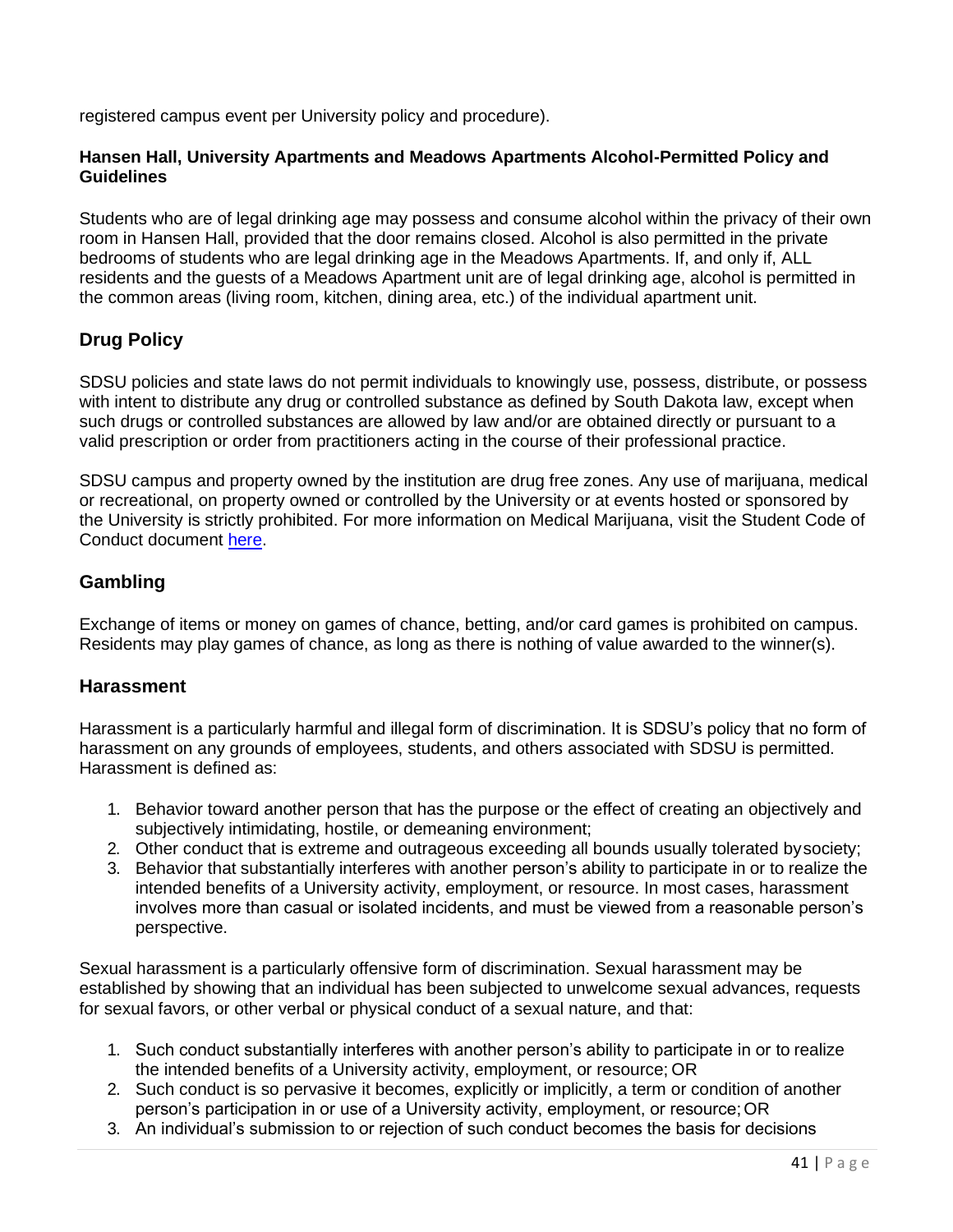affecting their ability to participate in or use an institutionally sponsored or approved activity, employment or resource.

Students should report any concerns of harassment to the Coordinator for Conflict Prevention (605-688- 6997), their residence hall staff, the Director of Housing and Residential Life, or the University's Equal

Opportunity/Title IX Officer at (605) 688-4128. Incidents where students have been found to harass other persons for whatever reason (sexual, racial, or on other grounds) will be addressed according to SDSU's harassment complaint procedures including potential sanctions through the SDSU Student Conduct System. For more information on SDSU's harassment policy, visit [www.sdstate.edu/title-IX.](http://www.sdstate.edu/title-IX)

### <span id="page-42-0"></span>**Hazing and Initiation**

Hazing includes any activity intended to test another person's willingness or readiness to join a group (or to maintain full status in a group) that:

- 1. Is likely to, or would be perceived by a Reasonable Person as likely to, endanger the physical health of an individual or cause psychological distress through treatment that a Reasonable Person would consider to be humiliating, intimidating, or demeaning; OR
- 2. Destroys or removes public or private property; OR
- 3. Involves the consumption of alcohol or other substances to excess; OR
- 4. Violates an SDBOR or University Policy.

Hazing is prohibited at South Dakota State University per University Policy 3:1 (Student Conduct Code). Willing participation in a hazing exercise by the person being hazed does not excuse hazing. Residents who are confronted with hazing/ initiation activities should report all such incidents to residence hall staff. Involvement in hazing/initiation activities—including any solicitation, aid, or attempt to aid in the planning or commission of hazing, or its cover-up—is also prohibited under the Student Conduct Code University Policy 3:1.

### <span id="page-42-1"></span>**Missing Persons**

SDSU understands its role in promoting the safety of all students. If in the unlikely event SDSU needs to pursue a missing person report, parents of the student will be notified directly by the Vice President for Student Affairs Office. A Student Affairs staff member will remain in contact with the family throughout any incidents. What follows is the process SDSU engages to investigate any missing person report.

In accordance with the Higher Education Opportunity Act (HEO Act) of 2008, this policy is designed for students who live in University controlled housing facilities, including off-campus housing that are leased through the University for student residents.

For the purpose of this policy, a potentially missing person is a student whose whereabouts are unknown and whose absence is contrary to his/her normal patterns of behavior. In addition, a person is considered to be potentially missing when circumstances indicate that his/her absence is not voluntary and that his/her safety may be in question. Such circumstances may include, but are not limited to: suspicion of foul play, expressed suicidal thoughts, physical or mental impairment, victim of disaster, substance abuse, or other life-threatening situations. The procedures reviewed below will be activated if the student is potentially missing for 24 hours or less.

Students will be strongly encouraged to register parental emergency contact information that will be used in situations where the student is determined, by the SDSU Police Department, to be missing for more than 24 hours.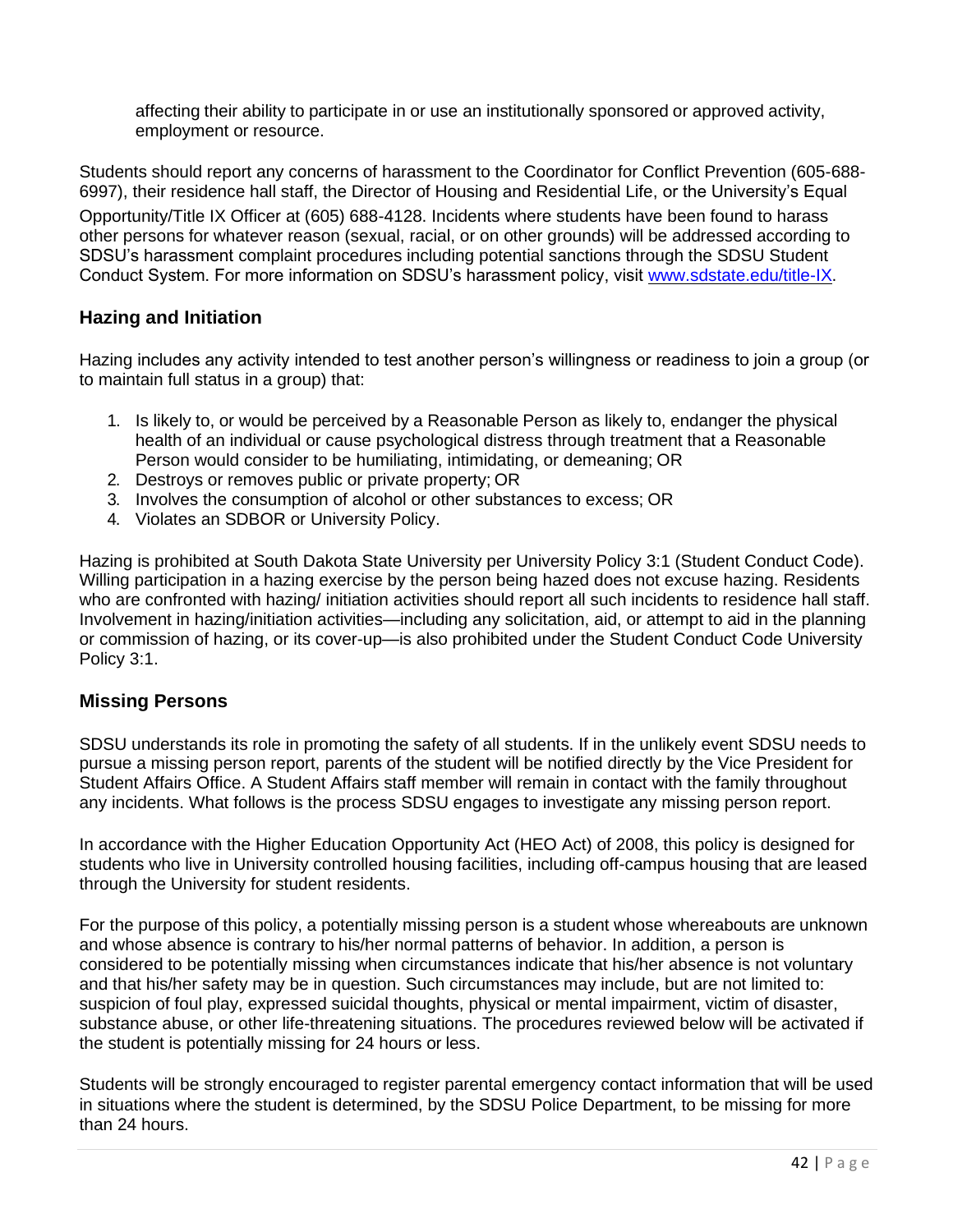Additionally, upon enrollment, students will be provided with the opportunity to designate an individual (not a parent or guardian) that the University can contact in the event that the student cannot be located.

Any student who is under the age of 18 years old, and who is not emancipated, will be required to provide the name of a custodial parent or legal guardian who can be contacted in the event of an emergency. Students meeting this age criteria are reminded that the HEO Act requires SDSU to notify their legal parent or guardian if the student is determined to be officially missing.

#### <span id="page-43-0"></span>**Procedures:**

- 1. All reports of potentially missing persons will initially be submitted to the ranking live-in staff member in the area in which the student resides, or to the designated live-in on-call person. The ranking staff member or a more senior staff member will attempt to contact the potentially missing person via the student's cell phone number, when available.
- 2. The ranking live-in staff member will gather information relevant to the student who cannot be contacted and the circumstances in which the person is believed to be potentially missing. The staff member will then forward the gathered information to their direct supervisor, or the designated on-call person.
- 3. The direct supervisor will review the gathered information and will forward the potential missing person report to the Assistant Director of Residential Life, or the designated on-call staff member. Steps taken to locate the potentially missing person will be reviewed and a determination made regarding involvement of other student contacts.
- 4. If the student has not been located, the Assistant Director will forward the information to the Director of Housing and Residential Life.
- 5. HRL will notify the Vice President for Student Affairs Office who will determine if the student is officially missing in accordance with this policy. At this time, attempts to locate the student will likely be broadened by tracking food service usage, vehicle usage, or class attendance.
- 6. All official reports of missing persons will be directed to the University Police Department, who will investigate and establish a timeline for each missing person. In cases where a student has been missing for more than 24 hours, the Department will notify the student's parental emergency contact or the student's legal guardian if the student is under the age of 18 yearsold.

### <span id="page-43-1"></span>**Non-Discrimination**

South Dakota State University has a well-established commitment to maintaining a campus environment free from discrimination and harassment, as articulated by federal and state law, and University policy.

#### <span id="page-43-2"></span>**What activities are protected?**

Prohibited bias factors should not interfere with, and will not be permitted to adversely influence decisions regarding any aspect of:

- Employment
- Education or Study
- Delivery or receipt of institutional services
- <span id="page-43-3"></span>• Enrollment or participation in institutional programs or activities (e.g., academic, educational, extracurricular or athletic), both on and off campus. Note: Off-campus activities include, without limitation, study abroad programs, internships, student teaching, and athletic events.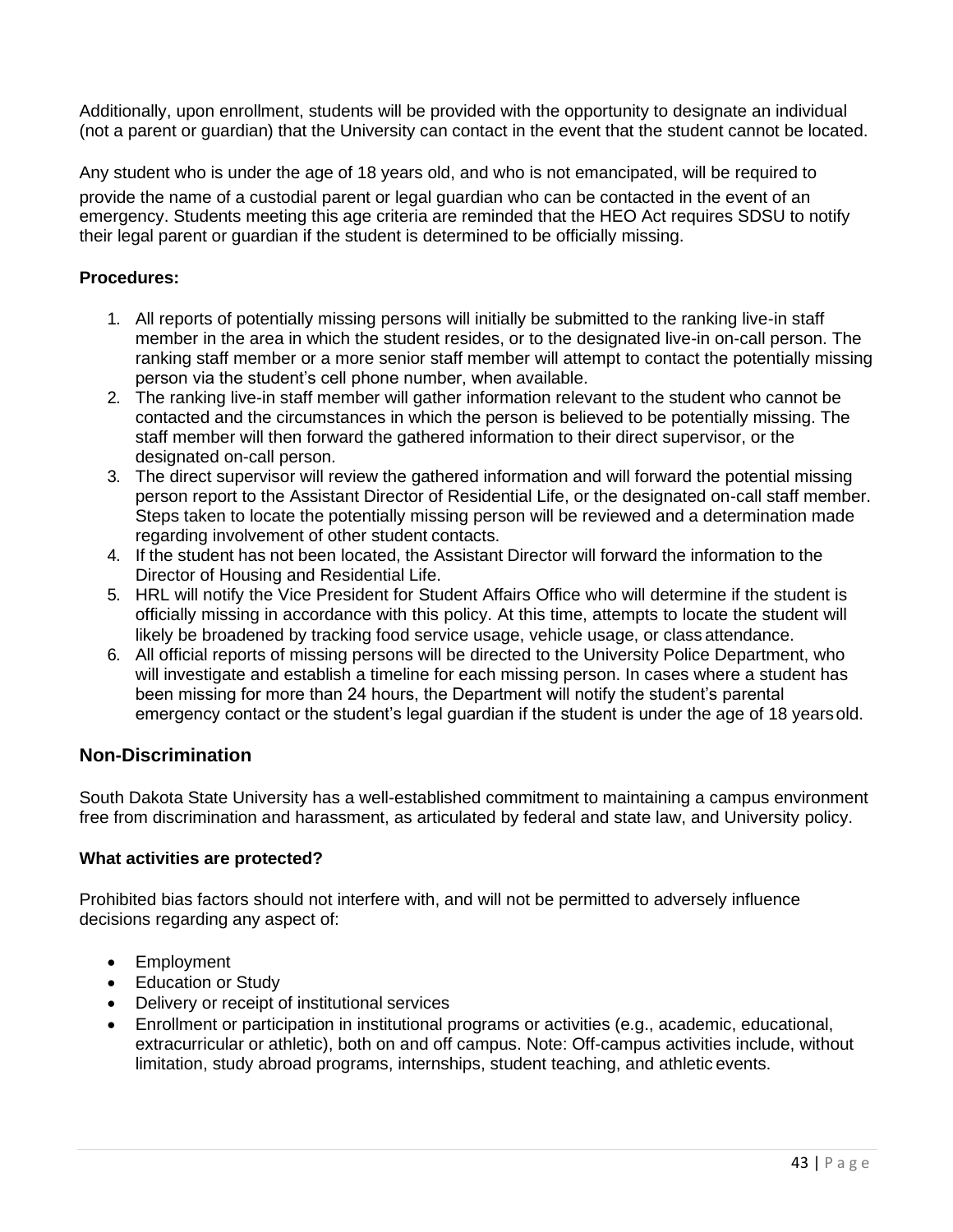#### **Non-Discrimination Policy**

It is the policy of SDSU not to discriminate on the basis of sex, race, color, creed, religion, national origin, ancestry, citizenship, gender, gender identity, transgender, pregnancy, sexual orientation, age, disability, veteran's status or any other protected class, or on any grounds, in the offering of all benefits, services, and educational and employment opportunities.

As part of this policy, SDSU has designated a Director for Equal Opportunity and Title IX Coordinator to assist individuals with any concerns about discrimination or harassment in education programs or activities.

Concerns should be reported to a CA, any Housing Official, any SDSU faculty or staff member or directly to the Director for Equal Opportunity and Title IX Coordinator. The complaint process is subject to the South Dakota Board of Regents policies, and will follow the institutional policies listed below:

- Policy 4:3 Equal Opportunity, Non-Discrimination, and Affirmative Action
- Policy 4:4 Harassment including Sexual Harassment
- Policy 4:5 Prevention of Sexual Assault, Domestic Violence, and Stalking
- Policy 4:6 Human Rights Complaints

#### **These polices can be found by [clicking here.](https://www.sdstate.edu/policies-and-procedures)**

#### <span id="page-44-0"></span>**Non-Retaliation/Disclosure of Information**

Complainants, respondents, witnesses, and other persons who have assisted, testified, or participated in any manner in any phase of a harassment or discrimination investigation will be protected against retaliation. SDSU's policy and applicable Board of Regents, state and federal regulations prohibit retaliation, coercion, interference and/or intimidation, or any other adverse action taken as a direct result of a complaint being brought forth.

All concerns are responded to and/or investigated in a highly sensitive manner. The privacy of the parties involved is protected; information will only be disclosed on a strict need to know basis. The investigation process is neutral, impartial and fair.

#### <span id="page-44-1"></span>**What You Can Do to Address Harassment or Discrimination**

- Approach the person you feel has discriminated against or has harassed you and communicate your concern directly, in person or in writing. Ask them to stop the concerning behavior or comments immediately.
- Attend Got Your Back, Jack! Training and learn how to be an effective bystander. Information and registration for this training can be found at [www.sdstate.edu/office-dean-students/got-your-back](http://www.sdstate.edu/office-dean-students/got-your-back-jack)[jack.](http://www.sdstate.edu/office-dean-students/got-your-back-jack)
- Report harassment or discrimination to the Director for Equal Opportunity and TitleIX Coordinator.
- Complete the annual, online Title IX training so you can recognize harassing anddiscriminating behaviors.

### <span id="page-44-2"></span>**Reporting Concerns**

To report your concerns, you are welcome to speak directly to the Director for Equal Opportunity and Title IX Coordinator.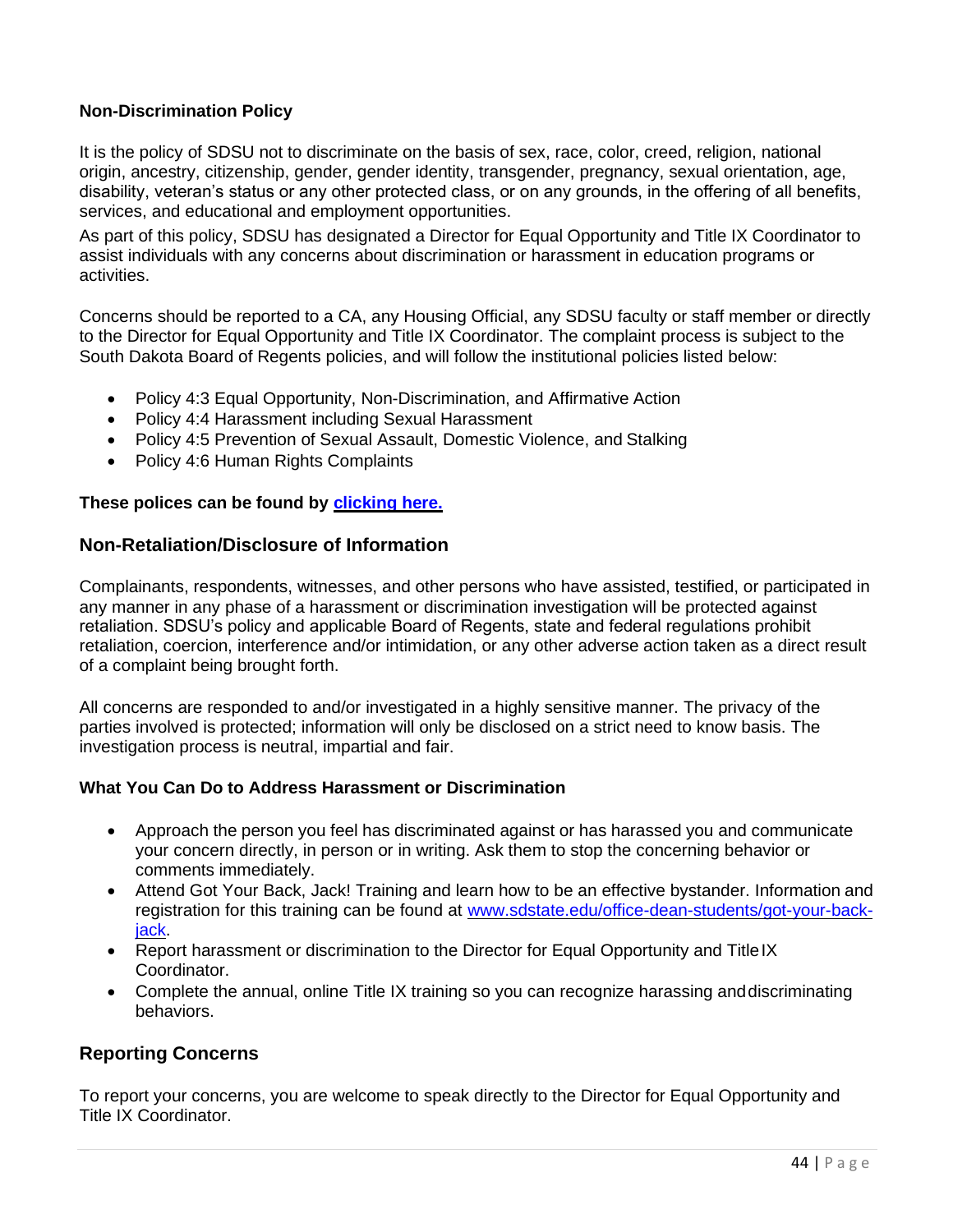**Dr. Michelle Johnson Director for Equal Opportunity and Title IX Coordinator & Affirmative Action Officer Human Resources, 100 Morrill Hall Brookings, SD 57007 Phone: (605) 688-4128 Email 1: [michelle.johnson@sdstate.edu](mailto:michelle.johnson@sdstate.edu) Email 2: [Equal.Opportunity@sdstate.edu](mailto:Equal.Opportunity@sdstate.edu) SDSU has recently adopted a Compliance Hotline that offers two additional ways to report concerns, including the option to report anonymously, if you choose:**

Toll-Free Reporting: 1-844-880-0004

Web Reporting: [Click here](https://www.lighthouse-services.com/sdstate)

**If a student or employee confides in you their concern, please encourage them to report the issue or you may report on their behalf. The University has a legal obligation to respond to issues, big and small, so SDSU requests that all concerns be brought forth. The University has many resources and wants to support faculty, staff and students.**

#### <span id="page-45-0"></span>**What happens if a violation of the policy occurs?**

The University will not tolerate discrimination, harassment or retaliation that violates SDBOR or University policy. Where such violations are investigated and found to have indeed occurred, the University will take steps to end it immediately, prevent a recurrence and remedy its effects. An individual found to have engaged in discrimination, harassment or retaliation will be subject to appropriate discipline, depending on the severity of the misconduct.

**For more information on the policies established to promote equal opportunity and eliminate discrimination and harassment at SDSU visit the [www.sdstate.edu/title-IX](http://www.sdstate.edu/title-IX) website.**

#### <span id="page-45-1"></span>**Parental Notification of Drug /Alcohol Policy Violation**

The Family Educational Rights and Privacy Act (FERPA) permit colleges and universities to inform parents or guardians of drug and alcohol policy violations committed by students. SDSU understands parents are partners in responding to issues of substance abuse. Thus, it is the practice of SDSU to notify parents of violations of the University's drug and alcohol policies under the following circumstances.

#### <span id="page-45-2"></span>**Parental notification will likely occur when. . .**

- The student, through a hearing, is determined to be responsible for an alcohol/ drugrelated violation which has resulted in:
- A minimum sanction of behavioral probation;
- has been determined to have a blood alcohol content (BAC) of .20 or greater;
- has required transport to a medical facility due to alcoholpoisoning;
- at the discretion of the Vice President for Student Affairs Office and
- The student is less than 21 years old;
- The student commits the offense while on SDSU owned or controlled property;
- The student commits the offense during travel sponsored by an SDSU department, college, or recognized student organization; or
- The student commits the offense while attending an event sponsored by an SDSU department,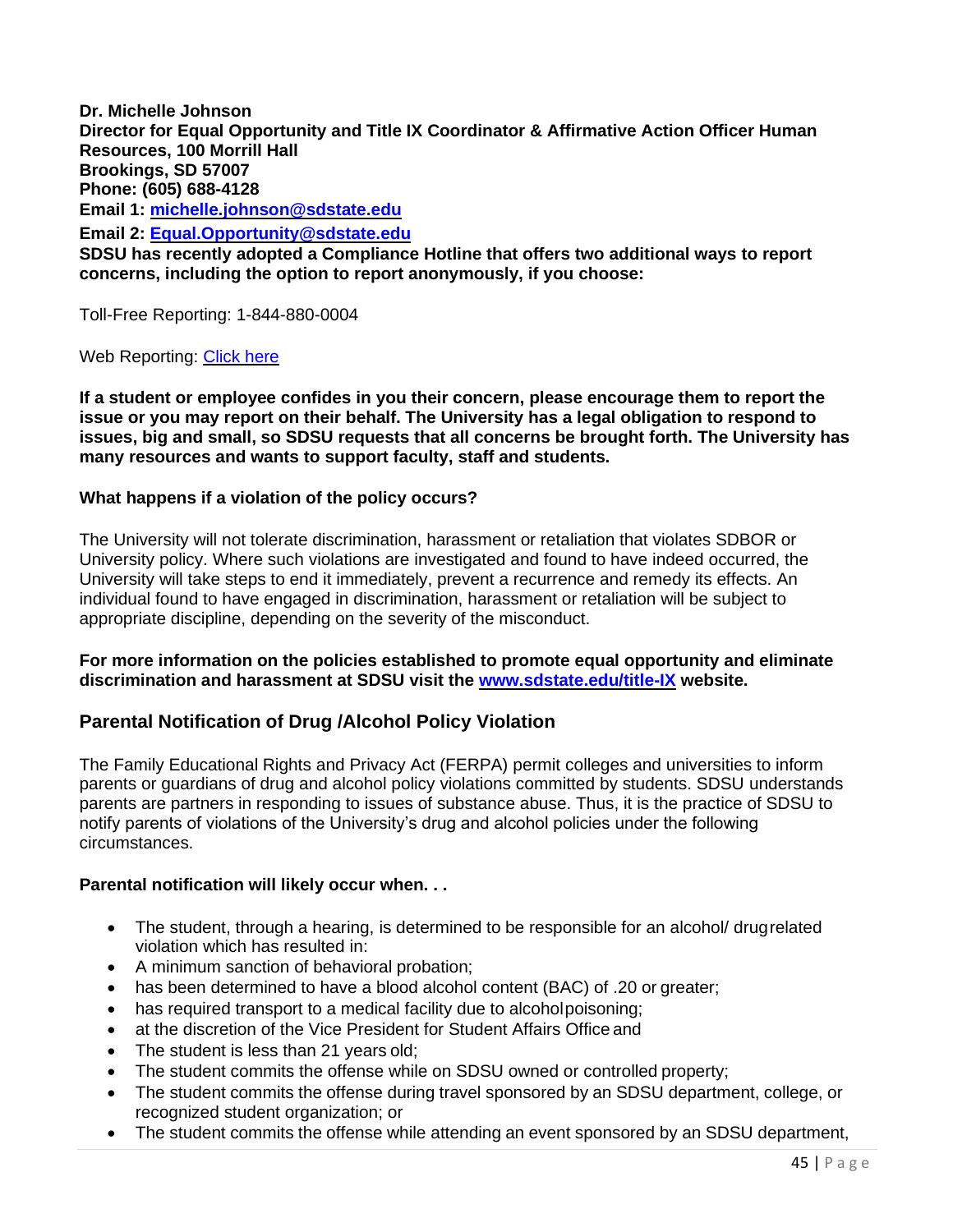college, or a recognized student organization.

- Notification by another South Dakota public institution, (i.e., Black Hills State University, Dakota State University, Northern State University, South Dakota School of Mines and Technology, or University of South Dakota), that an SDSU student has been involved in a situation on their campus which leads to a minimum sanction of behavioral probation, and the student is less than 21 years old.
- An emergency medical circumstance exists related to alcohol/drugs, even if no violation has occurred. (Note: Hospital personnel, family members or friends may have also notified parents.)

#### <span id="page-46-0"></span>**Parental notification will likely not occur when . . .**

- The student is 21or older.
- The student is merely reported to be involved in a violation of the alcohol/controlled substance policy. (Notification only occurs after a hearing has been conducted and a hearing officer/body has determined that the student violated policy.)
- The sanction for the policy violation is less severe than behavioral probation.

#### <span id="page-46-1"></span>**Who determines if parental notification is necessary?**

A decision to notify a parent/guardian is made by the Vice President for Student Affairs or his/her designee, in consultation with appropriate reporting parties. In rare cases, parental notification may be waived when it is determined student safety may be at risk.

#### <span id="page-46-2"></span>**What are the procedures for parental notification?**

- 1. Notification, except in emergency circumstances, will be done in writing by the Vice President for Student Affairs' Office.
- 2. Students will be sent notice in writing of a parental notification letter. Such correspondence will be sent seven calendar days in advance of the parental notification letter being sent.
- 3. In all cases the parent or guardian listed by the student on SDSU records will be the individual notified. Notification of other interested parties is the responsibility of the student and/or the parent/guardian of record.

A copy of the Student Code will be furnished upon request. To request a copy, contact the Office of Student Conduct at (605) 688-6997, or view the Code by [clicking here.](https://www.sdstate.edu/sites/default/files/Student%20Conduct%20Code.pdf)

## <span id="page-46-3"></span>**Parking**

It is the responsibility of all students who operate a motor vehicle in areas under control of the University to register their vehicles with the Parking Services Office and to become familiar with all parking and traffic regulations. An SDSU parking permit must be displayed on your vehicle. Permits must be purchased through your online parking account at parkinginfo.sdstate.edu. During extended breaks (semester and spring breaks), all vehicles left on campus must be parked in a designated break parking lot. Vehicles parked in any other lots may be ticketed and towed at the owner's expense.

### <span id="page-46-4"></span>**Sexual Assault and Rape**

Sexual assault/rape is the subjection of another person to any sexual act against that person's will, without one's consent, whether forcible or non-forcible. It may be coerced through force or threats of force, or with someone who is unconscious, or with someone who is incapable of giving consent. According to the Student Code (Section 01:10:02:01), "*Consent is defined as informed, freely given, and*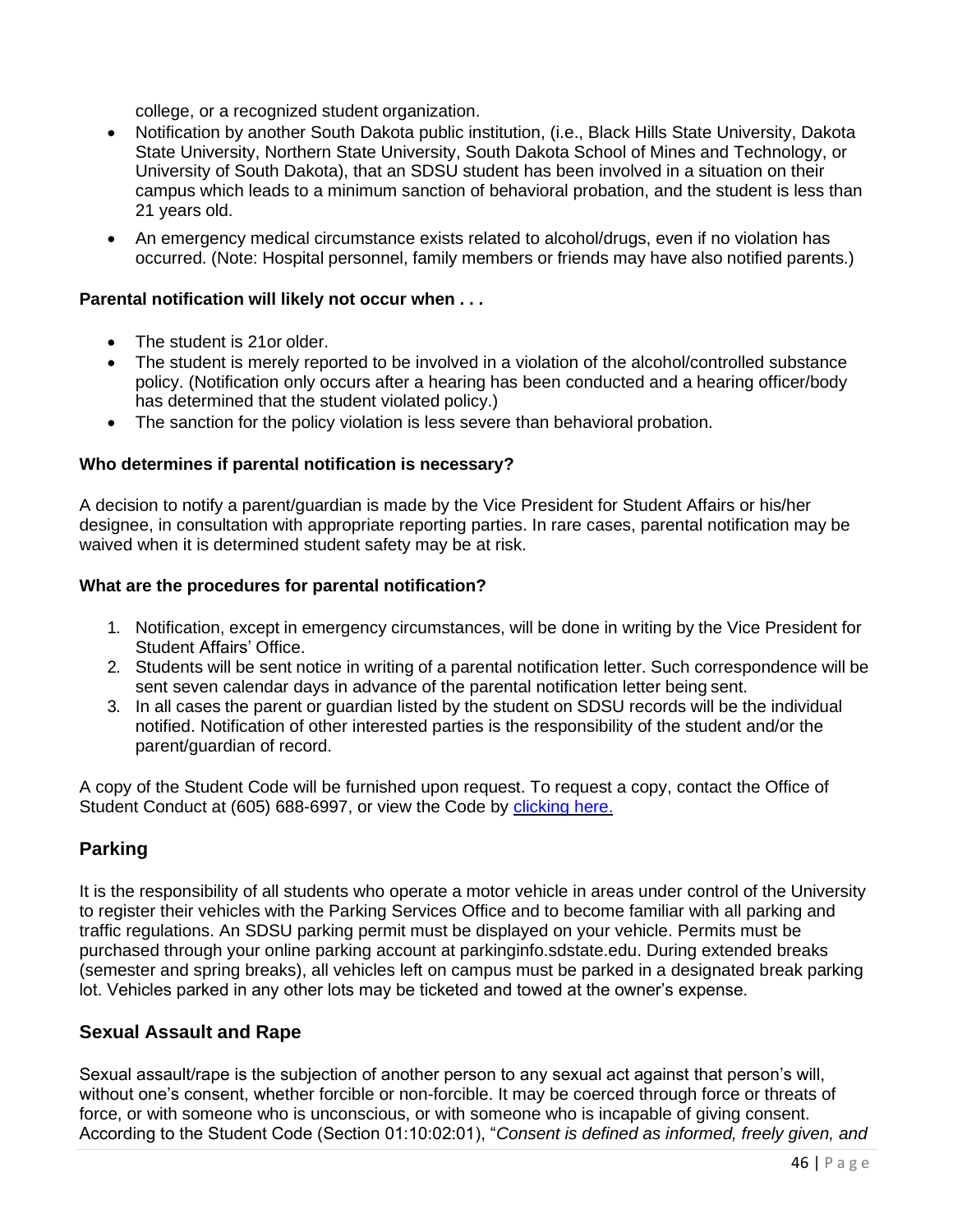*mutually understood. Consent requires an affirmative act or statement by each participant…If a person is mentally or physically incapacitated or impaired so that the person cannot understand the fact, nature or extent of the sexual orientation, there is no consent; this includes conditions due to alcohol or drug consumption or being asleep or unconscious."* Sexual assault is also a crime.

Students who believe they are a victim of sexual assault/rape, can:

- Seek medical attention. DO NOT bathe, clean up, or change clothes.
- If clothes must be changed, all of the clothing should be placed into a paper bag and taken to the medical facility, students may obtain a paper bag at any of the residence hall front desks. Medical attention is necessary to evaluate any injuries (some may not be apparent to you), assessment of sexually transmitted disease and/or pregnancy, and collection of evidence. Students who are on campus can call 111 for emergency help and assistance from a campus phone. Even if you are not interested in reporting the assault to law enforcement, it is important to collect evidence in case your decision changes over time.
- Report a situation using this [link.](http://www.lighthouse-services.com/sdstate)
- Contact the Assistant Director for Conflict Prevention at (605-688-6997).
- Contact the residence hall staff.
- Call the Brookings Domestic Abuse Shelter (605) 692-SAFE (7233) for immediate assistance, information and help in deciding options.
- Contact SDSU Police (605) 688-5117, or Brookings City Police (605) 692-2113.

Alcohol Amnesty- The University will not pursue any disciplinary action related to any alcohol or drug consumption against any Student who has been sexually assaulted or sexually harassed, for their use of alcohol at the time of the sexual assault or sexual harassment (SDSU Policy 3:1- Student Conduct Code).

Confidential counseling is available from the SDSU Health and Counseling Center or the Domestic Abuse Shelter to help with anything you may need.

These services are available to all students, including the accused, regardless of whether the incident occurred on or off campus. Students who suspect that someone has been a victim are encouraged to contact the residence hall staff or SDSU Counseling Services for guidance.

## <span id="page-47-0"></span>**Employee-Employee and Faculty-Student Consensual Relationships**

When individuals exercising power delegated by the Board of Regents make work-related or academic decisions about people with whom they have sexual relationships, their conduct may give rise to the appearance, if not the reality, of favoritism or other self-serving motive. Even the appearance of such improper motives can diminish the confidence that students and employees have in the integrity of institutional decision-making and thereby disrupt the institutional workplace or academic processes. This is true regardless of the SDSU employee's position or rank. While the state and federal constitutions generally limit the power of government to regulate intimate relationships, government may impose reasonable restrictions to assure that actions taken on behalf of the people are free from actual or apparent favoritism or other self-serving motives. The Board has adopted regulations that address similar concerns that arise when individuals supervise close family members, (see Board PolicyNo. 4:22), or when individuals indulge in conduct that amounts to harassment, (see Board Policies No.1:17 and 1:18.). These policies may be found online at [www.sdbor.edu/policy/policymanual.htm.](http://www.sdbor.edu/policy/policymanual.htm)

### <span id="page-47-1"></span>**Policy Regarding Faculty-Student Consensual Relationships**

• University faculty members may not have consensual relationships with any students under their academic supervision.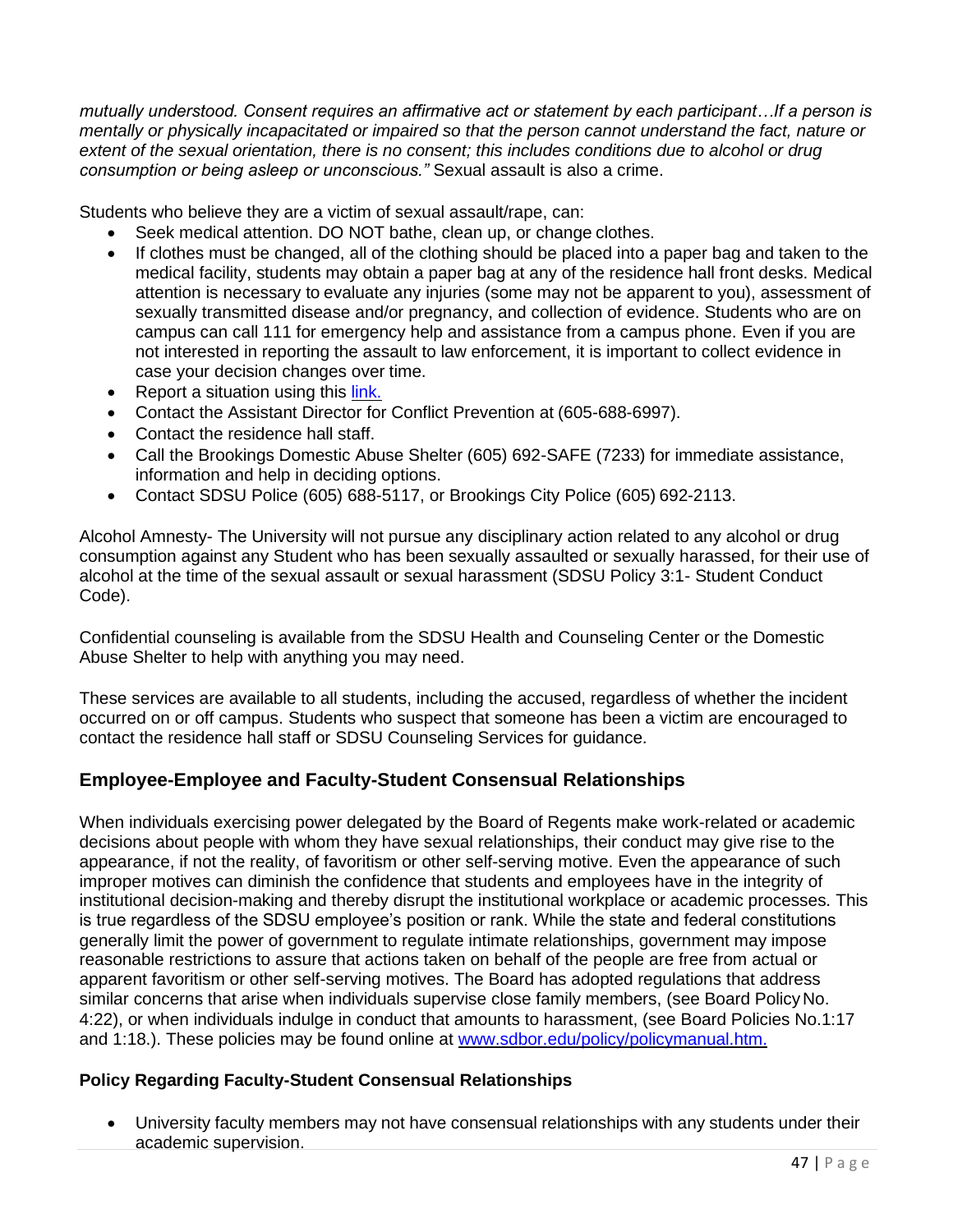- Students and University faculty members {and staff} alike should be aware that entering into a consensual relationship will limit the University faculty members'{and staff} ability to teach and mentor, direct work, employ, and promote the career of students involved with them in a consensual relationship.
- If a student with whom a University faculty member has a consensual relationship attempts to enroll in a class that the University faculty member is scheduled to deliver, or otherwise to come under any form of academic supervision by the University faculty member, the faculty member will disclose the consensual relationship to the Institutional Chief Executive Officer. The Institutional Chief Executive Officer may reassign the University faculty member's supervisory responsibilities if that can be done without compromising the integrity of the academic program. Otherwise, the University faculty member must terminate the consensual relationship, or the employment of the faculty member must be terminated.
- Engaging in a consensual relationship prohibited under this policy or, for faculty...engaging in a romantic or dating relationship with a student, failure to make disclosures when required by this policy or failure to abide by assurances given to the Institutional Chief Executive Officer, will result in termination of employment.
- The Institutional Chief Executive Officer may authorize exceptions to this policy upon satisfactory documentation that the relationship substantially predates the supervisory relationship and is analogous to marriage. In such cases, the duties for academic supervision will be reassigned in accordance with the nepotism policy stated in Board Policy No. 4:22, provided that grades shall be assigned by another faculty member in consultation with the faculty member of record.
- The Institutional Chief Executive Officer will notify the Executive Director each time that authorization to continue a consensual relationship is granted under this section.

For more details of the Board of Regents policies please visit their website: [www.sdbor.edu/policy/policymanual.htm.](http://www.sdbor.edu/policy/policymanual.htm)

## <span id="page-48-0"></span>**Tobacco Free Jacks**

The use of tobacco products (cigarettes, e-cigarettes, cigars, pipe tobacco, smokeless tobacco, vaporbased products, etc.) is not permitted on any University property, including, all campus grounds inside and out, parking areas, vehicles and student housing. The policy applies to university students, faculty, staff, as well as visitors and vendors to all university property regardless of location.

### <https://www.sdstate.edu/tobaccofreejacks>

Students who violate this policy within the residence halls are subject to campus sanctions and conditions. Those are as follows:

- Smoking (1st offense): educational sanction, \$25 fine, and a warning.
- Smoking (2nd offense): educational sanction, \$50 fine, and behavioral probation.
- Smoking (3rd and subsequent offenses): educational sanction, \$50 fine, and extended behavioral probation.

## <span id="page-48-1"></span>**Snow Removal from Residence Hall Parking Lots**

When a major snowfall occurs, the following priorities of removal exist:

- Campus streets
- Campus sidewalks
- Campus parking lots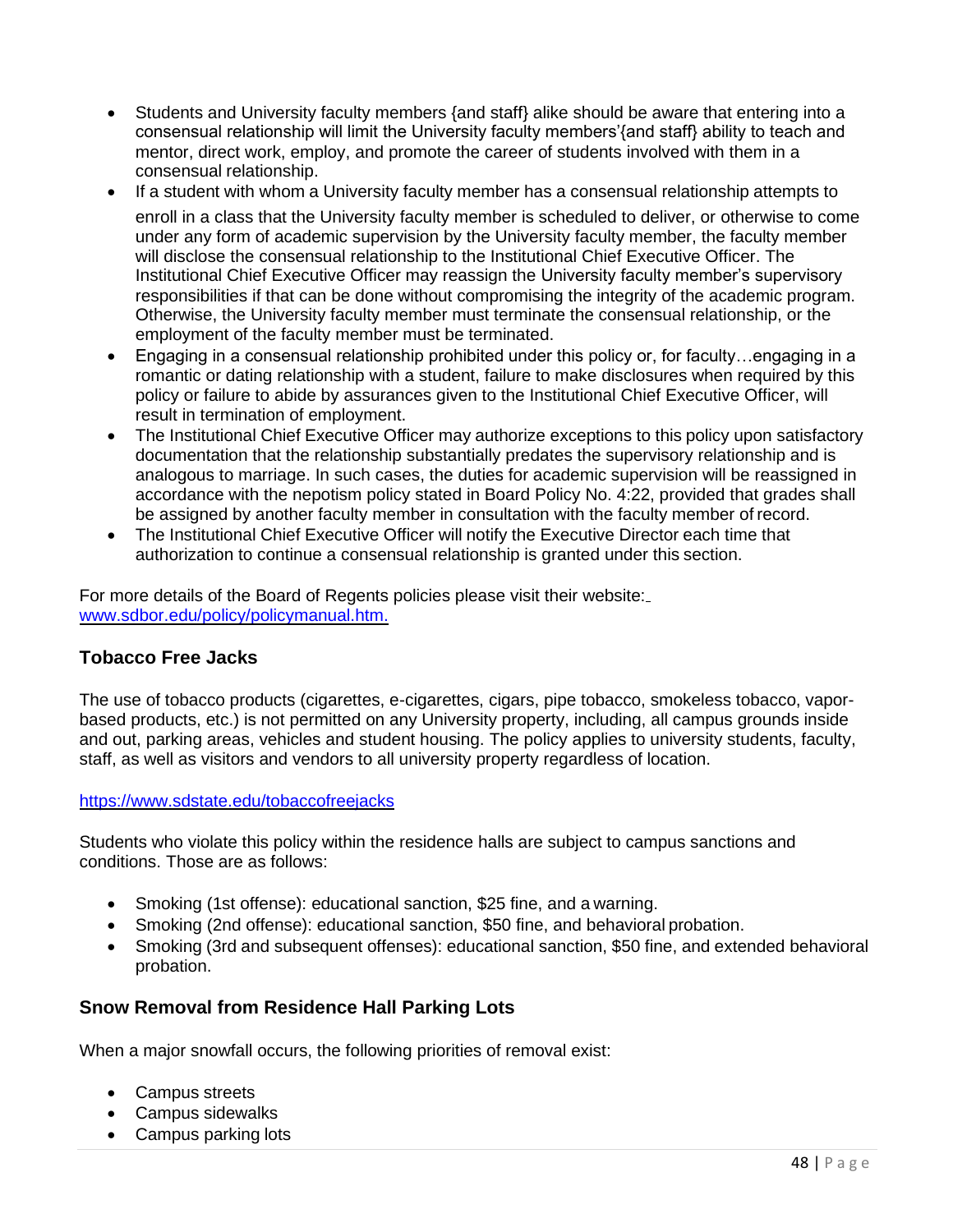Prior to snow removal from residence hall parking lots, notice is given and signs are posted listing the scheduled dates and times for the major snow removal. Students will be directed to park in alternate lots for this purpose and they will not be ticketed in these areas.

### <span id="page-49-0"></span>**Weapons**

The following are prohibited in the residence halls:

- Weapons, including but not limited to, firearms, guns (e.g., BB guns, pellet guns, paintball guns, etc.), bows, arrows, clubs, nightsticks, swords, knives (with a blade of 4 inches or longer), Tasers, and all martial arts weapons.
- Ammunition, including but not limited to, explosive ammunition (e.g., shotgun shells, rifle shells, black powder, percussion caps, etc.) and air-propelled ammunition (e.g., BBs, pellets, paintballs, etc.).
- Firecrackers and other explosives and dangerous chemicals.

Please refer to the weapons policy found on page 6, number 16 in the [Student Code of Conduct.](https://www.sdstate.edu/sites/default/files/Student%20Conduct%20Code.pdf)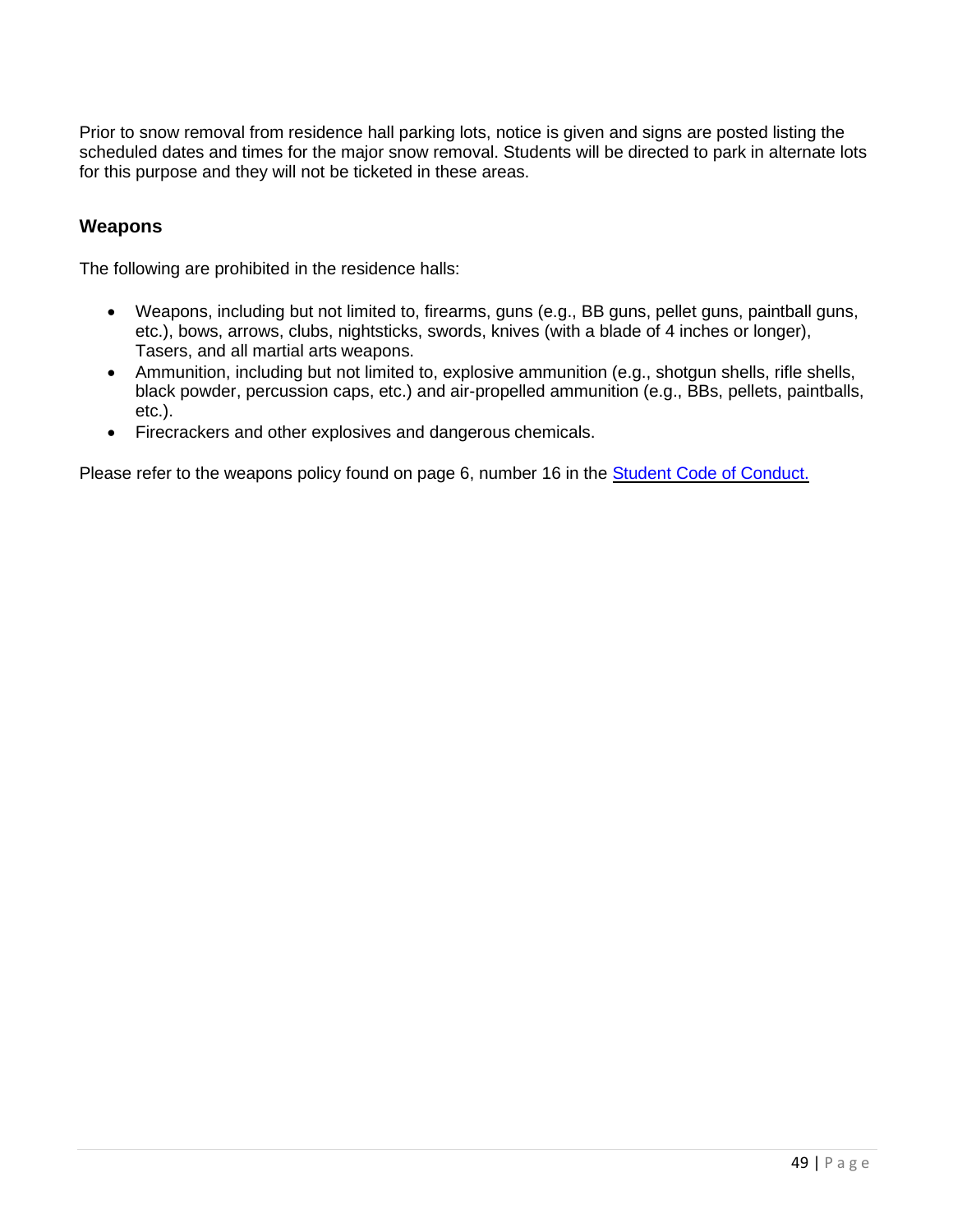## **Important Campus Offices**

## <span id="page-50-1"></span><span id="page-50-0"></span>**Office of Community Standards**

Serving as conflict coaches, mediators, and hearing officers, the staff of this office and partner organizations such as University Housing & Residential Life assist students in all stages of adjustment and adaptation.

### <span id="page-50-2"></span>**Conflict Prevention and Management**

The function of Student Conduct is to sustain a quality educational environment throughout campus. SDSU has specific rules and regulations, as well as general guidelines for good citizenship and responsible behavior. The primary purpose of these standards is to protect the rights and property of all persons within the University community, and to ensure student success. The fundamental goal of the SDSU conduct system is to maintain these standards by helping students to understand their responsibilities to the University community.

*The Office of Student Conduct deals with student policy violations; it is not a legal office. Please utilize this for student judicial information. For legal assistance, please contact the Student Association office at 605-688-5181.*

### <span id="page-50-3"></span>**The Conduct Process**

- 1. An incident occurs and a report is written by UPD, housing staff, etc.
- 2. The student receives an e-mail regarding the incident to their Jacks account.
- 3. Follow the instructions given in the letter, likely to schedule an appointment with the contact person (hearing officer) listed. The studentwill also receive a brochure explaining the SDSU Student Conduct process and their rights.
- 4. Meet with the hearing officer. At that meeting, the hearing officer reviews the incident, explains the charges, and informs the student of their rights under the SDSU Student Conduct system.
	- a. The student then can either accept responsibility for the charge(s) and resolvethe case informally or deny responsibility for the charge(s) and resolve it formally.
	- b. If found responsible, a sanction is intended to further the educational goals of the student and modify the inappropriate behavior by setting future behavioral expectations and by notifying the student of the potential consequences for committing future policy violations.
	- c. Students who fail to complete sanctions and/or conditions given by thedesignated date may either be assessed a fine of \$100 or have a disciplinary hold placed on their enrollment.

Conditions will usually be attached to the sanctions of warning and behavioral probation. Some of these may be, but are not limited to, counseling, monetary fines, compensation for damage done to the property of others, removal from a University athletic team, loss of University employment, reassignment to a new room or hall, or removal from the residence halls. Also, when placed on behavioral probation and in some cases involving the use of alcohol or drugs, the Dean of Students may choose to notify the student's parents.

Aggravated and/or repeated violations of SDSU policy may result in more serious sanctions than those given to moderate repeat offenders or moderate first-time violators. For more complete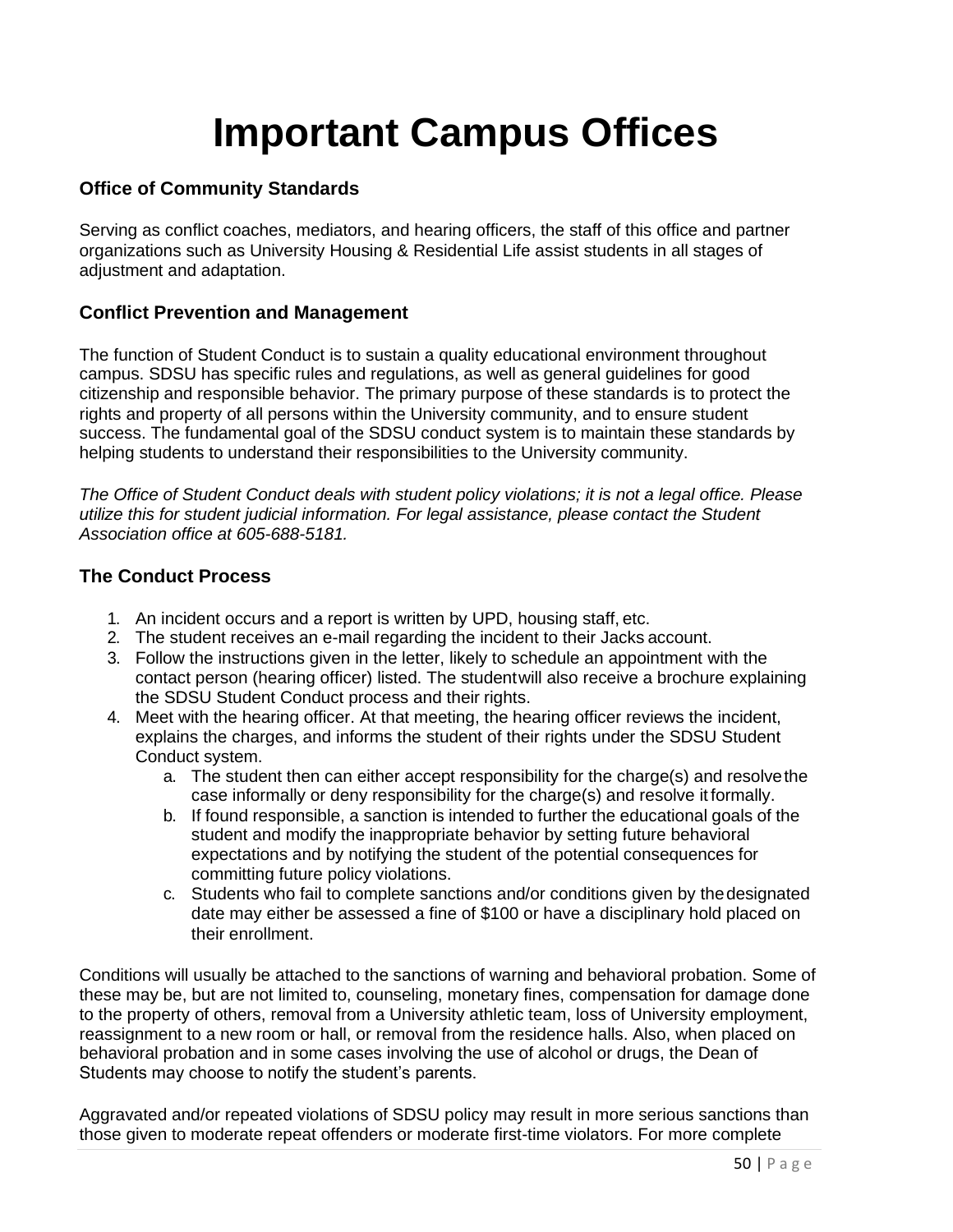information regarding student rights and responsibilities within the University community, consult the Student code. Students may obtain a personal copy of the Student Code by downloading it from the SDSU homepage her[e.](https://www.sdstate.edu/sites/default/files/Student%20Conduct%20Code.pdf)

#### <span id="page-51-0"></span>**Information for Prospective Contacts**

- Assistant Director of Student Conduct: 605-688-5148
- Coordinator for Community Standards: 605-688-5148
- Residence Hall Directors or Area Coordinators (see letter for specific person): 605-688- 5148
- Title IX/EEO Office: 605-688-4128

### <span id="page-51-1"></span>**Dining Services**

The Jacks' Dining staff strives to provide the best dining services program for SDSU's students, faculty, and staff. Dining services can be reached at (605) 697-2550 or at [sdsu.campusdining@sdstate.edu](mailto:sdsu.campusdining@sdstate.edu)

Jacks' Dining employs a large number of students in various positions and offers flexible work schedules. Contact Brittany at [Buresh-brittany@aramark.com](mailto:Buresh-brittany@aramark.com) for more information, or go to [www.aramark.com/careers](http://www.aramark.com/careers) and search "Brookings" to apply.

#### <span id="page-51-2"></span>**Dining Locations**

There are various dining locations across campus including two food courts in the Student Union serving Chick-Fil-A, Panda Express, Extreme Pita, Papa Johns, and several local favorites. Also in the Student Union is Einstein Bros. Bagels, Weary Wil's, and Union Coffee. Larson Commons, Erbert and Gerbert's (2), Hansen Hall Hobo Square, and Starbucks are located in other areas around campus.

There are two C-Stores on campus, located in Larson Commons and Hansen Hall. Here, students can find many of the items they would find in stores around town, and may use Flex dollars, Hobo dough, cash, or credit card to purchase items.

#### <span id="page-51-3"></span>**Meal Plans**

Our meals plans were designed with students in mind. If you are looking to enjoy a meal with friends or a snack on the go-there is a plan to fit every appetite. There are two parts to our meal plans:

*Flex dollars* are like a debit card for food on campus. They are attached to your student ID card and are accepted at all of our dining locations.

*Block meals* are attached to your student ID card and are accepted at Larson Commons, our allyou-care-to-eat dining location. Just swipe your student ID card at the door and one block meal will be deducted from your plan! Eat as much or as little as you would like.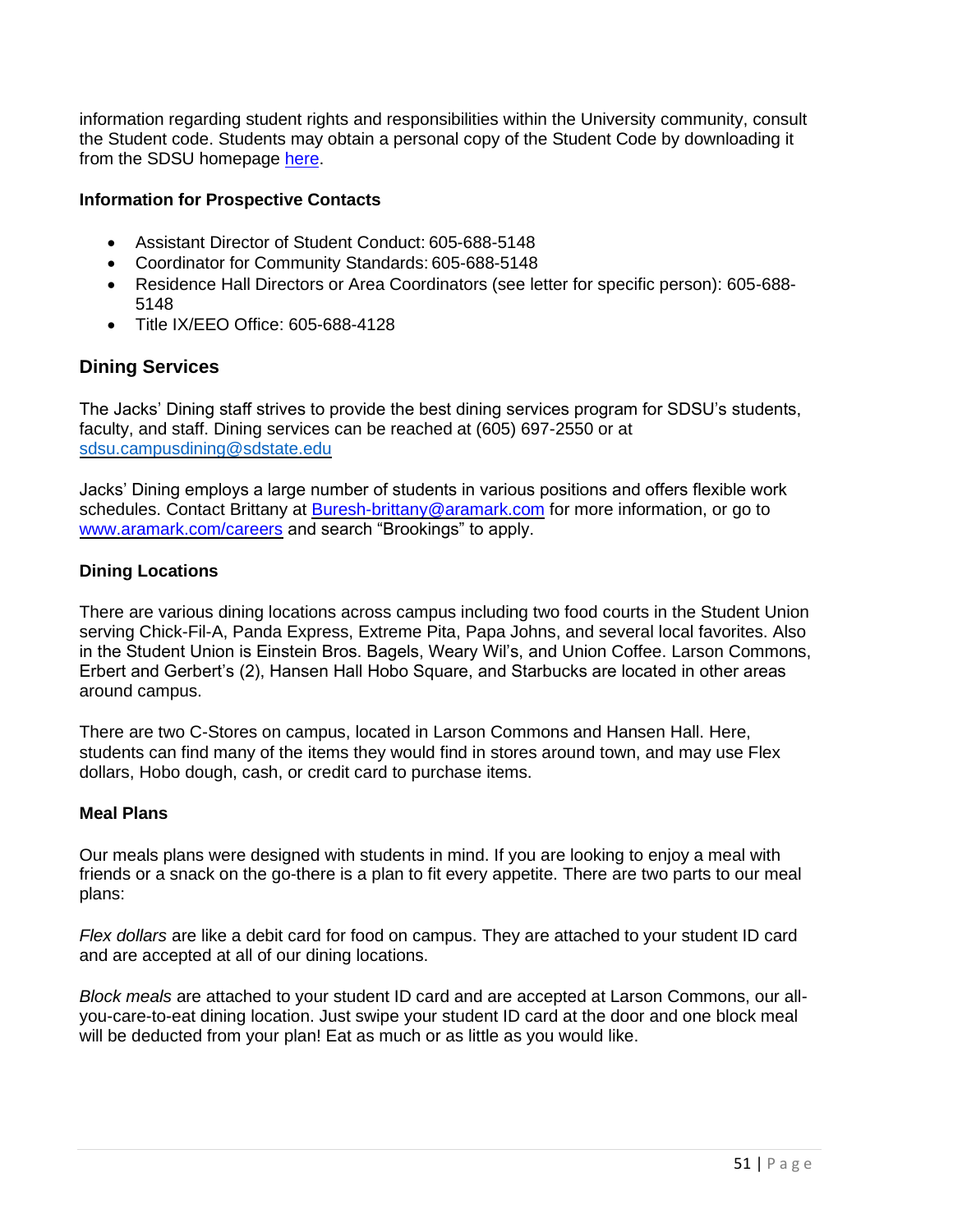*Your meal plan options are listed below:*

| 50 block Plan           | 50 block & \$1086 flex         | \$1648/semester    |
|-------------------------|--------------------------------|--------------------|
| 100 block Plan          | 100 block & \$843 flex         | \$1648/semester    |
| <b>Premier Plan</b>     | Unlimited block & \$65<br>flex | \$2085.35/semester |
| *Bronze Flex Plan       | \$1336 flex                    | \$1430.30/semester |
| *Silver Flex Plan       | \$1553 flex                    | \$1648/semester    |
| <b>**West Flex Plan</b> | \$777 flex                     | \$871.15/semester  |

*\*Sophomores and upperclassmen only*

*\*\* Students living on west campus only*

Frequently Asked Questions:

- 1) How can I add more flex dollars to my card?
	- a. It's easy! Visit the 'Meal Plan' page on our dining website: SDSUDining.com
- 2) Can I carry over my meal plan to the next semester?
	- a. Your block meals will expire at the end of each semester. Your flex dollars will carry over from Fall to Spring, but not Spring to Fall.
- 3) Can I change my meal plan?
	- a. Yes! You have through the first week of the semester to upgrade your plan.You can change your plan using the housing application.
- 4) Additional questions?
	- a. Email us at [SDSU.CampusDining@sdstate.edu](mailto:SDSU.CampusDining@sdstate.edu)

### <span id="page-52-0"></span>**SDSU Wellness Center**

Enriching the quality of life is our passion. Phone: (605) 697-WELL (697-9355)

Location: North Campus Drive (next to HPER Center) [Website](http://www.sdstate.edu/wellness-center/)

The Wellness Center is an integrated and comprehensive approach to health and wellbeing and home to:

- Counseling Services
- Fitness
- Health Promotion /HEROH /Safe Ride
- Competitive sports- Intramurals and Sport Clubs
- Jackrabbit Pharmacy
- Nutrition Services
- Outdoor Programs
- Student Health Clinic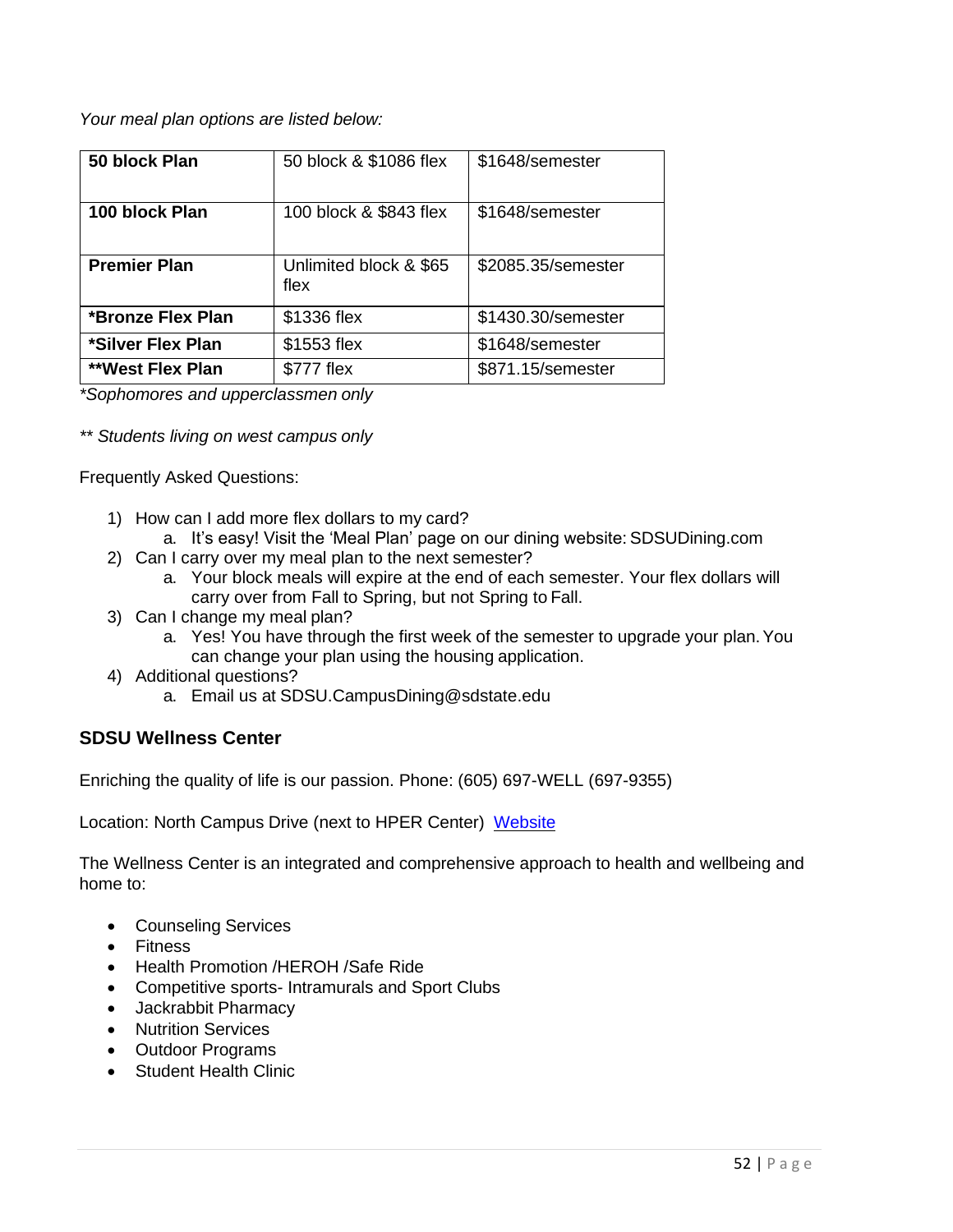## <span id="page-53-0"></span>**Student Health Clinic and Counseling Services (SHCCS)**

<span id="page-53-1"></span>The mission of [South Dakota State University Student Health Clinic and Counseling Services](https://www.sdstate.edu/wellness-center/student-health-clinic) is to promote the health and wellness of the university community, to enhance student retention, and to support the academic and personal success of all students. The Student Health Clinic and Counseling Services and the Jackrabbit Pharmacy are located in the east wing of the SDSU Wellness Center. Staff consists of nurse practitioners, mental health counselors, consulting physicians, registered nurses, a pharmacist, a medical lab technologist, a dietitian, and administrative personnel.

Clinic appointments can be made by calling 605-688-4157 or going to your [MyState](https://mystate.sdstate.edu/uPortal/f/guest-welcome/normal/render.uP) account and accessing your Jackrabbits Health Clinic and Counseling Portal to self-schedule. Counseling appointments can be made by calling 605-688-6146.

## **Student Health Clinic**

- Phone: (605) 688-4157
- Location: SDSU Wellness Center
- Office hours are Monday 9:00 a.m.  $-5:00$  p.m., Tuesday 8:00 a.m.  $-7:00$  p.m., Wednesday-Friday 8:00 a.m.-5:00 p.m. when classes are in session; hours vary during summer & academic break.
- Services include:
	- o Acute illness and injury treatment
	- o Chronic illness management
	- o Routine physical exams such as school and sport/athletic
	- o Women's and men's health exams
	- o Sexual transmitted infection testing including rapid HIV
	- o Birth control education and counseling
	- o Immunizations including those needed for international travel preparation
	- o Allergy injections therapy.
		- **Students requiring allergy injections will be informed of the administration** policies on their first visit.
		- **Students must furnish their own allergy serum ordered by their allergy** physician, which is stored at the SHCCS.
	- $\circ$  Laboratory Services also accepts orders from outside clinic health care providers.

### **Health Insurance and Billing**

- Phone: 605-688-6900 or 605-688-6018
- The Student Health Clinic charges for all service incurred at the clinic. You will be required to provide a copy of the front and back of your insurance card and the policy holder's full name, address and date of birth via email, patient portal, or at the time of your visit. Patient Services will submit charges to your insurance.
- Prior to receiving care, students are responsible to contact their insurance company to verify coverage including, but not limited to, determining network status (in-network versus out of network), coverage for services, and referral requirements. It is important to verify this information with the insurance company. If a referral is required, please provide this to Student Health Clinic so visits can be covered as in-network. All questions regarding a specific insurance policy should be directed to the insurance company.
- The Student Health Clinic does not accept: Medicaid, Medicare or Workmen's Compensation.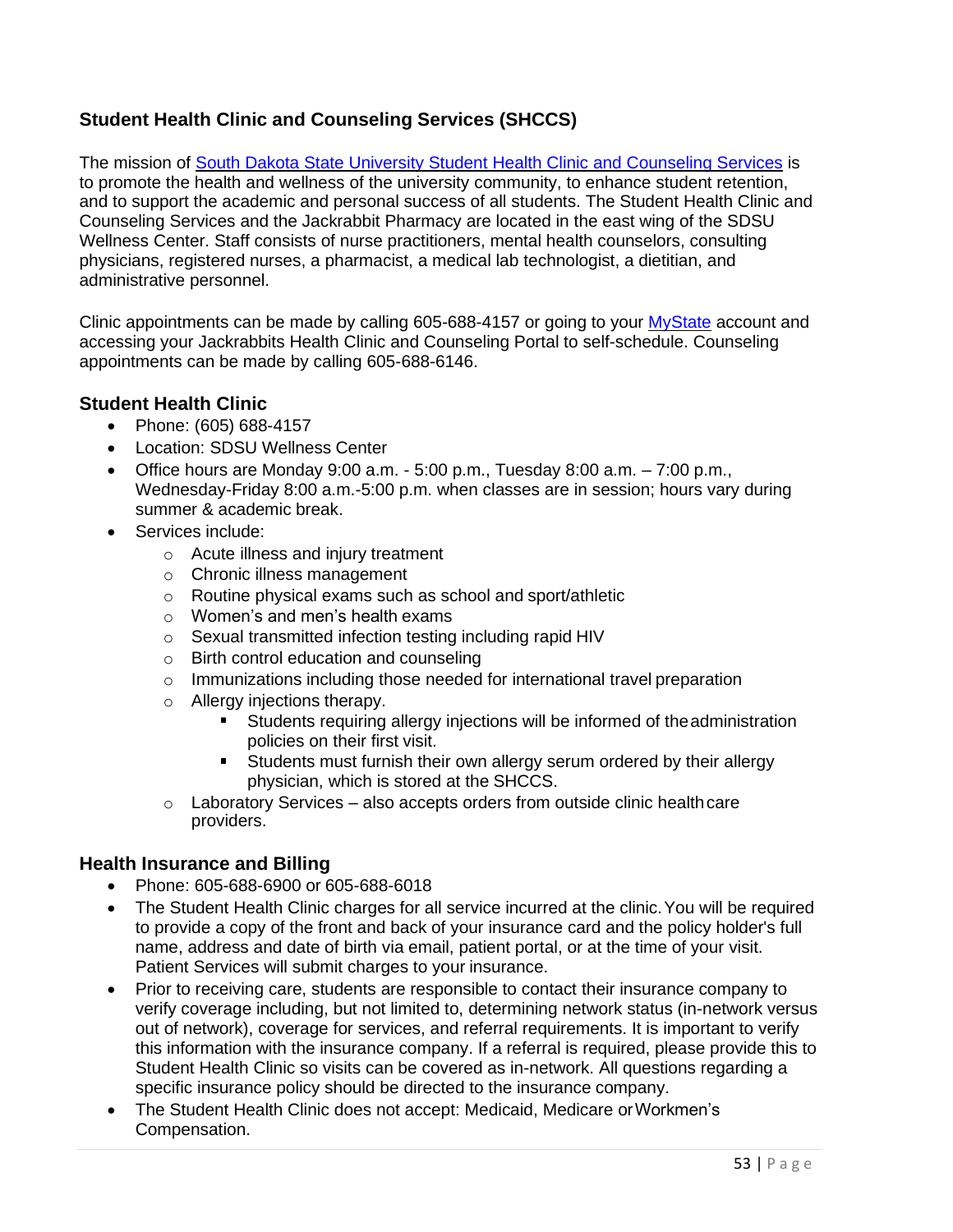• For questions about billing at the Student Health Clinic, please call the Patience Services Department or visit our webpage at [https://sdstate.edu/wellness-center/student-health](https://sdstate.edu/wellness-center/student-health-clinic)[clinic](https://sdstate.edu/wellness-center/student-health-clinic)

### <span id="page-54-0"></span>**Counseling Services**

- Phone: (605) 688-6146 (for appointments)
- Location: SDSU Wellness Center, East Wing
- Office hours are Monday 9:00 a.m.  $-5:00$  p.m., Tuesday 8:00 a.m.  $-7:00$  p.m., Wednesday-Friday 8:00 a.m.-5:00 p.m. when classes are in session; hours vary during summer & academic break.
- SDSU offers mental health counseling services at no extra cost to registered students.
- Our team of experienced mental health counselors offers a variety of services that include individual, group, and couples therapy.
- We are ready to offer our support and help you develop skills to manage academic stress, navigate relationship concerns, improve your self-confidence, and learn healthy coping skills.
- Counseling Services are available to assist students with a variety of issues.
	- o Adjustment/Transition to College Life
	- o Alcohol and/or Drug Use
	- o Anxiety and/or Depression
	- o C0-Occurring Disorders
	- o Grief/Loss
	- o LGBTQ+ Identity Development
	- o Relationships
	- o Stress
	- o Trauma
- Counseling Services offers after-hour on-call crisis services through the University Police Department (605) 688-5117.

### **Options for after hours and weekend/holidays:**

| <b>Brookings Health System</b><br>$\bullet$        | $(605) 696 - 9000$ |
|----------------------------------------------------|--------------------|
| <b>Avera Brookings Medical Clinic</b><br>$\bullet$ | (605) 697-9500     |
| • Avera Ask A Nurse                                | (877) 282-8372     |
| • Sanford Brookings Acute Care Clinic call         | (605) 697-1900     |
| Sanford Ask A Nurse                                | (800) 445-5788     |
| • In the event of an emergency                     | 911                |
| • 211 Help Line                                    | 211                |
|                                                    |                    |

### <span id="page-54-1"></span>**Jackrabbit Pharmacy**

- Phone: (605) 688-5410 (questions or refills)
- Fax 605-688-5267
- Location: SDSU Wellness Center
- Office Hours: Monday 9:00 a.m.  $-5:00$  p.m., Tuesday 9:00 a.m.  $-7:00$  p.m., Wednesday - Friday 9:00 a.m.  $-5:00$  p.m. (closed for lunch  $12:30 - 1:00$  p.m.) when classes are in session (closed for lunch 12:30 p.m. – 1:00 p.m.); ours vary during summer & academic break.
- The [SDSU Jackrabbit Pharmacy s](https://www.sdstate.edu/wellness-center/jackrabbit-pharmacy)erves all eligible SDSU students, faculty/staff, and their family members.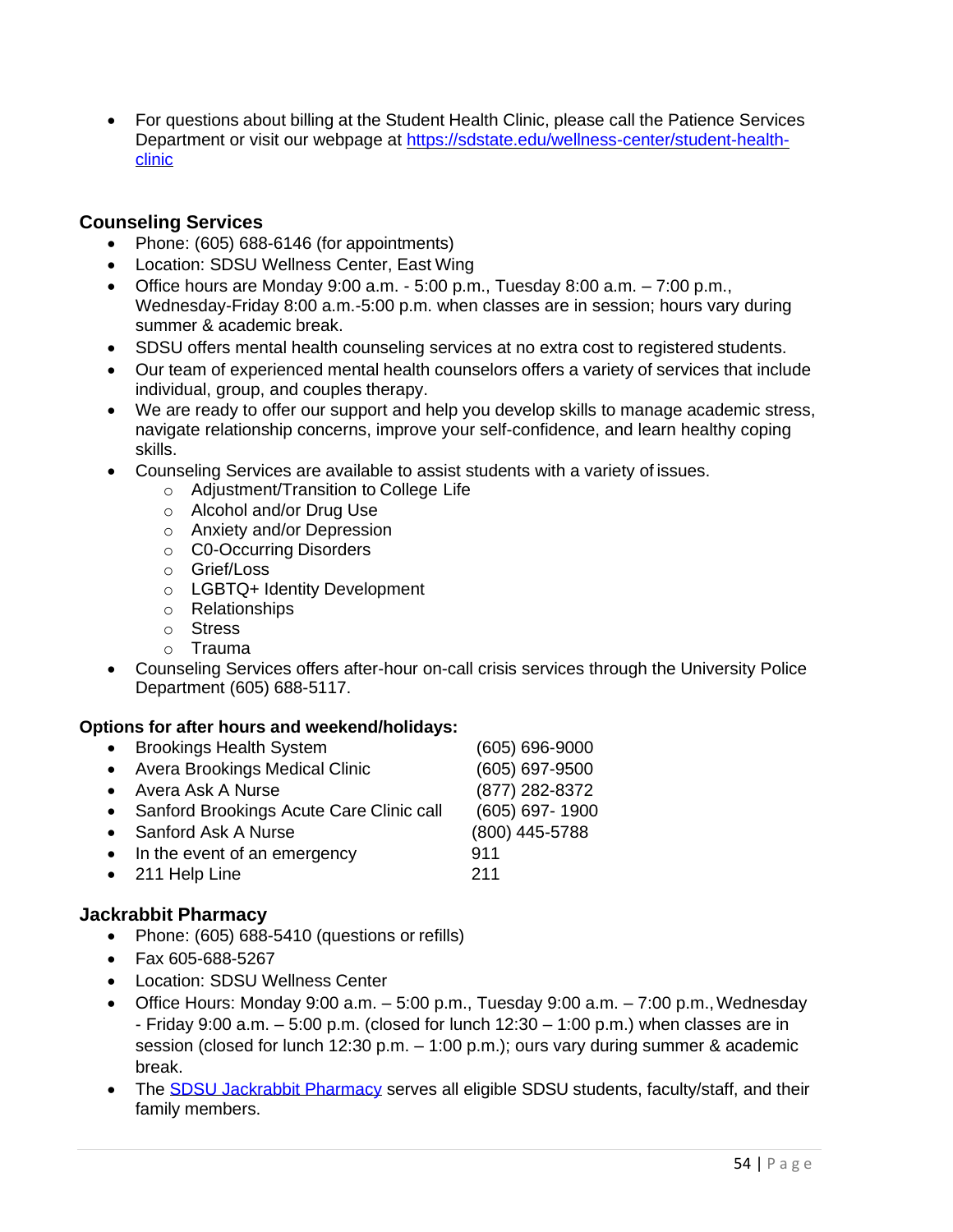- The Jackrabbit Pharmacy accepts prescriptions from doctors outside of the student health clinic.
- The Jackrabbit Pharmacy is conveniently located in the SDSU Wellness Center to purchase prescription medicines and a variety of over-the-counter items at competitive pricing.
- Jackrabbit Pharmacy offers insurance filing. We accept cash, check, debit/credit cards and HOBO dough for payment.
- Over the counter items are also available for purchase using HOBO Dough inthe pharmacy vending machine located in the spine of the Wellness Center.

#### **Nutrition Services**

Phone: (605) 688-4157 (for appointments)

Location: SDSU Wellness Center

Charge: \$10 / visit

You can contact Nutrition Services to schedule an appointment without having been referred by a Health Care provider. Services include:

- Dietary Lifestyle Changes
- College Weight Gain
- Sport/Exercise Nutrition
- Disordered Eating
- Specialized plans for Specific Health Conditions

### <span id="page-55-0"></span>**Health Promotion/HEROH Peer Educators/Safe Ride**

Phone: (605) 688-4312

Location: Health Promotion/Safe Ride and HEROH, Wellness Center 100

The Wellness Center Health Promotion department provides a variety of activities and events to educate and encourage healthy lifestyle practices. A few of the activities/ events offered at the Wellness Center are Stress Free Days and the annual Wellness Fair. HEROH operates as an extension of the Wellness Center at SDSU. As peer educators, HEROH provides campus-wide health promotion campaigns to encourage healthy lifestyles.

The Safe Ride program provides an alternative to driving for impaired drivers. The program operates on Wednesday, Friday and Saturday nights, 9:00 p.m. – 2:30 a.m. The routes focus on the more densely populated residential areas, the SDSU campus community, and the downtown area. The service is free to all SDSU students and non-SDSU students. To download a Safe Ride route map/schedule go to [www.sdstate.edu/Wellness-Center.](http://www.sdstate.edu/Wellness-Center)

### <span id="page-55-1"></span>**Fitness, Intramurals & Sport Clubs**

• Phone: (605) 688.6415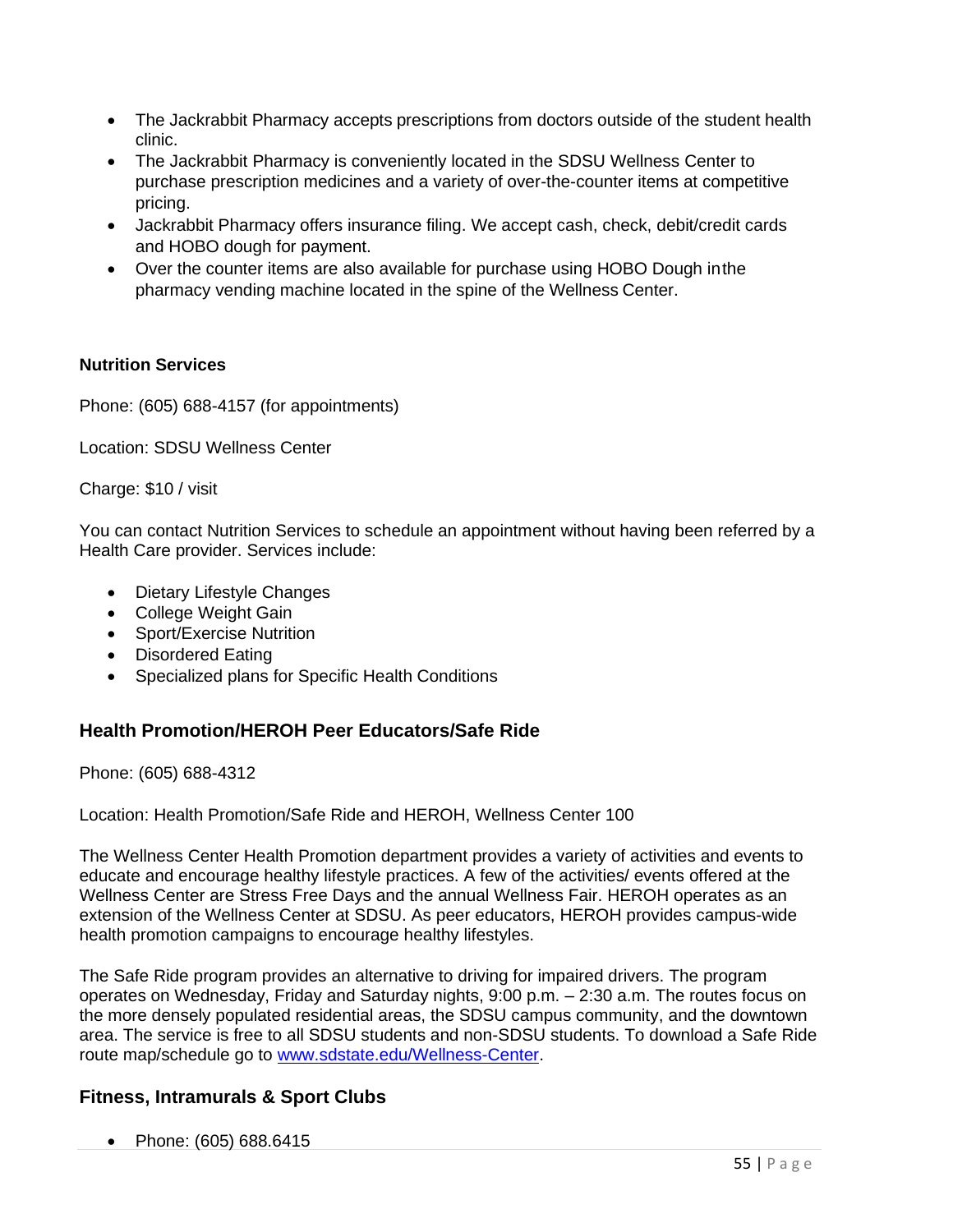- Location: SDSU Wellness Center Welcome Desk
- Hours: (Academic calendar changes slightly during breaks and summer.)
- Monday-Thursday: 5:00 a.m.-11:00p.m. Friday: 5:00 a.m.-10:00 p.m.
- Saturday: 7:00 a.m.-8:00 p.m.
- Sunday: 9:00 a.m.-10:00 p.m.

Fitness encompasses all exercise equipment, group fitness classes (no extra charge), personal fitness evaluations, personalized fitness programs, nutrition services, small group personal training, pool, track, gym courts, MAC court with drop down batting cage, racquetball courts, indoor pool, and indoor climbing features. For more information, stop at the Welcome Desk. Except for nutrition and personal training, all fitness opportunities are free of charge.

Intramurals encompass fall and spring intramurals for men, women and co-eds. There are 16 sport clubs that are under the direction of the Wellness Center. There is no charge or minimal charges for involvement in these activities, however, a small refundable deposit is required to register intramural teams.

Mission statement: Strive to provide current and diverse programming to enhance life-long health and well- being. Knowledgeable professionals serve the students, employees, and community to make appropriate decisions about their fitness and nutritional desires.

<span id="page-56-0"></span>For more information, stop at the Welcome Desk.

### **Lost Student ID Card (MyJacks Card)**

If your MyJacks Card is lost or stolen, you should immediately call the Card Services Office at (605) 688-MYID (6943) or, if after hours, go online to [www.myjackscard.com](http://www.myjackscard.com/) to deactivate it. You can also download the app to manage your card. Information for the app is on the web site. Once deactivated, your funds are instantly protected against unauthorized use. MyJacks cards can also be reactivated online as well. Do not punch a key hole in your ID card. Lost or damaged card replacements are \$20.

### <span id="page-56-1"></span>**Wintrode Student Success Center**

Helps students take their first step toward academic excellence! Staff members from various programs are available in the center to help students achieve their goals at SDSU. Students are encouraged to visit the Wintrode Student Success Center or browse our [website t](http://sdstate.edu/gs/center/index.cfm)o learn about the supports provided.

The Wintrode Student Success Center is located on the corner of 8th Street and 11th Avenue (just south of Crothers Engineering Hall and east of Pugsley Continuing Education Center) and houses the following programs:

#### <span id="page-56-2"></span>**First Year Advising Center**

- Phone: (605) 688-4155
- E-mail: [SDSU.AdvisingCenter@sdstate.edu](mailto:SDSU.AdvisingCenter@sdstate.edu)
- Location: Wintrode Student Success Center 110
- **[Website](http://www.sdstate.edu/gs/students/advising/index.cfm)**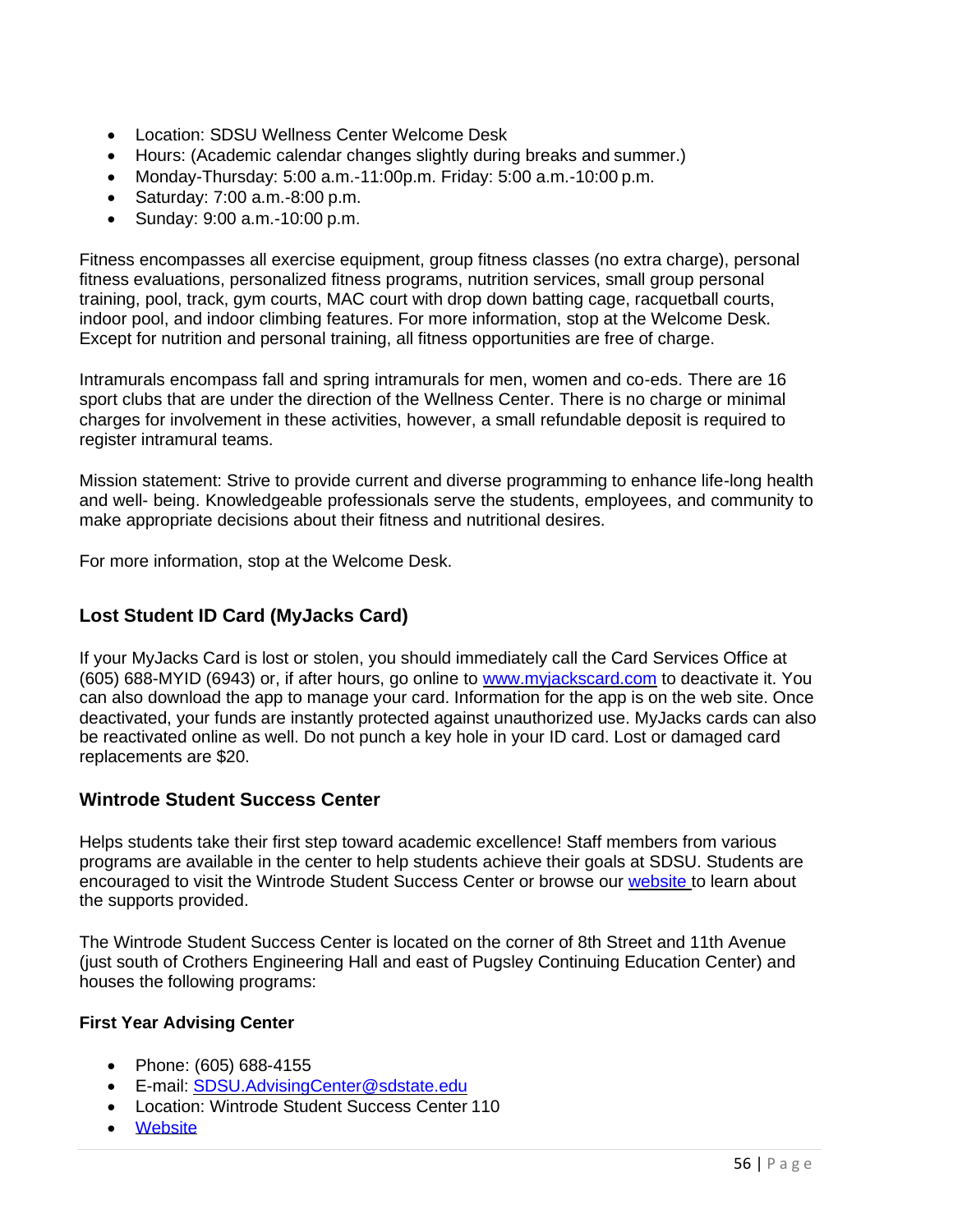• Like us on Facebook: South Dakota State University First-Year Advising Center

#### <span id="page-57-0"></span>**Wintrode Tutoring and Supplemental Instruction Program**

- Phone: (605) 688-4155
- E-mail: [sdsu.tutoring@sdstate.edu](mailto:sdsu.tutoring@sdstate.edu)
- Location: Wintrode Student Success Center 110 [Website.](http://www.sdstate.edu/gs/students/tutoring/)
- Like us on Facebook: South Dakota State University Wintrode Tutoring Program

#### <span id="page-57-1"></span>**Academic Success Program**

- For students on academic probation or readmitted following academic suspension
- Phone: (605) 688-4155
- Location: Wintrode Student Success Center 110

#### <span id="page-57-2"></span>**The Writing Center**

- Phone: (605) 688-6559
- E-mail: [SDSU.writing.center@sdstate.edu](mailto:SDSU.writing.center@sdstate.edu)
- Location: Wintrode Student Success Center 201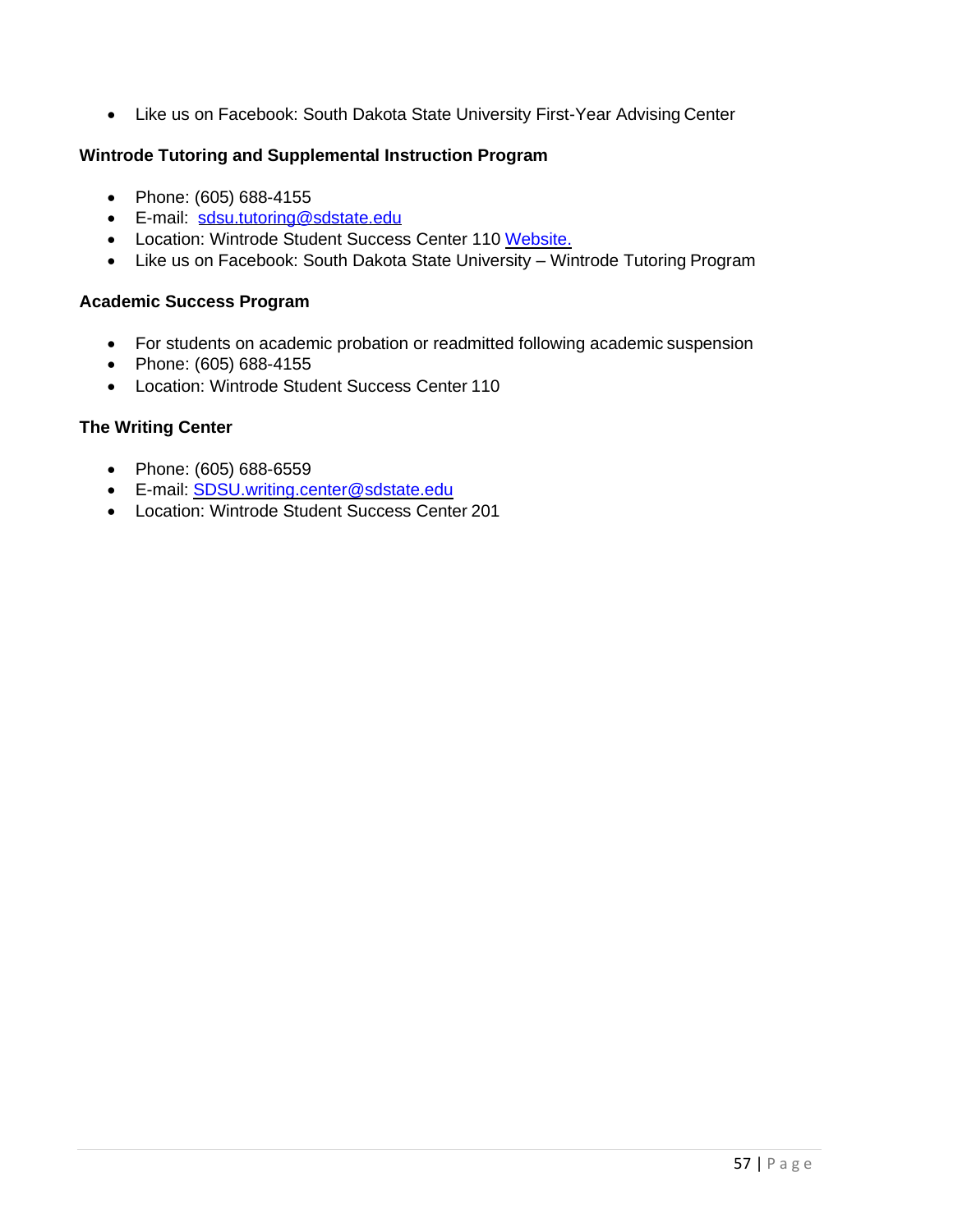# **COMMONLY ASKED QUESTIONS**

## <span id="page-58-1"></span><span id="page-58-0"></span>**Hobo Dough**

Hobo Dough is a prepaid, stored-value program available to SDSU students, faculty, and staff. With Hobo Dough, people simply load dollars into an account accessed by their MyJacks Card to be used throughout campus and with participating off- campus merchants. Using Hobo Dough is a safer option than carrying cash and the card contains the student's picture for added security. Balances carry over from semester to semester and year to year, and any unspent funds over \$5.00 are fully refunded when leaving the University. Hobo Dough is not the same as Dining Service's Flex Dollars and Hobo Dough cannot take the place of a student's Dining Service Plan. Hobo Dough is accepted at Dining Service locations in the event that a student runs out of Flex Dollars and/or Meal Plan.

The flexibility of Hobo Dough allows students to purchase the goods and services they need on campus or in the community without having to carry cash. There is no annual fee or transaction surcharge for this service. Every dollar of Hobo Dough translates into a full dollar of purchasing power. Hobo Dough also provides increased security and minimizes risk. If a student loses their MyJacks Card, they may call the Card Services Office in Student Union 140 at (605) 688-MYID (6943) or go to [www.myjackscard.com](http://www.myjackscard.com/) to deactivate their account immediately.

To load funds into a Hobo Dough account, simply stop in the Card Services Office in the Student Union with cash/check/credit card and your MyJacks Card during normal business hours, or load cash at our Hobo Dough Load Stations located in the circulation area at Briggs Library, Larson Concourse, Main Street in the Union, and Hansen Hall. Parents may also load funds into their student's account by using the guest deposit option on our web page or calling the Card Services Office at (605) 688-MYID (6943). In addition to using Hobo Dough on campus you can go to [www.myjackscard.com](http://www.myjackscard.com/) for a current list of off campus merchants that accept Hobo Dough.

### <span id="page-58-2"></span>**Other Resources**

- American Indian Student Center, (605) 688-6416
- Dining Services, (605) 697-2551
- Disability Services, (605) 688-4504
- Diversity Enhancement, (605) 688-6416
- Office of Title IX/EO (605) 688-4128
- Financial Aid, (605) 688-4695
- Gay Straight Alliance (GSA), [www.facebook.com/sdsugsa](http://www.facebook.com/sdsugsa)
- Housing and Residential Life Department, (605) 688-5148 or 688-5149
- Off-Campus Housing, (605) 688-5148 or 688-5149
- Office of Student Conduct, (605) 688-6997
- Multicultural Affairs Center, (605) 688-5585
- Police, SDSU Police Department, (605) 688-5117
- SDSU Student Health Clinic and Counseling Services, (605) 688-4157
- Student Affairs Office, (605) 688-4493
- TRiO, (605) 688-6653
- Veteran Resource Center, (605) 688-4700
- Wellness Center, (605) 688-6415